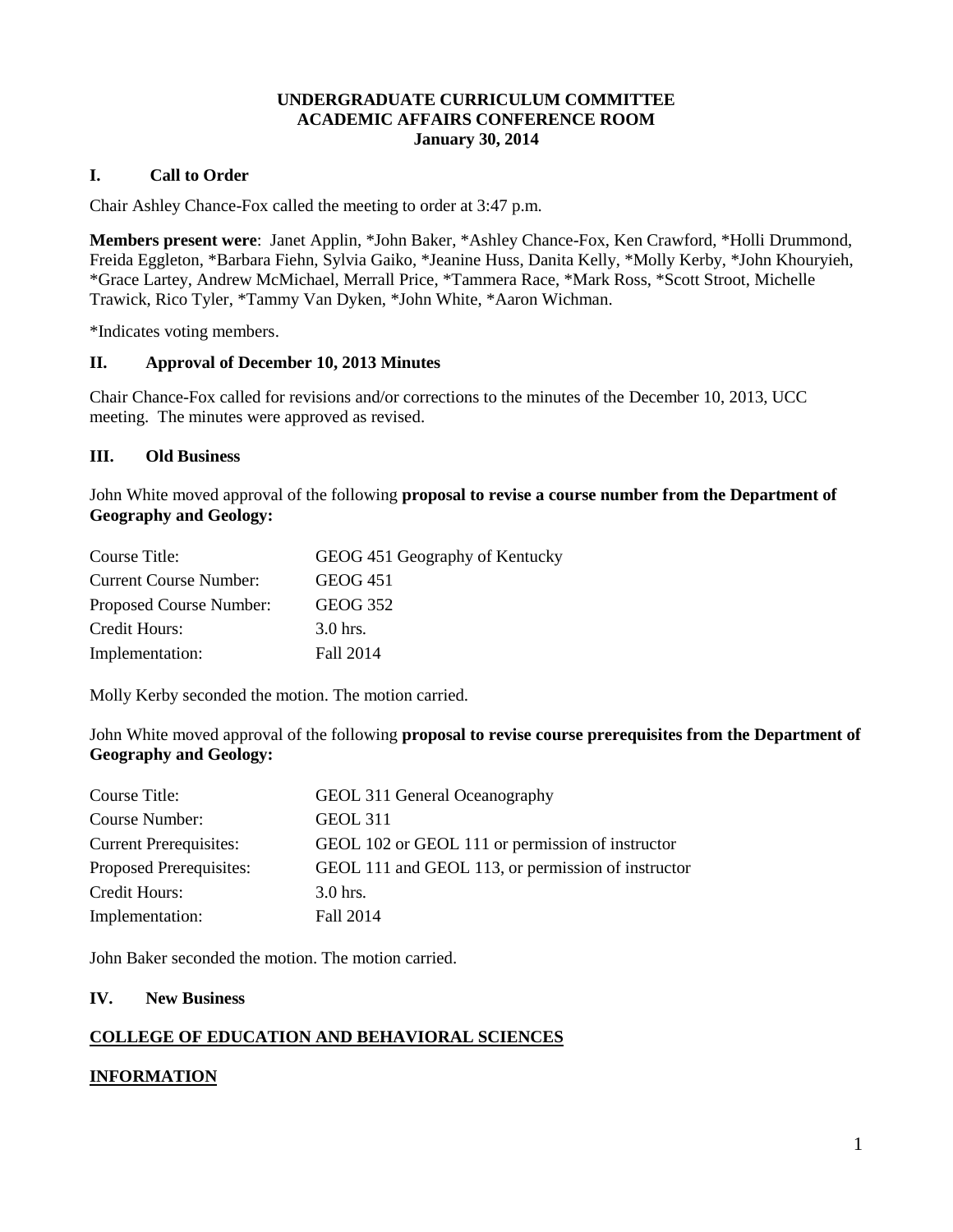### **School of Teacher Education:**

# **Proposals to create a temporary course**

| Course Title:   | <b>ENVE 315 Global Sustainability Issues</b>             |
|-----------------|----------------------------------------------------------|
| Credit Hours:   | $3.0$ hrs.                                               |
| Implementation: | Spring 2014                                              |
| Course Title:   | <b>ENVE 325 Foundations of Sustainability Education</b>  |
| Credit Hours:   | $3.0$ hrs.                                               |
| Implementation: | Spring 2014                                              |
| Course Title:   | EDU 401 Teaching Foundations, Strategies, and Curriculum |
| Credit Hours:   | $3.0$ hrs.                                               |
| Implementation: | Summer 2014                                              |

## **ACTION AGENDA**

Scott Stroot moved approval of the following **proposal to revise a course number from the School of Teacher Education:**

| Course Title:           | BE 310 Advanced Computer Applications for Business Educators |
|-------------------------|--------------------------------------------------------------|
| Current Course Number:  | BE 310                                                       |
| Proposed Course Number: | BE 400                                                       |
| Implementation:         | Summer 2014                                                  |

Molly Kerby seconded the motion. The motion carried.

# **POTTER COLLEGE OF ARTS AND LETTERS**

#### **INFORMATION**

### **School of Journalism and Broadcasting:**

#### **Proposals to revise a course prefix**

| Current Course Prefix:  | JOUR                                                                                    |
|-------------------------|-----------------------------------------------------------------------------------------|
| Proposed Course Prefix: | AD                                                                                      |
| Course Numbers:         | 300-340-341-343-344-345-346-348-349-443-444-445-446-448                                 |
| Implementation:         | Fall 2014                                                                               |
| Current Course Prefix:  | <b>JOUR</b>                                                                             |
| Proposed Course Prefix: | PJ                                                                                      |
| Course Numbers:         | 131, 231, 233 (new course), 261, 330 (new course), 333, 334, 336, 362,<br>432, 436, 439 |
| Implementation:         | Fall 2014                                                                               |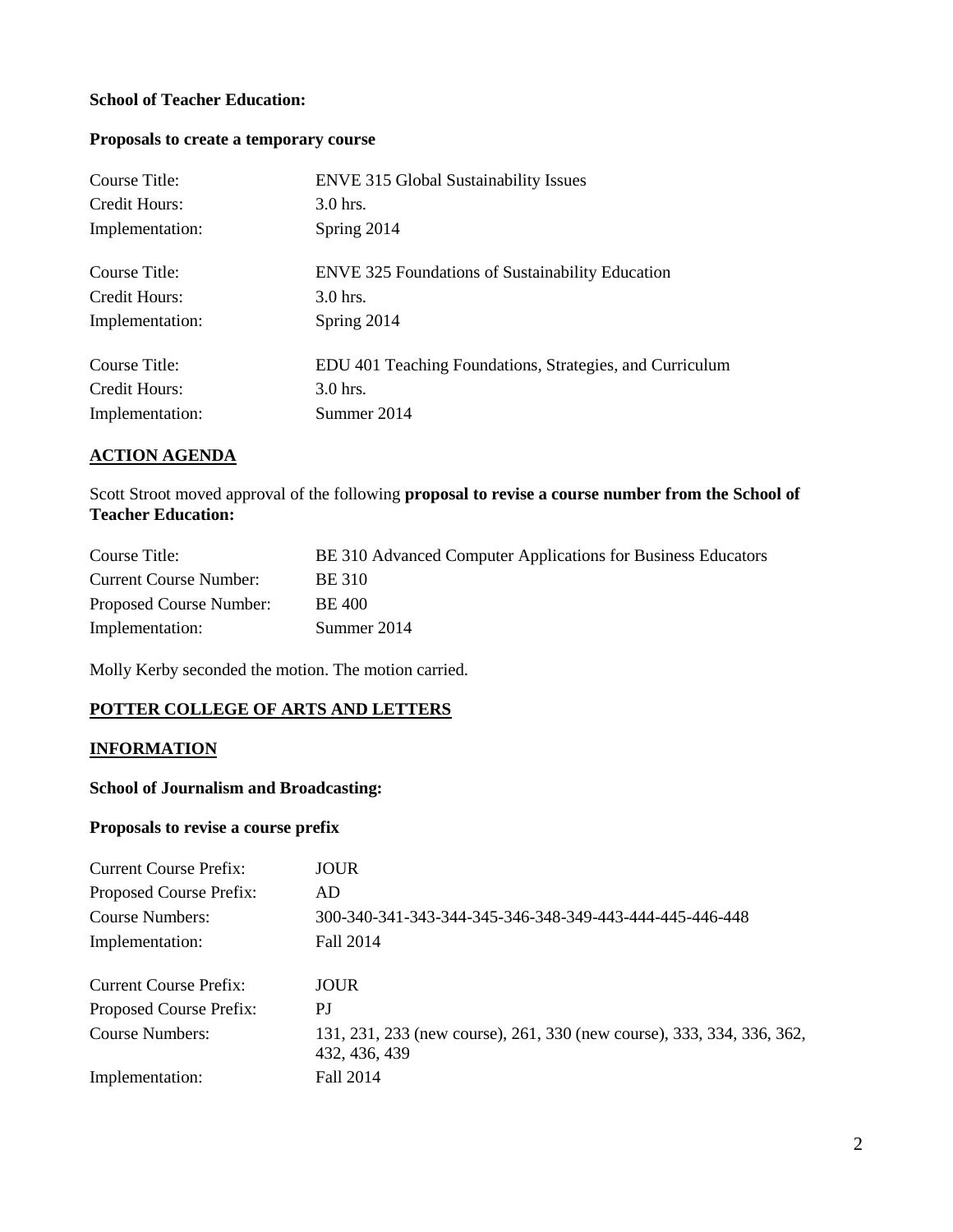| Current Course Prefix:  | JOUR                      |
|-------------------------|---------------------------|
| Proposed Course Prefix: | PR.                       |
| <b>Course Numbers:</b>  | 354-355-358-454-456-458   |
| Implementation:         | Fall 2014                 |
|                         |                           |
| Current Course Prefix:  | JOUR                      |
| Proposed Course Prefix: | <b>SJB</b>                |
| Course Numbers:         | <b>JOUR 154, JOUR 495</b> |
| Implementation:         | Fall 2014                 |
|                         |                           |

### **CONSENT AGENDA**

The consent agenda was approved.

## **Proposal to revise a course title from the School of Journalism & Broadcasting:**

| Course Title:                | PJ 362 Web Narratives         |
|------------------------------|-------------------------------|
| Proposed Course Title:       | <b>Short Form Documentary</b> |
| Proposed Abbr. Course Title: | <b>Short Documentary</b>      |
| Credit Hours:                | $3.0$ hrs.                    |
| Implementation:              | Fall 2014                     |

# **Proposal to revise a course title from the Department of Sociology:**

| Course Title:                | SOCL 363 Population and Society      |
|------------------------------|--------------------------------------|
| Proposed Course Title:       | Population, Society, and Development |
| Proposed Abbr. Course Title: | Pop, Soc, and Dev                    |
| Credit Hours:                | $3.0$ hrs.                           |
| Implementation:              | Fall 2014                            |

# **School of Journalism and Broadcasting:**

#### **Proposals to revise course prerequisites/corequisites**

| Course Title:                 | AD 341 Principles of Advertising                  |
|-------------------------------|---------------------------------------------------|
| <b>Current Prerequisites:</b> | JOUR 201 and 202 (for journalism majors)          |
| Proposed Prerequisite:        | SJB 101 (for SJ&B majors)                         |
| Implementation:               | Fall 2014                                         |
|                               |                                                   |
| Course Title:                 | <b>BCOM 261 Basic Radio Production</b>            |
| <b>Current Prerequisite:</b>  | Either BCOM 185 or BCOM 201                       |
| Proposed Prerequisite:        | Either SJB 101 or 102 or 103                      |
| Implementation:               | Fall 2014                                         |
|                               |                                                   |
| Course Title:                 | BCOM 366 Video Editing, Aesthetics and Techniques |
| <b>Current Prerequisite:</b>  | BCOM 266 or FILM 201 or permission of instructor  |
|                               |                                                   |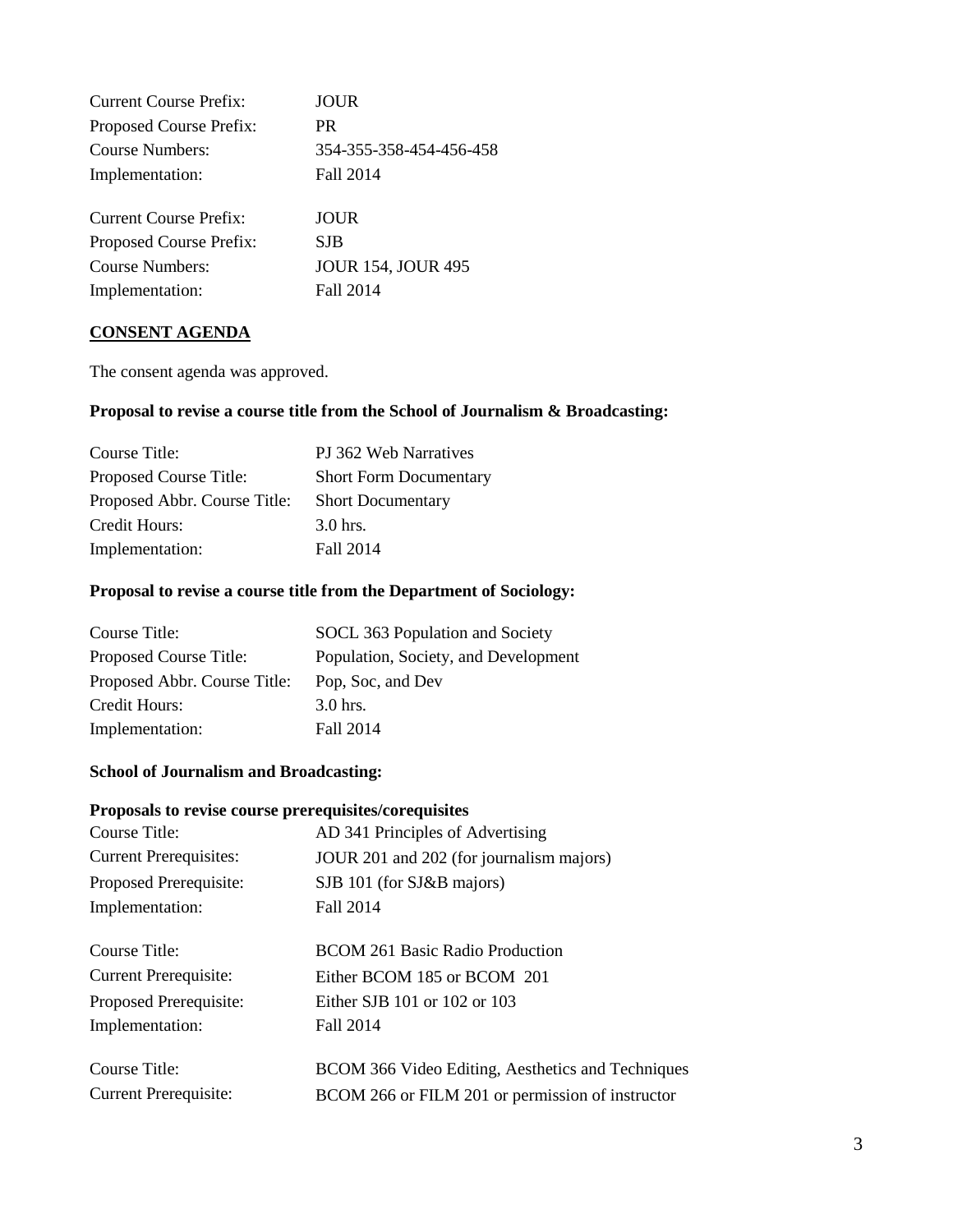| Proposed Prerequisites:                   | BCOM 266 or both FILM 101 and FILM 201                                                                                                                                                                      |
|-------------------------------------------|-------------------------------------------------------------------------------------------------------------------------------------------------------------------------------------------------------------|
| Implementation:                           | Fall 2014                                                                                                                                                                                                   |
| <b>Course Title:</b>                      | <b>BCOM 367 Field Production</b>                                                                                                                                                                            |
| <b>Current Prerequisites:</b>             | BCOM 266 and BCOM 366 for majors in broadcasting, BCOM 366 for<br>majors in film                                                                                                                            |
| Proposed Prerequisite:                    | <b>BCOM 366</b>                                                                                                                                                                                             |
| Implementation:                           | Fall 2014                                                                                                                                                                                                   |
| <b>Course Title:</b>                      | <b>BCOM 465 Advanced Broadcast News</b>                                                                                                                                                                     |
| <b>Current Prerequisites:</b>             | BCOM 365 and BCOM 368                                                                                                                                                                                       |
| Proposed Prerequisite:                    | <b>BCOM 365</b>                                                                                                                                                                                             |
| Implementation:                           | Fall 2015                                                                                                                                                                                                   |
| <b>Course Title:</b>                      | <b>BCOM 480 Advanced Post Production</b>                                                                                                                                                                    |
| <b>Current Prerequisite:</b>              | <b>BCOM 380</b>                                                                                                                                                                                             |
| Proposed Prerequisite:                    | <b>BCOM 366</b>                                                                                                                                                                                             |
| Implementation:                           | Fall 2014                                                                                                                                                                                                   |
| Course Title:                             | <b>BCOM 482 Television Program Production</b>                                                                                                                                                               |
| <b>Current Prerequisites:</b>             | BCOM 367, 380, 466                                                                                                                                                                                          |
| Proposed Prerequisites:                   | BCOM 367, 463, 480                                                                                                                                                                                          |
| Implementation:                           | Fall 2014                                                                                                                                                                                                   |
| <b>Course Title:</b>                      | <b>BCOM 485 Broadcast Operations and Management</b>                                                                                                                                                         |
| <b>Current Prerequisite:</b>              | Second semester junior status                                                                                                                                                                               |
| Proposed Prerequisite:                    | BCOM 385 or permission of instructor                                                                                                                                                                        |
| Implementation:                           | Fall 2014                                                                                                                                                                                                   |
| Course Title:                             | <b>JOUR 301 Press Law and Ethics</b>                                                                                                                                                                        |
| <b>Current Prerequisites:</b>             | JOUR 201, 202 and junior standing, or permission of instructor.                                                                                                                                             |
| Proposed Prerequisite:                    | PS 110, SJB 101, JOUR 202 and junior standing, or permission of<br>instructor.                                                                                                                              |
| Implementation:                           | Fall 2014                                                                                                                                                                                                   |
| Proposal to revise course catalog listing |                                                                                                                                                                                                             |
| <b>Course Title:</b>                      | JOUR 325 Feature Writing                                                                                                                                                                                    |
| Credit Hours:                             | 3.0 hrs.                                                                                                                                                                                                    |
| <b>Current Catalog Listing:</b>           | Prerequisites: JOUR 302 and 323, or permission of instructor. A<br>professional reporting course that teaches feature writing and marketing of<br>feature articles for magazines and newspapers. Course Fee |
| Proposed Catalog Listing:                 | Prerequisites: JOUR 302 and 323, or permission of instructor. A<br>professional reporting course that teaches feature writing and marketing of<br>feature articles for print and online. Course Fee         |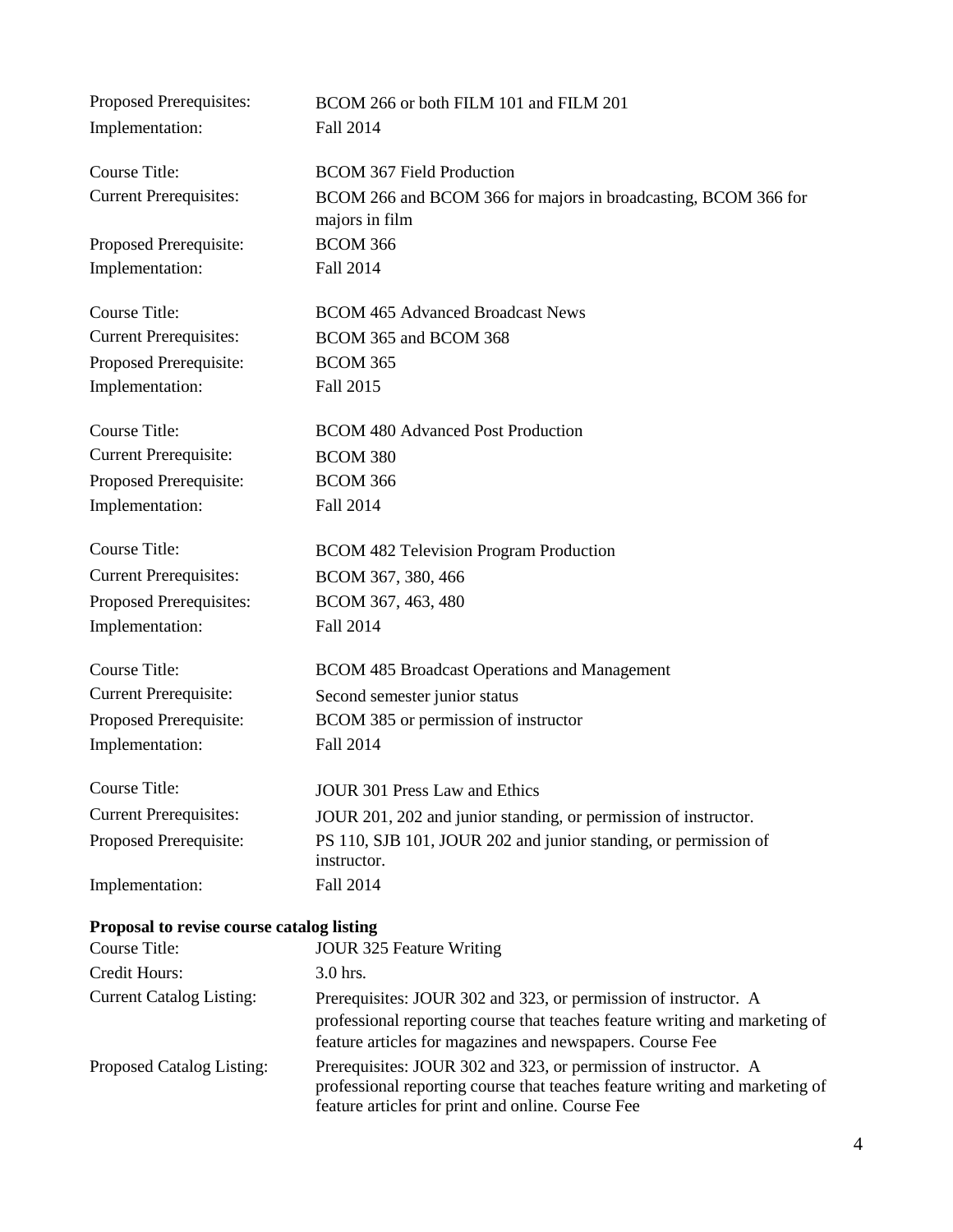Implementation: Fall 2014 **Proposals to revise course prerequisites/corequisites**

| Course Title:                              | PJ 336 Picture Editing                                                                                                                                                                                                                                                                                                                            |
|--------------------------------------------|---------------------------------------------------------------------------------------------------------------------------------------------------------------------------------------------------------------------------------------------------------------------------------------------------------------------------------------------------|
| <b>Current Prerequisites</b>               | JOUR 333 (Photojournalism majors); JOUR 131, 232 (News-Editorial                                                                                                                                                                                                                                                                                  |
|                                            | majors); or permission of the instructor.                                                                                                                                                                                                                                                                                                         |
| Proposed Prerequisite:                     | Prerequisite: PJ 233 (Photojournalism majors); prerequisite: PJ 131 (Non-<br>Photojournalism Majors in the School of Journalism & Broadcasting); or<br>permission of instructor.                                                                                                                                                                  |
| Implementation:                            | Fall 2014                                                                                                                                                                                                                                                                                                                                         |
| Course Title:                              | PR 355 Fundamentals of Public Relations                                                                                                                                                                                                                                                                                                           |
| <b>Current Prerequisites:</b>              | JOUR 201 and JOUR 202 (for journalism majors), typing skills.                                                                                                                                                                                                                                                                                     |
| Proposed Prerequisite:                     | SJB101, 102, 103 and JOUR 202                                                                                                                                                                                                                                                                                                                     |
| Implementation:                            | Fall 2014                                                                                                                                                                                                                                                                                                                                         |
| Course Title:                              | PR 358 Public Relations Writing and Production                                                                                                                                                                                                                                                                                                    |
| <b>Current Prerequisites:</b>              | JOUR 232, 355                                                                                                                                                                                                                                                                                                                                     |
| Proposed Prerequisite:                     | PR 355                                                                                                                                                                                                                                                                                                                                            |
| Implementation:                            | Fall 2014                                                                                                                                                                                                                                                                                                                                         |
| Course Title:                              | PR 454 Public Relations Strategy and Planning                                                                                                                                                                                                                                                                                                     |
| <b>Current Prerequisites:</b>              | JOUR 300, 323, 358                                                                                                                                                                                                                                                                                                                                |
| Proposed Prerequisite:                     | AD 300, PR 356, 358                                                                                                                                                                                                                                                                                                                               |
| Implementation:                            | Fall 2014                                                                                                                                                                                                                                                                                                                                         |
| Proposals to revise course catalog listing |                                                                                                                                                                                                                                                                                                                                                   |
| <b>Course Title:</b>                       | BCOM 201 Process and Effects of Mass Communication                                                                                                                                                                                                                                                                                                |
| <b>Current Catalog Listing:</b>            | An in-depth study of the theoretical foundations for analyzing mass<br>communication messages, channels, institutions, audiences and salient<br>effects. Provides overview of research-based scholarly conceptions of mass<br>media roles and functions for individuals and groups.                                                               |
| Proposed Catalog Listing:                  | Mass communication's potential to influence audience beliefs and<br>behaviors are analyzed. Provides a clear, compelling presentation of the<br>fundamentals and history of the theoretical underpinnings and current<br>status of media effects research - knowledge that will help the student to<br>navigate in a media-saturated environment. |
| Implementation:                            | Fall 2014                                                                                                                                                                                                                                                                                                                                         |

Course Title: BCOM 368 News Videography and Editing Current Catalog Listing: A study of, and practical experience in, field techniques of videography and editing procedures and practices as they pertain to television news and documentaries. Emphasis is on digital video and nonlinear editing for electronic news gathering (ENG) for commercial and noncommercial television news programs. Course Fee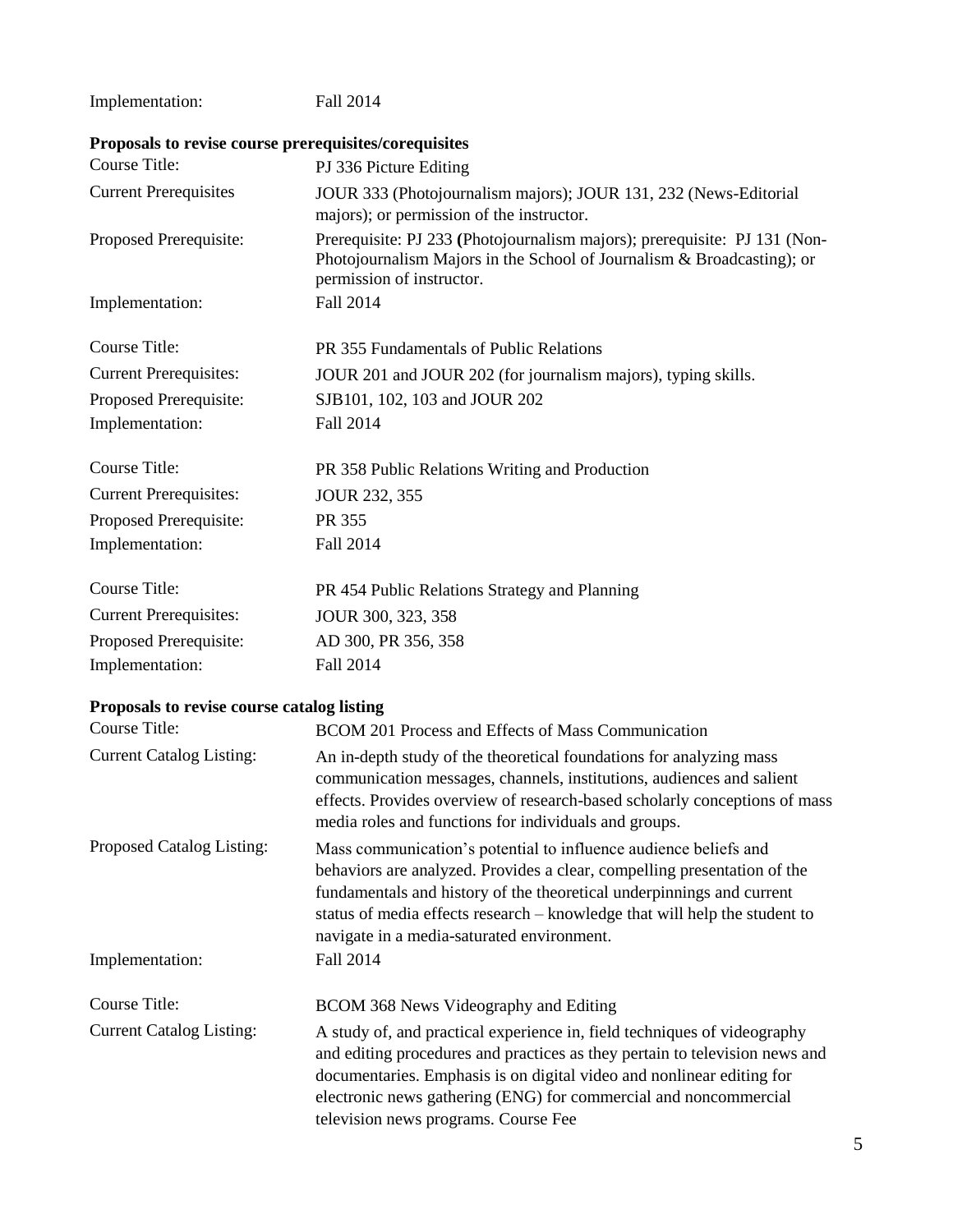| Proposed Catalog Listing:       | A study of, and practical experience in, field techniques of videography<br>and editing procedures and practices as they pertain to television news and<br>documentaries. Emphasis on ethical television photojournalism, digital<br>video and nonlinear editing for electronic news gathering (ENG) for<br>commercial and noncommercial television news programs. Course Fee                                                                                                                                               |
|---------------------------------|-----------------------------------------------------------------------------------------------------------------------------------------------------------------------------------------------------------------------------------------------------------------------------------------------------------------------------------------------------------------------------------------------------------------------------------------------------------------------------------------------------------------------------|
| Implementation:                 | Fall 2014                                                                                                                                                                                                                                                                                                                                                                                                                                                                                                                   |
| <b>Course Title:</b>            | <b>BCOM 467 Broadcast Workshop</b>                                                                                                                                                                                                                                                                                                                                                                                                                                                                                          |
| <b>Current Catalog Listing:</b> | An intense study of a specific production or news skill generally required<br>of broadcasting personnel. These skills will be identified and studied<br>through discussion and application. Various production-related topics<br>include television lighting, television graphics, electronic news gathering<br>(ENG), commercial spot production, industrial applications, scenic design<br>and construction, radio/TV sports announcing and others.                                                                       |
| Proposed Catalog Listing:       | An intense study of a specific production or news skill generally required<br>of broadcasting personnel. These skills will be identified and studied<br>through discussion and application. Various production-related topics<br>include television lighting, television graphics, electronic news gathering<br>(ENG), commercial spot production, industrial applications and radio/TV<br>sports announcing. Workshop production outlets include regular<br>newscasts, television and radio sports broadcasts, and others. |
| Implementation:                 | Fall 2014                                                                                                                                                                                                                                                                                                                                                                                                                                                                                                                   |
| <b>Course Title:</b>            | FILM 399 Special Topics in Film                                                                                                                                                                                                                                                                                                                                                                                                                                                                                             |
| <b>Current Catalog Listing:</b> | A detailed study of special topics in film                                                                                                                                                                                                                                                                                                                                                                                                                                                                                  |
| Proposed Catalog Listing:       | A detailed study of special topics in film. May be repeated with change of<br>content.                                                                                                                                                                                                                                                                                                                                                                                                                                      |
| Implementation:                 | Fall 2014                                                                                                                                                                                                                                                                                                                                                                                                                                                                                                                   |

# **Department of English:**

# **Proposals to create an equivalent course**

| Course Title:   | ENG 366 History of Narrative Film |
|-----------------|-----------------------------------|
| Identification: | <b>FILM 366</b>                   |
| Implementation: | Fall 2014                         |
|                 |                                   |
| Course Title:   | ENG 465 Film Genres               |
| Identification: | <b>FILM 465</b>                   |
| Implementation: | Spring 2014                       |
|                 |                                   |
| Course Title:   | ENG 466 Film Theory               |
| Identification: | <b>FILM 466</b>                   |
| Implementation: | Fall 2014                         |
|                 |                                   |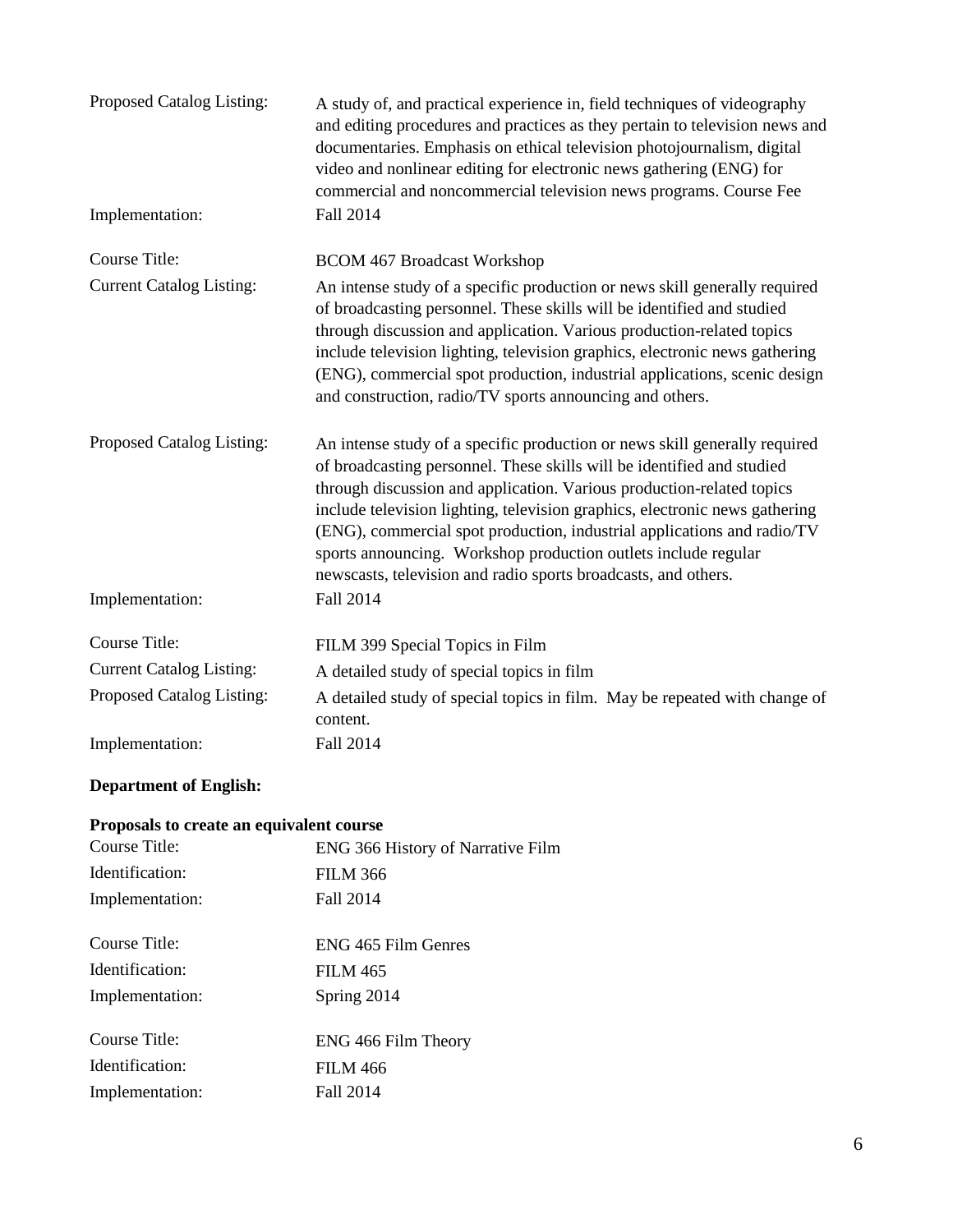# **School of Journalism and Broadcasting:**

### **Proposals to suspend a course**

| Course Title:   | <b>BCOM 185 Introduction to Broadcasting</b>  |
|-----------------|-----------------------------------------------|
| Implementation: | Fall 2014                                     |
| Course Title:   | BCOM 350 Scriptwriting for Film & Television  |
| Implementation: | Fall 2014                                     |
| Course Title:   | BCOM 376 Film Production for Television       |
| Implementation: | Fall 2014                                     |
| Course Title:   | BCOM 379 Producing for Video and Film         |
| Implementation: | Fall 2014                                     |
| Course Title:   | <b>BCOM 380 Intermediate Post Production</b>  |
| Implementation: | Fall 2014                                     |
| Course Title:   | <b>BCOM 466 Directing Television and Film</b> |
| Implementation: | Fall 2015                                     |

# **Department of Sociology:**

## **Proposals to suspend a course**

| Course Title:   | SOCL 353 Sociology of Modern Japan |
|-----------------|------------------------------------|
| Implementation: | Fall 2014                          |
| Course Title:   | SOCL 420 Political Sociology       |
| Implementation: | Fall 2014                          |

# **School of Journalism and Broadcasting:**

## **Proposals to suspend a program**

| Program Title:                 | Minor in Mass Communication |
|--------------------------------|-----------------------------|
| Reference Number:              | 414                         |
| <b>Required Hours:</b>         | 21.0 hrs.                   |
| <b>Effective Catalog Year:</b> | Fall 2014                   |
|                                |                             |
|                                |                             |
| Program Title:                 | Major in Mass Communication |
| Reference Number:              | 725                         |
| <b>Required Hours:</b>         | 36.0 hrs.                   |

# **Proposals to delete a course**

| Course Title:   | JOUR 201 Media and Society |
|-----------------|----------------------------|
| Implementation: | Fall 2014                  |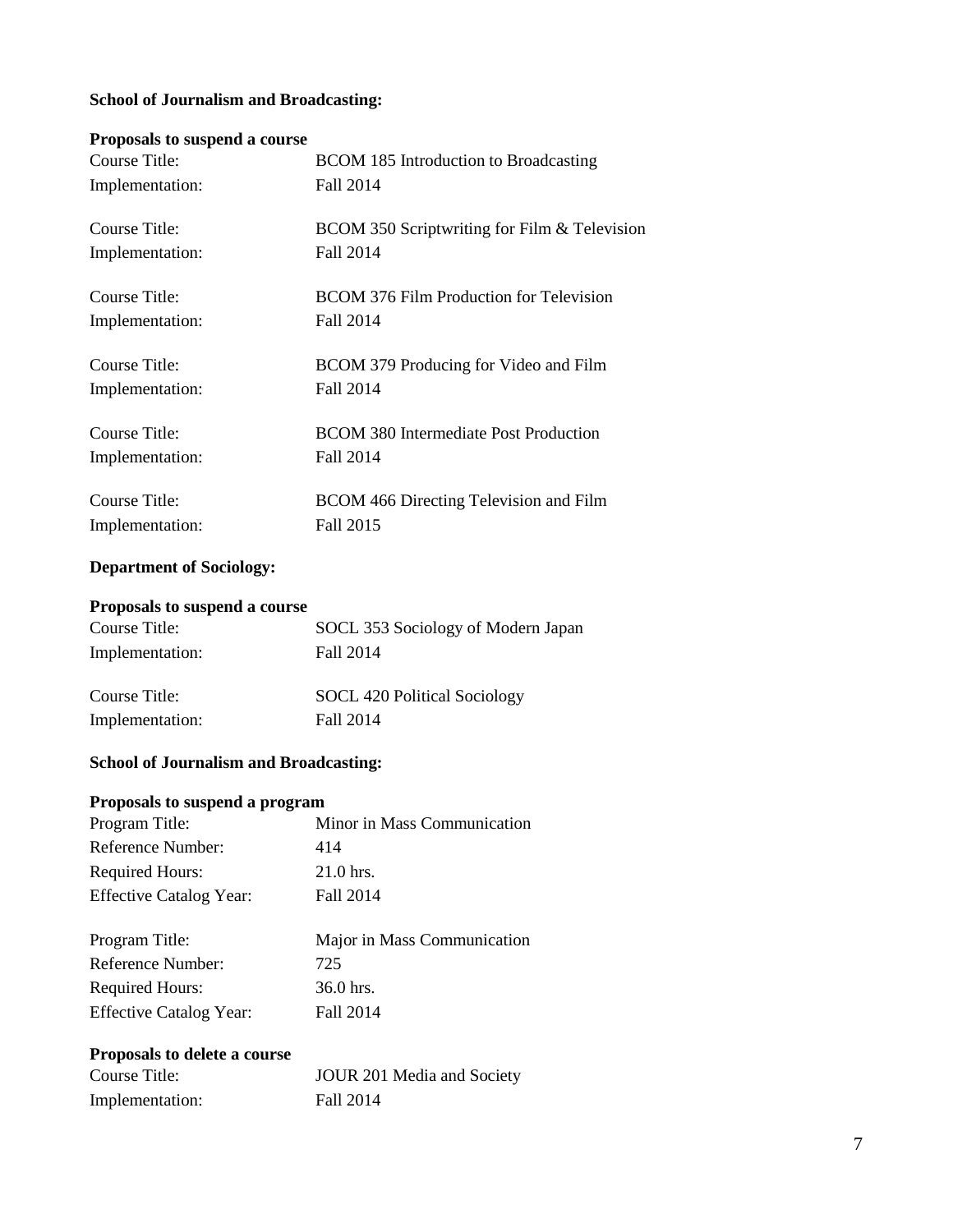| Course Title:   | JOUR 232 Electronic Technologies for Journalism |
|-----------------|-------------------------------------------------|
| Implementation: | Fall 2014                                       |

# **ACTION AGENDA**

Scott Stroot moved approval of the following **proposals to create a new course from the Department of History:**

| Course Title:       | HIST 310 Comparative Slavery                                                                                                                                                                        |
|---------------------|-----------------------------------------------------------------------------------------------------------------------------------------------------------------------------------------------------|
| Abbr. Course Title: | <b>Comparative Slavery</b>                                                                                                                                                                          |
| Credit Hours:       | $3.0$ hrs.                                                                                                                                                                                          |
| Prerequisite:       | HIST 101 or HIST 102                                                                                                                                                                                |
| Catalog Listing:    | Examines slavery among people of African descent emphasizing the<br>origins, politics, economics, and legacies of African slavery in the<br>Americas, Asia, the Caribbean, and Africa.              |
| Implementation:     | Fall 2014                                                                                                                                                                                           |
| Course Title:       | HIST 325 Blacks in the Civil War and Reconstruction                                                                                                                                                 |
| Abbr. Course Title: | Blacks in the Civil War                                                                                                                                                                             |
| Credit Hours:       | $3.0$ hrs.                                                                                                                                                                                          |
| Prerequisite:       | HIST 101 or HIST 102                                                                                                                                                                                |
| Catalog Listing:    | Examines black experiences during the Civil War and Reconstruction<br>emphasizing anti-slavery, black soldiers, emancipation, postwar labor,<br>political challenges, and the experiences of women. |
| Implementation:     | Fall 2014                                                                                                                                                                                           |

Grace Lartey seconded the motion. The motion carried.

### John White moved approval of the following **proposals to create a new course from the School of Journalism and Broadcasting:**

| Course Title:        | <b>BCOM 463 Producing and Directing</b>                                                                                                                                                                                                                        |
|----------------------|----------------------------------------------------------------------------------------------------------------------------------------------------------------------------------------------------------------------------------------------------------------|
| Abbr. Course Title:  | Producing and Directing                                                                                                                                                                                                                                        |
| Credit Hours:        | 3.0 hrs.                                                                                                                                                                                                                                                       |
| Prerequisite:        | <b>BCOM 367</b>                                                                                                                                                                                                                                                |
| Catalog Listing:     | Advanced study of the operation of television equipment and station<br>operation, including practical studio production experience. Emphasis on<br>producing for broadcast media and multi-camera directing. Lecture and<br>lab. <i>*<del>Course Fee</del></i> |
| Implementation:      | Fall 2014                                                                                                                                                                                                                                                      |
| *Friendly amendment. |                                                                                                                                                                                                                                                                |
| Course Title:        | BCOM 476 Advanced Radio Sales                                                                                                                                                                                                                                  |
| Abbr. Course Title:  | <b>Advanced Radio Sales</b>                                                                                                                                                                                                                                    |
| Credit Hours:        | 3.0 hrs.                                                                                                                                                                                                                                                       |
| Prerequisite:        | <b>BCOM 385</b>                                                                                                                                                                                                                                                |
| Catalog Listing:     | Storytelling's role in radio sales and the critical skills needed in today's                                                                                                                                                                                   |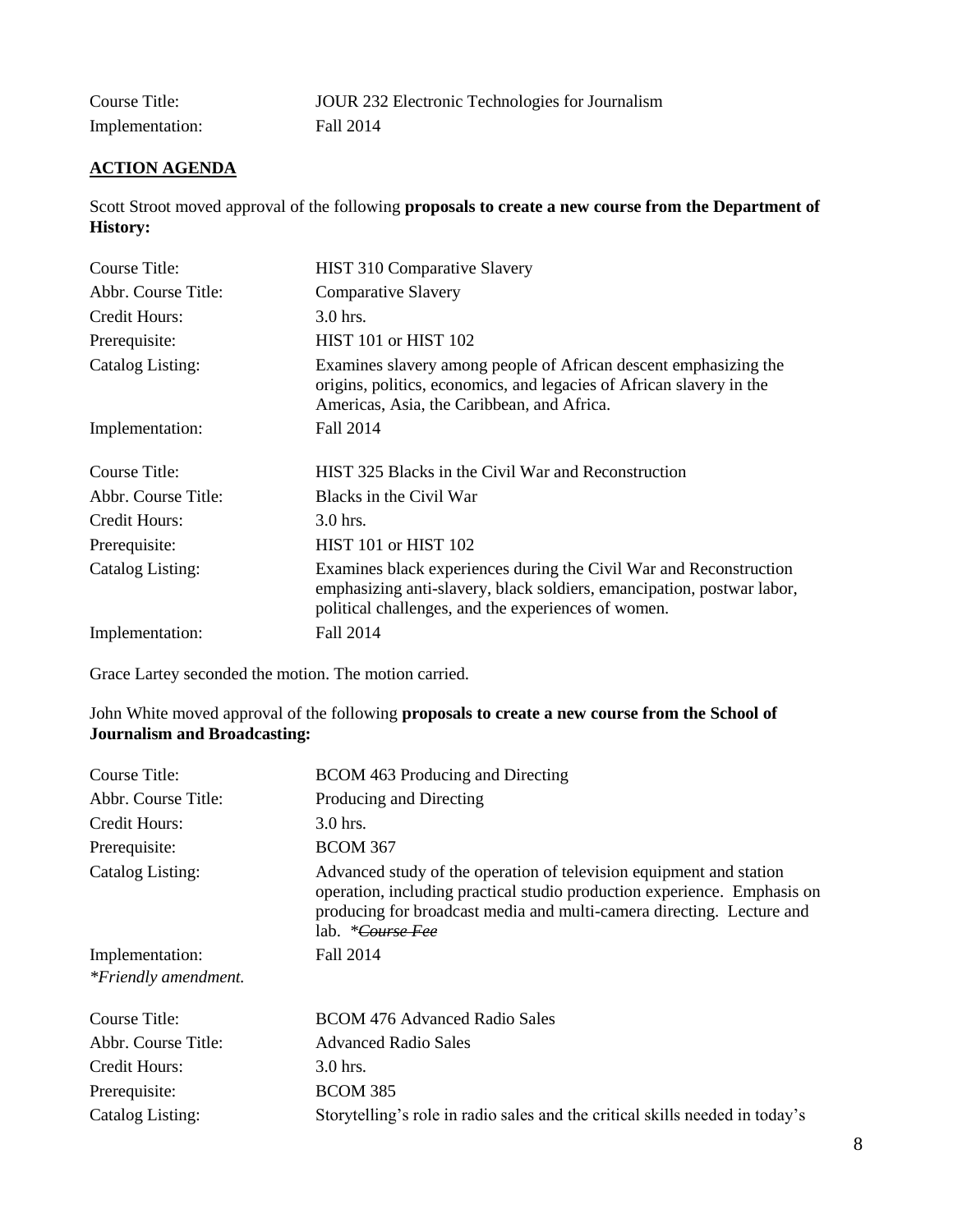|                 | radio sales profession. Builds upon the foundation presented in Broadcast |
|-----------------|---------------------------------------------------------------------------|
|                 | Sales (BCOM385) by focusing on selling all of the various advertising     |
|                 | platforms in consolidated radio operations. Students will have the        |
|                 | opportunity to earn their Radio Marketing Professional and Certified      |
|                 | Digital Market Professional certifications from the Radio Advertising     |
|                 | Bureau.                                                                   |
| Implementation: | Fall 2014                                                                 |
|                 |                                                                           |

# John Khouryieh moved approval of the following **proposals to create a new course from the School of Journalism and Broadcasting:**

| <b>Course Title:</b>        | FILM 101 Basic Film Production                                                                                                                                                                                         |
|-----------------------------|------------------------------------------------------------------------------------------------------------------------------------------------------------------------------------------------------------------------|
| Abbr. Course Title:         | <b>Basic Film Production</b>                                                                                                                                                                                           |
| Credit Hours:               | 3.0 hrs.                                                                                                                                                                                                               |
| Prerequisites/Corequisites: | None                                                                                                                                                                                                                   |
| Catalog Listing:            | Introduction to film production equipment and on-set crew positions.<br>Practical, hands-on experience rotating through crew positions in a<br>workshop setting. *Course Fee                                           |
| Implementation:             | <b>Fall 2014</b>                                                                                                                                                                                                       |
| *Friendly amendment.        |                                                                                                                                                                                                                        |
| <b>Course Title:</b>        | FILM 155 Film Attendance                                                                                                                                                                                               |
| Abbr. Course Title:         | Film Attendance                                                                                                                                                                                                        |
| <b>Credit Hours:</b>        | $0.0$ hrs.                                                                                                                                                                                                             |
| Prerequisite:               | Restricted to Film majors                                                                                                                                                                                              |
| <b>Catalog Listing:</b>     | Prerequisite: Restricted to majors in film. Attendance at 8 film screenings<br>or related events within one semester from a Film program approved list.<br>(Grading: Pass/Fail)                                        |
| Implementation:             | Fall 2014                                                                                                                                                                                                              |
| <b>Course Title:</b>        | FILM 250 Screenwriting                                                                                                                                                                                                 |
| Abbr. Course Title:         | Screenwriting                                                                                                                                                                                                          |
| <b>Credit Hours:</b>        | 3.0 hrs.                                                                                                                                                                                                               |
| Prerequisites:              | FILM 101 and FILM 201; or BCOM 325                                                                                                                                                                                     |
| <b>Catalog Listing:</b>     | A concentrated study in the fundamentals of screenwriting for narrative<br>film: conflict, character, structure, plot, dialogue, and subtext. Emphasis on<br>visual storytelling through short screenplays.*Course Fee |
| Implementation:             | Fall 2014                                                                                                                                                                                                              |
| *Friendly amendment.        |                                                                                                                                                                                                                        |
| <b>Course Title:</b>        | FILM 282 Film Production Workshop I                                                                                                                                                                                    |
| Abbr. Course Title:         | Film Production Workshop I                                                                                                                                                                                             |
| <b>Credit Hours:</b>        | $3.0$ hrs.                                                                                                                                                                                                             |
| Prerequisites:              | FILM 101 and FILM 201                                                                                                                                                                                                  |
| Catalog Listing:            | Intensive, hands-on workshop in the production of short-form cinema.                                                                                                                                                   |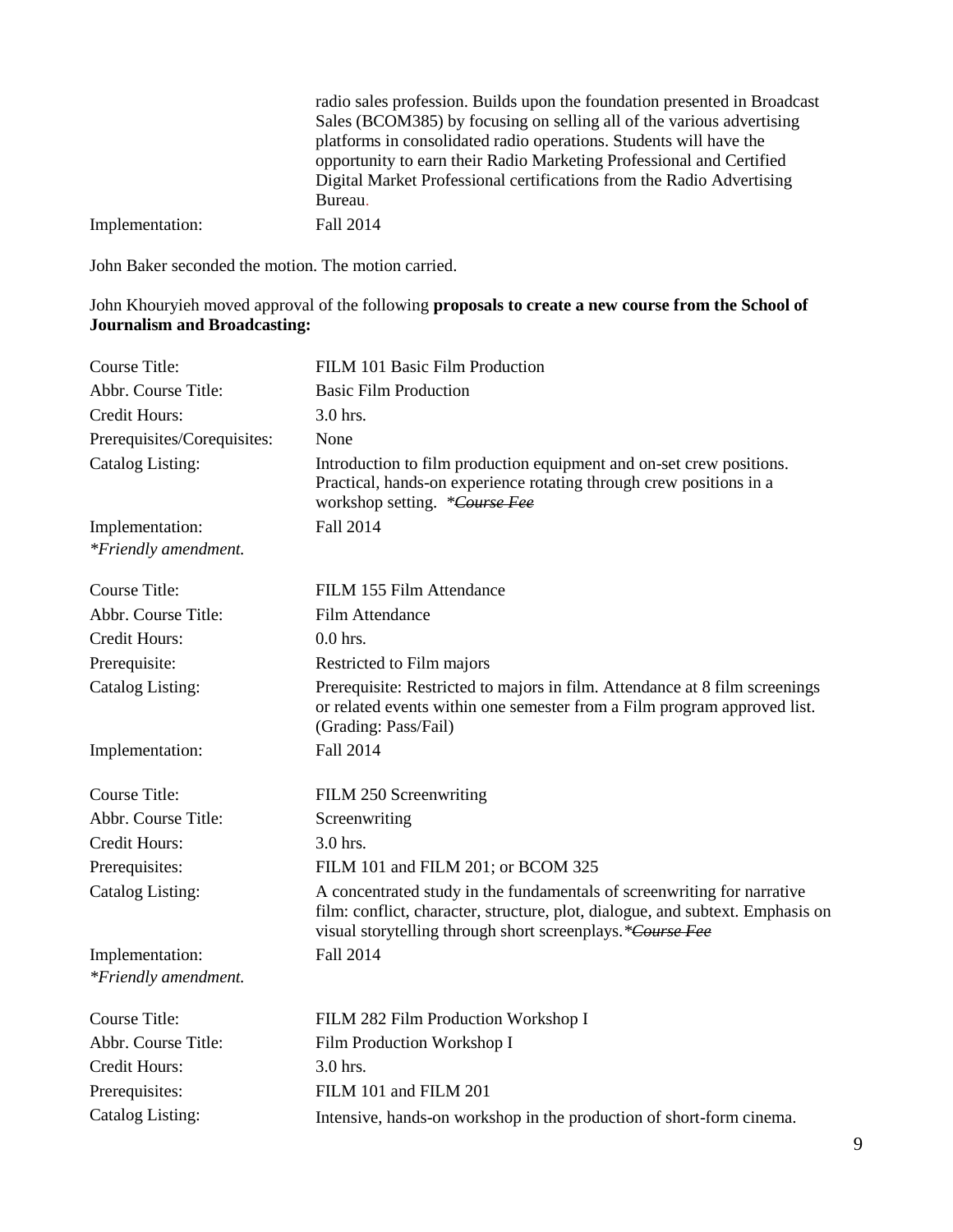|                                         | Specific focus of study to be determined in consultation with instructor.<br>Emphasis on techniques and strategies relevant to producing independent<br>film and video. May be repeated three times for additional credit.                                 |
|-----------------------------------------|------------------------------------------------------------------------------------------------------------------------------------------------------------------------------------------------------------------------------------------------------------|
| Implementation:<br>*Friendly amendment. | <i>*Fall</i> 2014                                                                                                                                                                                                                                          |
| Course Title:                           | FILM 376 Cinematography                                                                                                                                                                                                                                    |
| Abbr. Course Title:                     | Cinematography                                                                                                                                                                                                                                             |
| <b>Credit Hours:</b>                    | 3.0 hrs.                                                                                                                                                                                                                                                   |
| Prerequisite:                           | <b>BCOM 366</b>                                                                                                                                                                                                                                            |
| Catalog Listing:                        | A concentrated study in the fundamentals of cinematography:<br>capture/presentation formats, lighting, camera, exposure, composition, and<br>color grading. Emphasis on visual storytelling through short filmed<br>projects. Lecture and lab. *Course fee |
| Implementation:<br>*Friendly amendment. | Fall 2014                                                                                                                                                                                                                                                  |
| Course Title:                           | FILM 377 Film Sound                                                                                                                                                                                                                                        |
| Abbr. Course Title:                     | Film Sound                                                                                                                                                                                                                                                 |
| <b>Credit Hours:</b>                    | 3.0 hrs.                                                                                                                                                                                                                                                   |
| Prerequisite:                           | <b>BCOM 366</b>                                                                                                                                                                                                                                            |
| Catalog Listing:                        | A concentrated study in the fundamentals of audio for narrative film:<br>properties of sound, field and studio recording, mixing, and audio post-<br>production. Emphasis on audio/visual storytelling through short projects.<br>*Course Fee              |
| Implementation:<br>*Friendly amendment. | Fall 2014                                                                                                                                                                                                                                                  |
| <b>Course Title:</b>                    | FILM 378 Film Directing                                                                                                                                                                                                                                    |
| Abbr. Course Title:                     | Film Directing                                                                                                                                                                                                                                             |
| Credit Hours:                           | 3.0 hrs.                                                                                                                                                                                                                                                   |
| Prerequisites:                          | THEA 101, FILM 250, BCOM 366                                                                                                                                                                                                                               |
| Catalog Listing:                        | A concentrated study in the fundamentals of directing for narrative film:<br>script analysis, casting, staging, working with actors, camerawork, editing.<br>Emphasis on visual storytelling through short filmed projects. *Course Fee                    |
| Implementation:<br>*Friendly amendment. | Fall 2014                                                                                                                                                                                                                                                  |
| Course Title:                           | FILM 379 Film Producing                                                                                                                                                                                                                                    |
| Abbr. Course Title:                     | Film Producing                                                                                                                                                                                                                                             |
| Credit Hours:                           | 3.0 hrs.                                                                                                                                                                                                                                                   |
| Prerequisites:                          | BCOM 366 and FILM 250                                                                                                                                                                                                                                      |
| <b>Catalog Listing:</b>                 | A concentrated study in the fundamentals of producing for film: developing<br>ideas, script evaluation, fundraising, budgeting, scheduling, and production<br>management. Emphasis on creative and managerial skills through short<br>projects.            |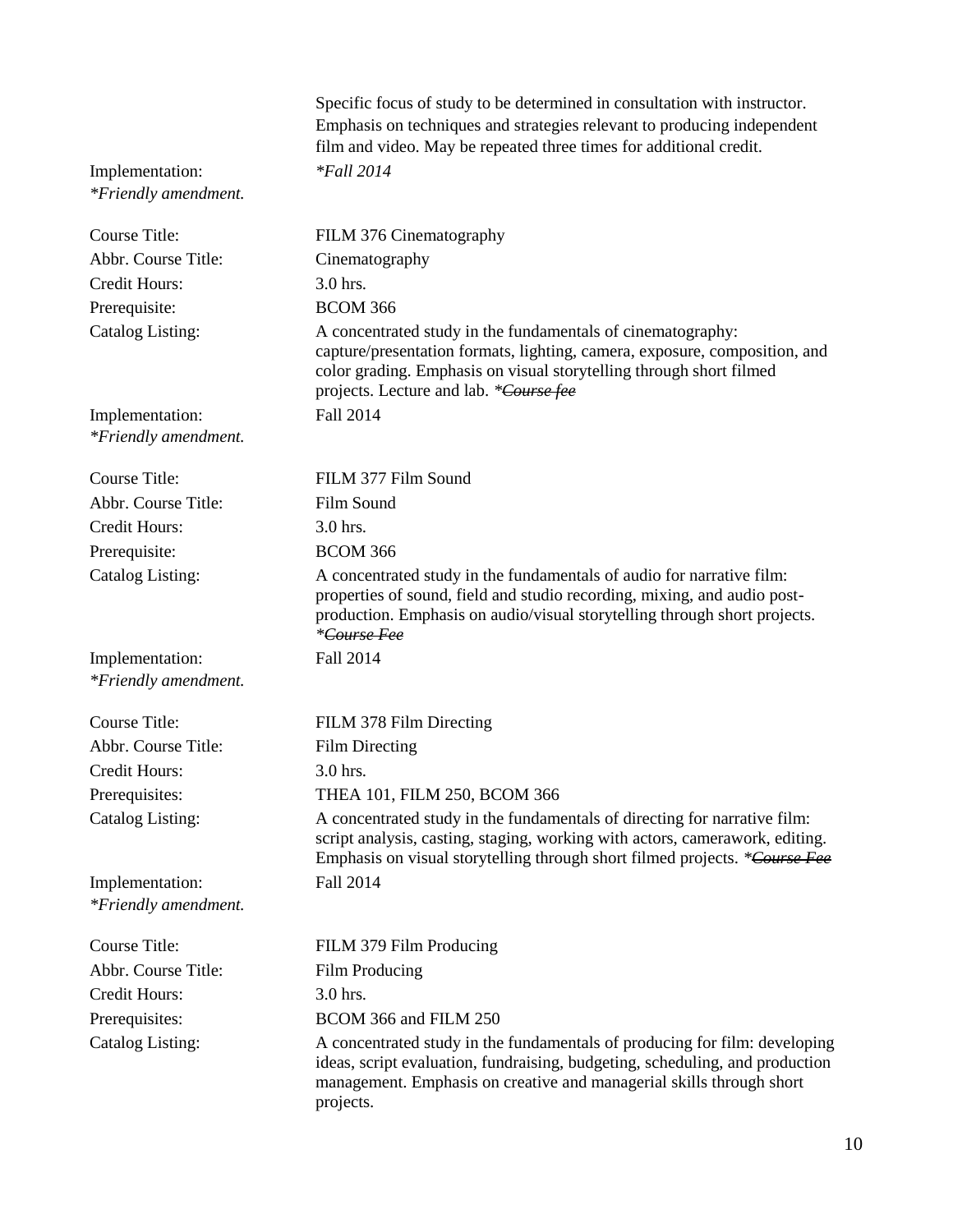| Implementation:         | Fall 2014                                                                                                                                                                                                                                  |
|-------------------------|--------------------------------------------------------------------------------------------------------------------------------------------------------------------------------------------------------------------------------------------|
| Course Title:           | FILM 450 Feature Screenwriting                                                                                                                                                                                                             |
| Abbr. Course Title:     | <b>Feature Screenwriting</b>                                                                                                                                                                                                               |
| Credit Hours:           | 3.0 hrs.                                                                                                                                                                                                                                   |
| Prerequisite:           | <b>FILM 250</b>                                                                                                                                                                                                                            |
| <b>Catalog Listing:</b> | An advanced, intensive study of the techniques of screenwriting for feature<br>films: outlines, treatments, character, act structure, subplots. Emphasis on<br>visual storytelling through completion of a feature screenplay. *Course Fee |
| Implementation:         | Fall 2014                                                                                                                                                                                                                                  |
| *Friendly amendment.    |                                                                                                                                                                                                                                            |
| Course Title:           | FILM 469 Topics in World Cinema                                                                                                                                                                                                            |
| Abbr. Course Title:     | Topics in World Cinema                                                                                                                                                                                                                     |
| Credit Hours:           | $3.0$ hrs.                                                                                                                                                                                                                                 |
| Prerequisite:           | <b>FILM 369</b>                                                                                                                                                                                                                            |
| Catalog Listing:        | An advanced, in-depth study of world cinema. Subjects might include<br>national cinemas, directors, or select genres, movements or periods.<br>Viewings of representative films will be accompanied by readings on<br>history/culture.     |
| Implementation:         | Fall 2014                                                                                                                                                                                                                                  |

Scott Stroot seconded the motion. The motion carried.

Scott Stroot moved approval of the following **proposal to create a new course from the School of Journalism and Broadcasting:**

| Course Title:        | JOUR 467 News/Editorial Internship Practicum                                                                                                                                                                                                                |
|----------------------|-------------------------------------------------------------------------------------------------------------------------------------------------------------------------------------------------------------------------------------------------------------|
| Abbr. Course Title:  | News/Editorial Practicum                                                                                                                                                                                                                                    |
| Credit Hours:        | $1.0$ hrs.                                                                                                                                                                                                                                                  |
| Prerequisite:        | Instructor permission.                                                                                                                                                                                                                                      |
| Catalog Listing:     | An intense study of a specific news writing, editing, visual or production<br>skill in a professional media outlet. The skill will be identified and studied<br>through discussion and application. May be repeated $*$ for a maximum of 3<br>credit hours. |
| Implementation:      | Summer 2014                                                                                                                                                                                                                                                 |
| *Friendly amendment. |                                                                                                                                                                                                                                                             |

Molly Kerby seconded the motion. The motion carried.

# Molly Kerby moved approval of the **following proposals to create a new course from the School of Journalism and Broadcasting:**

| Course Title:       | PJ 233 Intermediate Photojournalism                                       |
|---------------------|---------------------------------------------------------------------------|
| Abbr. Course Title: | Intermediate Photojournalism                                              |
| Credit Hours:       | $3.0$ hrs.                                                                |
| Prerequisite:       | PJ 231                                                                    |
| Catalog Listing:    | Building on the skills and theories from Introduction to Photojournalism, |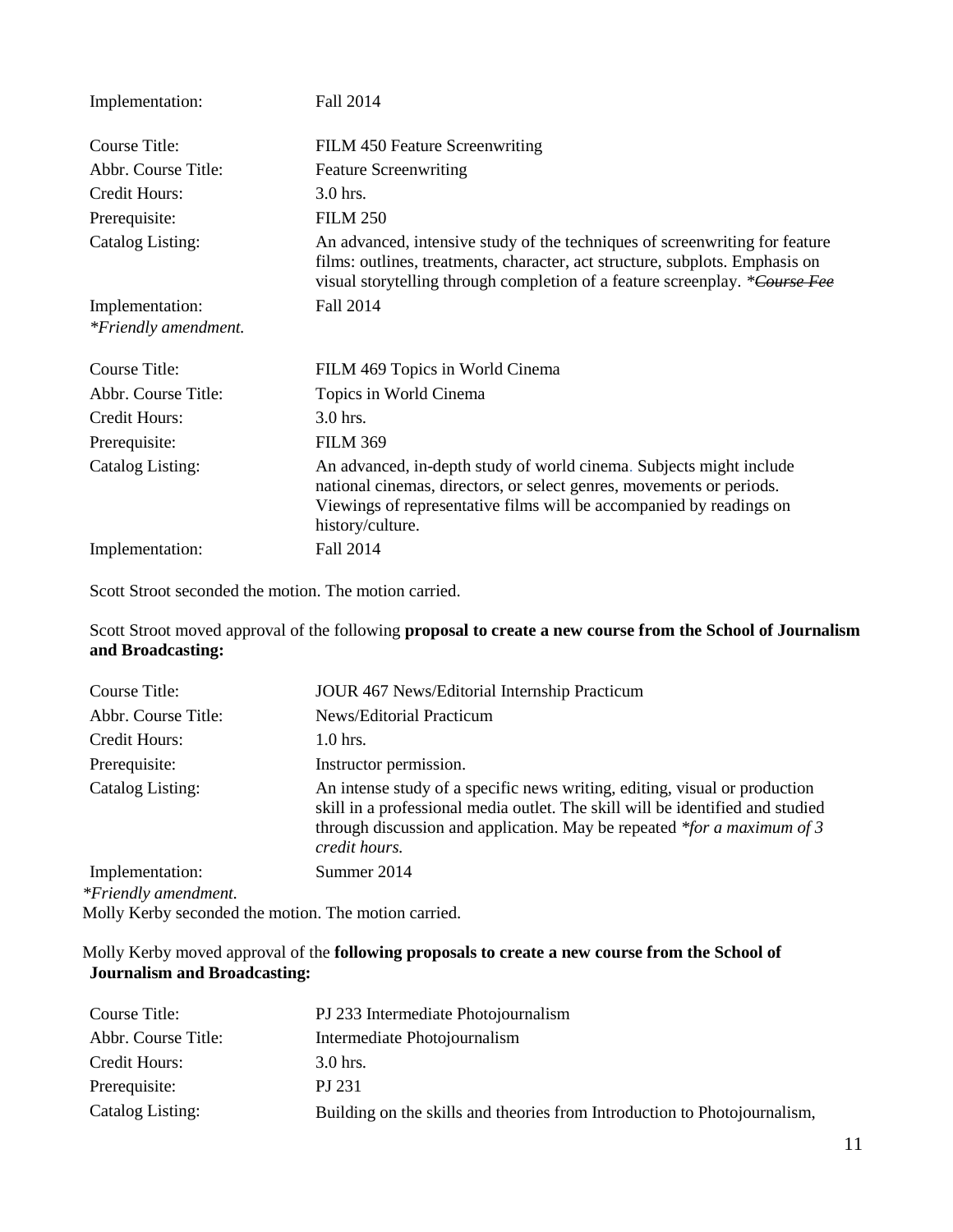|                           | students will produce documentary images that tell complex stories under<br>various practical settings of journalistic inquiry, working on tighter<br>deadlines and towards a higher level of expected results. Students will                                                                                                                                                                                |
|---------------------------|--------------------------------------------------------------------------------------------------------------------------------------------------------------------------------------------------------------------------------------------------------------------------------------------------------------------------------------------------------------------------------------------------------------|
|                           | advance their knowledge on complicated mechanical camera technique and<br>increase their personal photographic vision and portfolio development.                                                                                                                                                                                                                                                             |
|                           | Lecture and lab. *Course Fee                                                                                                                                                                                                                                                                                                                                                                                 |
| Implementation:           | Fall 2014                                                                                                                                                                                                                                                                                                                                                                                                    |
| *Friendly amendment.      |                                                                                                                                                                                                                                                                                                                                                                                                              |
| Course Title:             | PJ 330 Multimedia Storytelling                                                                                                                                                                                                                                                                                                                                                                               |
| Abbr. Course Title:       | Multimedia Storytelling                                                                                                                                                                                                                                                                                                                                                                                      |
| Credit Hours:             | 3.0 hrs.                                                                                                                                                                                                                                                                                                                                                                                                     |
| Prerequisite/Corequisite: | Prerequisite-PJ 233; Corequisite-PJ 333                                                                                                                                                                                                                                                                                                                                                                      |
| Catalog Listing:          | Fundamentals of storytelling through the use of still photography, audio,<br>and video. Analysis and application of the principles of multimedia editing<br>techniques used in the photojournalism profession. Projects require<br>transportation, a DSLR camera that is video capable, audio recording<br>equipment and an external hard drive. Required off-campus travel. Lecture<br>and lab. *Course Fee |
| Implementation:           | Fall 2014                                                                                                                                                                                                                                                                                                                                                                                                    |
| *Friendly amendment.      |                                                                                                                                                                                                                                                                                                                                                                                                              |

Scott Stroot seconded the motion. The motion carried.

### Scott Stroot moved approval of the following **proposal to create a new course from the School of Journalism and Broadcasting:**

| Course Title:                                       | PR 356 Digital Tactics in Public Relations                                                                                                                                                 |
|-----------------------------------------------------|--------------------------------------------------------------------------------------------------------------------------------------------------------------------------------------------|
| Abbr. Course Title:                                 | <b>Digital Tactics</b>                                                                                                                                                                     |
| Credit Hours:                                       | $3.0$ hrs.                                                                                                                                                                                 |
| Prerequisite:                                       | PR 355                                                                                                                                                                                     |
| Catalog Listing:                                    | Examines the strategic use of digital and social media platforms and tools<br>for public relations purposes with an emphasis on hands-on experience and<br>skill. Lecture/Lab. *Course Fee |
| Implementation:                                     | Fall 2014                                                                                                                                                                                  |
| *Friendly amendment.                                |                                                                                                                                                                                            |
| John White seconded the motion. The motion carried. |                                                                                                                                                                                            |

Scott Stroot moved approval of the following **proposals to create a new course from the School of Journalism and Broadcasting:**

| Course Title:             | SJB 101 Understanding Media Content, Ethics and Technology                                                                               |
|---------------------------|------------------------------------------------------------------------------------------------------------------------------------------|
| Abbr. Course Title:       | <b>Understanding Media</b>                                                                                                               |
| Credit Hours:             | $3.0$ hrs.                                                                                                                               |
| Prerequisite/Corequisite: | None                                                                                                                                     |
| Catalog Listing:          | Develops a framework to access, analyze, evaluate, and interact with<br>content, audiences and technology in a variety of digital forms. |
| Implementation:           | Fall 2014                                                                                                                                |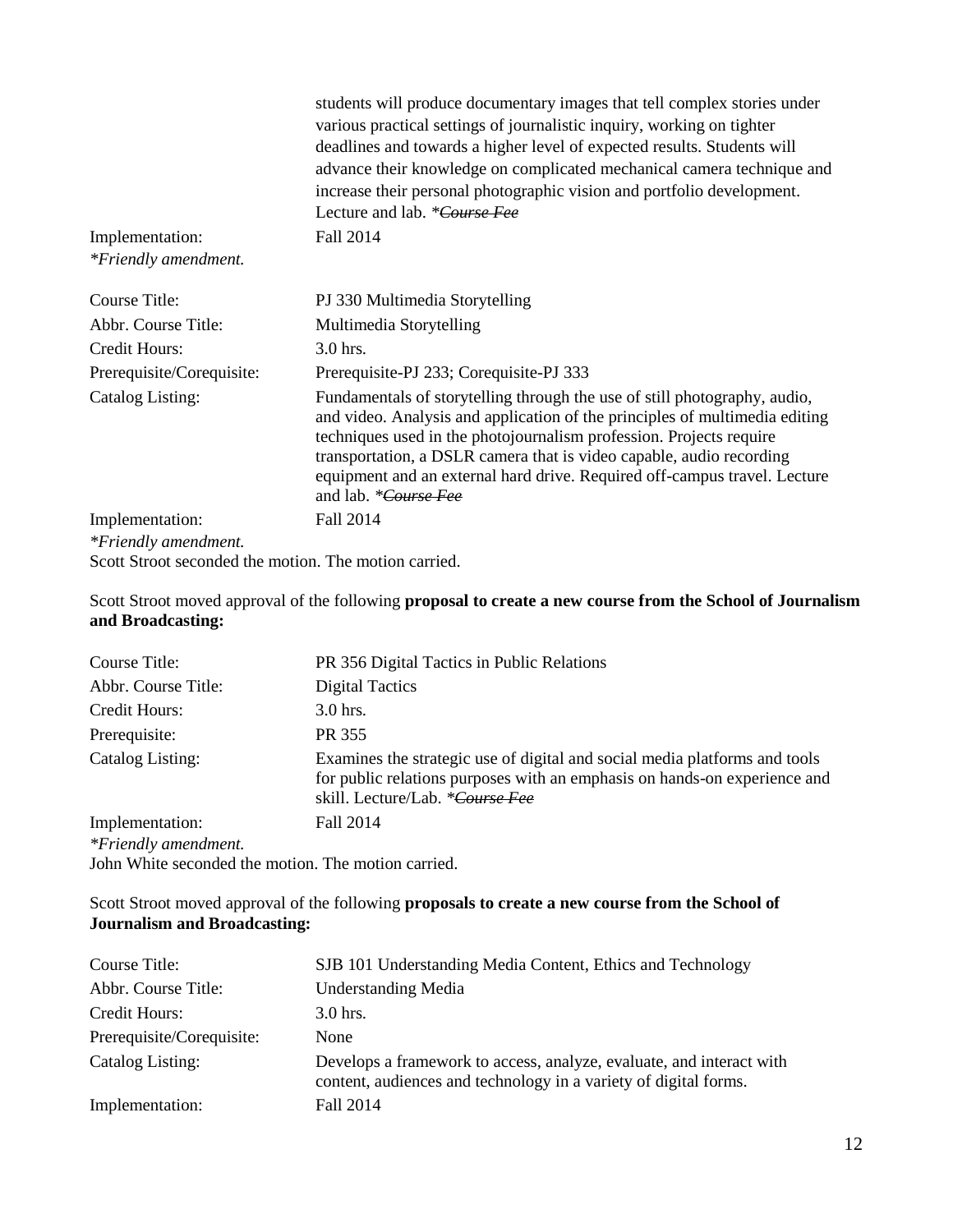| <b>Course Title:</b>                    | SJB 102 Media Content, Collaboration and Community                                                                                                                                                                                                                                                       |
|-----------------------------------------|----------------------------------------------------------------------------------------------------------------------------------------------------------------------------------------------------------------------------------------------------------------------------------------------------------|
| Abbr. Course Title:                     | Media Collaboration                                                                                                                                                                                                                                                                                      |
| Credit Hours:                           | 3.0 hrs.                                                                                                                                                                                                                                                                                                 |
| Prerequisite/Corequisite:               | None                                                                                                                                                                                                                                                                                                     |
| <b>Catalog Listing:</b>                 | Working in collaborative teams to produce digital content for distribution<br>through various media channels including web, social, and mobile. Lecture<br>and lab. *Course Fee                                                                                                                          |
| Implementation:                         | Fall 2014                                                                                                                                                                                                                                                                                                |
| *Friendly amendment.                    |                                                                                                                                                                                                                                                                                                          |
| <b>Course Title:</b>                    | SJB 103 Digital Storytelling for the 21st Century                                                                                                                                                                                                                                                        |
| Abbr. Course Title:                     | <b>Digital Storytelling</b>                                                                                                                                                                                                                                                                              |
| Credit Hours:                           | 3.0 hrs.                                                                                                                                                                                                                                                                                                 |
| Prerequisites/Corequisites:             | None                                                                                                                                                                                                                                                                                                     |
| <b>Catalog Listing:</b>                 | Details the history and methods of storytelling practices by identifying and<br>enforcing the fundamentals – finding the story, assembling the story, and<br>sharing the story in the digital age.                                                                                                       |
| Implementation:                         | Fall 2014                                                                                                                                                                                                                                                                                                |
| <b>Course Title:</b>                    | SJB 241 Visualizing Data in Journalism                                                                                                                                                                                                                                                                   |
| Abbr. Course Title:                     | Data Visualization                                                                                                                                                                                                                                                                                       |
| Credit Hours:                           | 3.0 hrs.                                                                                                                                                                                                                                                                                                 |
| Prerequisites:                          | SJB 101 and either SJB 102 or SJB 103                                                                                                                                                                                                                                                                    |
| Catalog Listing:                        | Learn to find and examine large sets of data to identify embedded trends<br>and stories, and display this data visually. Lecture/Lab. *Course Fee                                                                                                                                                        |
| Implementation:<br>*Friendly amendment. | Fall 2014                                                                                                                                                                                                                                                                                                |
| <b>Course Title:</b>                    | SJB 401 Team Investigative Reporting I                                                                                                                                                                                                                                                                   |
| Abbr. Course Title:                     | <b>Team Reporting I</b>                                                                                                                                                                                                                                                                                  |
| Credit Hours:                           | $1.0$ hrs.                                                                                                                                                                                                                                                                                               |
| Prerequisite:                           | Permission of the instructor                                                                                                                                                                                                                                                                             |
| <b>Catalog Listing:</b>                 | Organizational and research course leading to an alternative capstone<br>course in cross platform investigative reporting. Will provide students with<br>the opportunity to work in teams, hone research skills, write a major project<br>proposal and create a strategic plan for the proposed project. |
| Implementation:                         | Fall 2017                                                                                                                                                                                                                                                                                                |
| Course Title:                           | SJB 402 Team Investigative Reporting II                                                                                                                                                                                                                                                                  |
| Abbr. Course Title:                     | Team Reporting II                                                                                                                                                                                                                                                                                        |
| Credit Hours:                           | 3.0 hrs.                                                                                                                                                                                                                                                                                                 |
| Prerequisite:                           | Permission of the instructor.                                                                                                                                                                                                                                                                            |
| Catalog Listing:                        | A practical, hands-on alternative capstone course that brings together skills<br>learned throughout the student's academic career to provide an opportunity<br>to work within a team concept and to produce a series of stories related to a                                                             |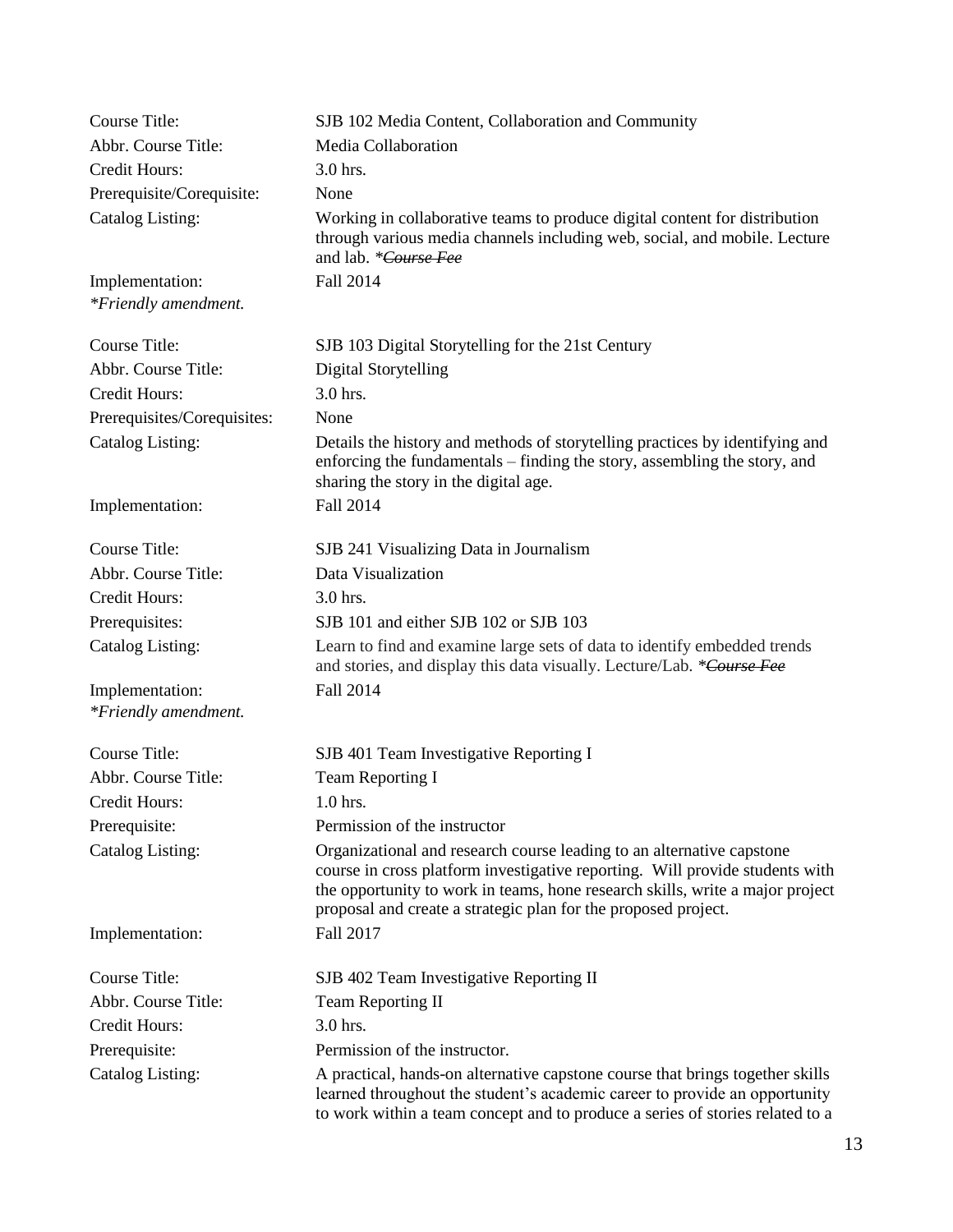specific social issue. Students gain experience in interviewing, open access and 1st Amendment issues, as well as hone skills in various methods of content gathering. Students will work in teams to produce and distribute high-quality reportage across platforms.

Implementation: Spring 2018

John White seconded the motion. The motion carried.

John White moved approval of the following **proposals to create a new course from the Department of Sociology:**

| <b>Course Title:</b> | SOCL 270 Introduction to Community, Environment, & Development                                                                                                                                                                                                           |
|----------------------|--------------------------------------------------------------------------------------------------------------------------------------------------------------------------------------------------------------------------------------------------------------------------|
| Abbr. Course Title:  | Comm, Env, & Dev                                                                                                                                                                                                                                                         |
| Credit Hours:        | 3.0 hrs.                                                                                                                                                                                                                                                                 |
| Prerequisite:        | SOCL 100 or consent of instructor                                                                                                                                                                                                                                        |
| Catalog Listing:     | Examines the causes, dynamics, and consequences of socio-economic<br>change for people, how they live in communities, and how they relate to<br>the natural world. Survey course for "Community, Environment, &<br>Development" concentration.                           |
| Implementation:      | Fall 2014                                                                                                                                                                                                                                                                |
| Course Title:        | SOCL 455 Theory and Practice of Community Development                                                                                                                                                                                                                    |
| Abbr. Course Title:  | <b>Community Development</b>                                                                                                                                                                                                                                             |
| <b>Credit Hours:</b> | 3.0 hrs.                                                                                                                                                                                                                                                                 |
| Prerequisite:        | SOCL 100 or consent of instructor                                                                                                                                                                                                                                        |
| Catalog Listing:     | Course explores the ecological, interactional, structural functional,<br>technical assistance, action research, evaluation research and leadership<br>approaches to community development practice. Course requires<br>participation in a community development project. |
| Implementation:      | <b>Fall 2014</b>                                                                                                                                                                                                                                                         |
| Course Title:        | SOCL 480 Sociology of Agri-Food Systems                                                                                                                                                                                                                                  |
| Abbr. Course Title:  | Agri-Food Systems                                                                                                                                                                                                                                                        |
| <b>Credit Hours:</b> | 3.0 hrs.                                                                                                                                                                                                                                                                 |
| Prerequisite:        | SOCL 100 or consent of instructor                                                                                                                                                                                                                                        |
| Catalog Listing:     | Course examines the social organization and dynamics of food and<br>agricultural systems. SOCL 270 is strongly recommended, but not required.<br>Field trips are required.                                                                                               |
| Implementation:      | Fall 2014                                                                                                                                                                                                                                                                |

Scott Stroot seconded the motion. The motion carried.

John White moved approval of the following **proposals to create a new course from the Department of Theatre and Dance:**

| Course Title:       | PERF 101 Acting |
|---------------------|-----------------|
| Abbr. Course Title: | Acting          |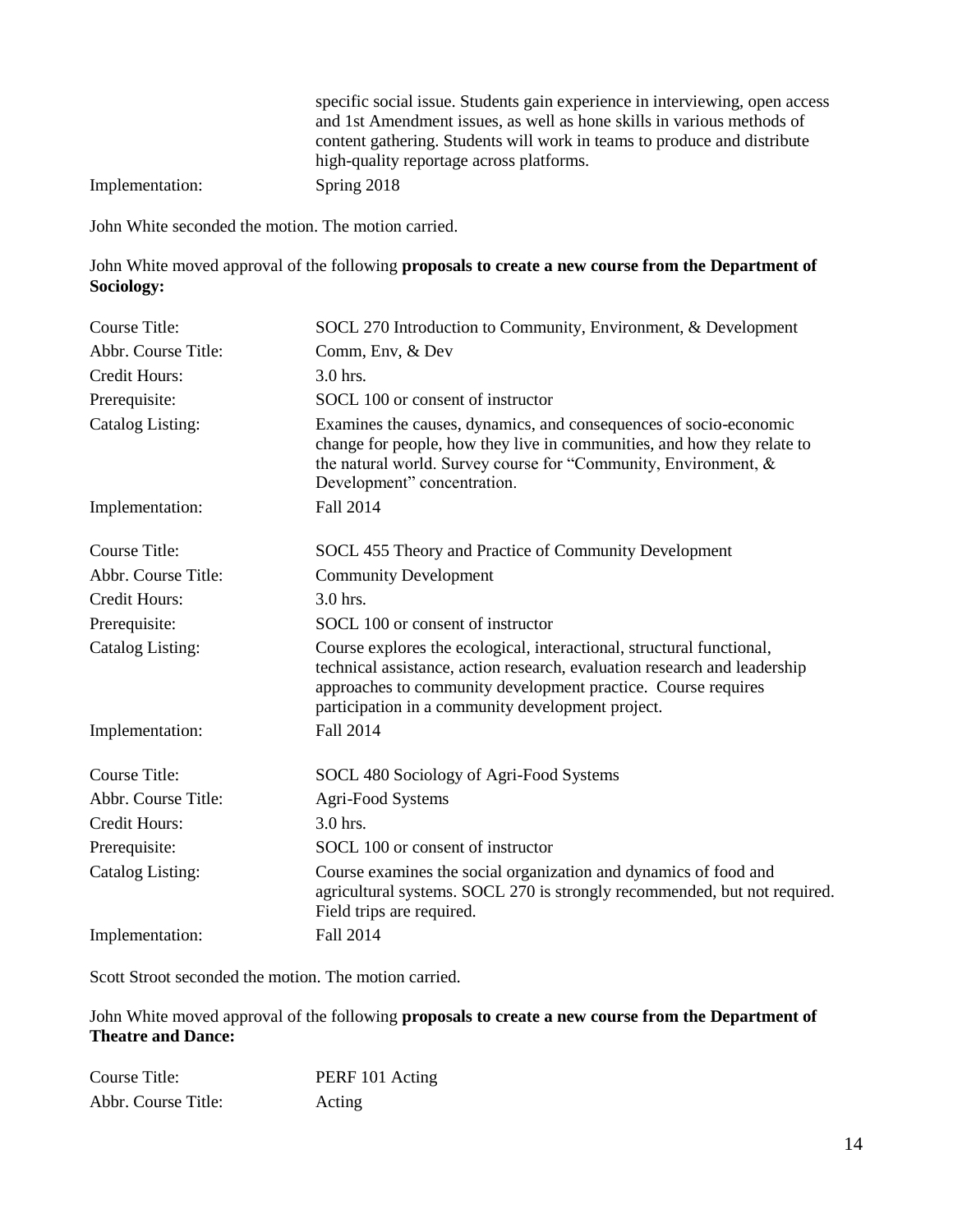| <b>Credit Hours:</b>                                 | 3.0 hrs.                                                                                                                                                        |
|------------------------------------------------------|-----------------------------------------------------------------------------------------------------------------------------------------------------------------|
| Prerequisites/corequisites/<br>special requirements: | None.                                                                                                                                                           |
| <b>Catalog Listing:</b>                              | Improvisation, theatre games, and introductory scene and/or monologue<br>work intended to develop fundamental performance and ensemble<br>collaboration skills. |
| Implementation:                                      | Fall 2014                                                                                                                                                       |
| Course Title:                                        | PERF 340 Performance Lab I                                                                                                                                      |
| Abbr. Course Title:                                  | Performance Lab I                                                                                                                                               |
| <b>Credit Hours:</b>                                 | $1.0$ hrs.                                                                                                                                                      |
| Prerequisite:                                        | Permission of instructor                                                                                                                                        |
| <b>Catalog Listing:</b>                              | An experiential learning course designed to provide practical experience in<br>theatrical performance under actual production conditions.                       |
| Implementation:                                      | Fall 2014                                                                                                                                                       |
| <b>Course Title:</b>                                 | PERF 341 Performance Lab II                                                                                                                                     |
| Abbr. Course Title:                                  | Performance Lab II                                                                                                                                              |
| <b>Credit Hours:</b>                                 | $1.0$ hrs.                                                                                                                                                      |
| Prerequisite:                                        | PERF 340 or Permission of instructor                                                                                                                            |
| Catalog Listing:                                     | An experiential learning course designed to provide practical experience in<br>theatrical performance under actual production conditions.                       |
| Implementation:                                      | Fall 2014                                                                                                                                                       |
| Course Title:                                        | PERF 440 Performance Lab III                                                                                                                                    |
| Abbr. Course Title:                                  | Performance Lab III                                                                                                                                             |
| <b>Credit Hours:</b>                                 | $1.0$ hrs.                                                                                                                                                      |
| Prerequisite:                                        | PERF 341 or Permission of instructor                                                                                                                            |
| Catalog Listing:                                     | An experiential learning course designed to provide practical experience in<br>theatrical performance under actual production conditions.                       |
| Implementation:                                      | Fall 2014                                                                                                                                                       |

Scott Stroot seconded the motion. The motion carried.

Scott Stroot moved approval of the following **proposal to create a new course from the Department of Theatre and Dance:**

| Course Title:       | THEA 414 Acting IV: Advanced Scene Study                                                                                                                                     |
|---------------------|------------------------------------------------------------------------------------------------------------------------------------------------------------------------------|
| Abbr. Course Title: | Acting IV                                                                                                                                                                    |
| Credit Hours:       | $3.0$ hrs.                                                                                                                                                                   |
| Prerequisite:       | THEA 301, or Permission of Instructor                                                                                                                                        |
| Catalog Listing:    | An advanced acting course focusing on the application of advanced<br>character analysis, characterization and style to intensive scene work.<br>Repeatable twice for credit. |
| Implementation:     | Fall 2014                                                                                                                                                                    |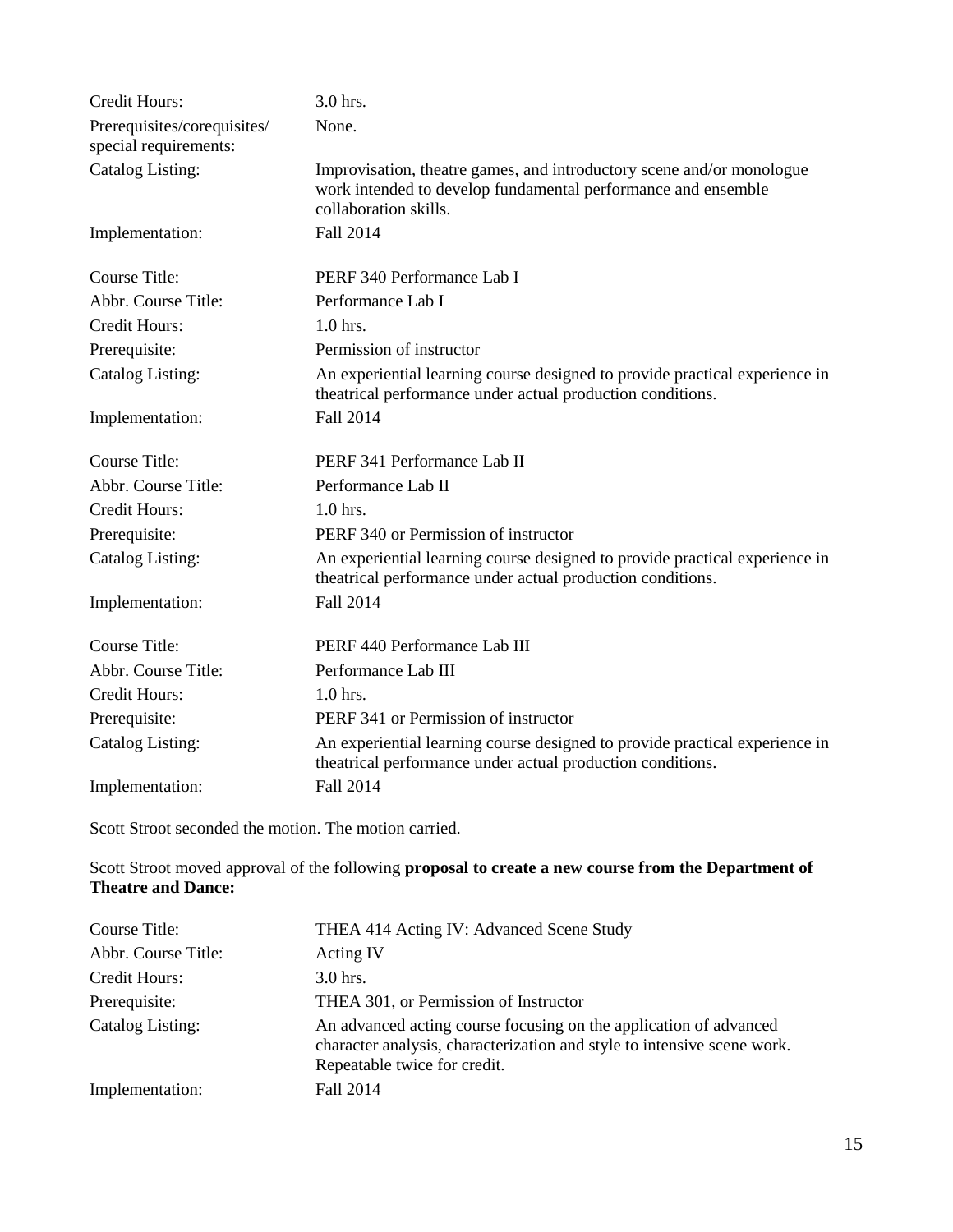John White moved approval of the following **proposal to create a new minor program Department of Philosophy & Religion:**

| Program Title:                                        | Minor in Classical Studies                                                                                                                                                                                                            |
|-------------------------------------------------------|---------------------------------------------------------------------------------------------------------------------------------------------------------------------------------------------------------------------------------------|
| Reference Number:                                     | TBD                                                                                                                                                                                                                                   |
| <b>Required Hours:</b>                                | $21.0$ hrs.                                                                                                                                                                                                                           |
| Identification:                                       | This minor, while it is housed in the Department of Philosophy and<br>Religion, is interdisciplinary and will require courses from the Departments<br>of Philosophy and Religion, History, Folk Studies and Anthropology, and<br>Art. |
| <b>Effective Catalog Year:</b>                        | Fall 2014                                                                                                                                                                                                                             |
| *See revised proposal for revisions.                  |                                                                                                                                                                                                                                       |
| Scott Stroot seconded the motion. The motion carried. |                                                                                                                                                                                                                                       |

John White moved approval of the following **proposals to revise course credit hours from the Department of Theatre and Dance:**

| Course Title:                 | PERF 450 Performing Arts Career Seminar     |
|-------------------------------|---------------------------------------------|
| <b>Current Credit Hours:</b>  | $2.0$ hrs.                                  |
| <b>Proposed Credit Hours:</b> | $1.0$ hrs.                                  |
| Implementation:               | Fall 2014                                   |
| Course Title:                 | PERF 451 Performing Arts Career Seminar Lab |
| <b>Current Credit Hours:</b>  | $1.0$ hrs.                                  |
| Proposed Credit Hours:        | $2.0$ hrs.                                  |
| Implementation:               | Fall 2014                                   |
|                               |                                             |

Scott Stroot seconded the motion. The motion carried.

Scott Stroot moved approval of the following **proposals to make multiple revisions to a course School of Journalism and Broadcasting:**

| Course Title:                   | <b>BCOM 265 Basic Broadcast News</b>                                                                                                                                                                                                                                  |
|---------------------------------|-----------------------------------------------------------------------------------------------------------------------------------------------------------------------------------------------------------------------------------------------------------------------|
| <b>Current Prerequisite:</b>    | BCOM 185 or BCOM 201                                                                                                                                                                                                                                                  |
| Proposed Prerequisite:          | SJB 101 or 102 or 103                                                                                                                                                                                                                                                 |
| <b>Current Catalog Listing:</b> | An introduction to the theory and practice of broadcast news writing styles<br>for radio and TV. Includes analyzing and editing news information with<br>initial exposure to broadcast news announcing on the student radio station<br>WWHR-FM. Course Fee            |
| Proposed Catalog Listing:       | An introduction to the theory and practice of broadcast news writing styles<br>for radio, television and the web. Includes analyzing and editing news<br>information with exposure to broadcast news announcing on the student<br>radio station, WWHR-FM. Course Fee. |
| Implementation:                 | Fall 2014                                                                                                                                                                                                                                                             |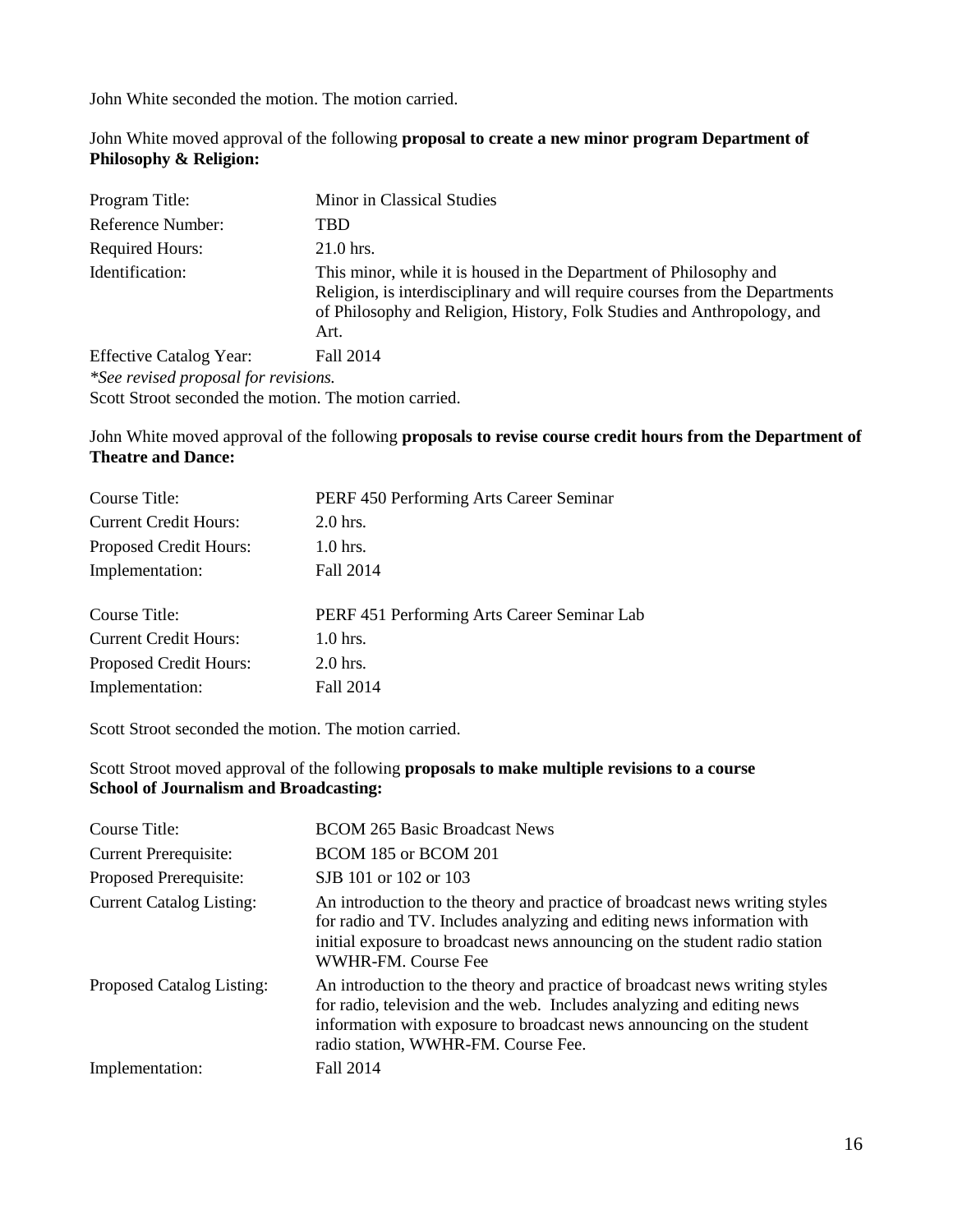| <b>Course Title:</b>            | <b>BCOM 266 Basic Television Production</b>                                                                                                                                                                                                                                                                                                                |
|---------------------------------|------------------------------------------------------------------------------------------------------------------------------------------------------------------------------------------------------------------------------------------------------------------------------------------------------------------------------------------------------------|
| <b>Current Prerequisite:</b>    | BCOM 185 or BCOM 201 or permission of instructor                                                                                                                                                                                                                                                                                                           |
| Proposed Prerequisite:          | SJB 101 or BCOM 201 or permission of instructor                                                                                                                                                                                                                                                                                                            |
| <b>Current Catalog Listing:</b> | Designed to introduce students to the operation of television field and<br>studio equipment and general station operation. Practical experience<br>producing various types of television broadcast and non-broadcast video<br>material. Lecture and lab. Course Fee                                                                                        |
| Proposed Catalog Listing:       | Designed to introduce students to production principles, crew positions,<br>equipment and general station operation. Practical experience producing<br>various types of television broadcast and non-broadcast video material in a<br>multi-camera studio environment. Lecture and lab. Course Fee                                                         |
| Implementation:                 | Fall 2014                                                                                                                                                                                                                                                                                                                                                  |
| Course Title:                   | BCOM 325 Survey of Writing for Television, Radio                                                                                                                                                                                                                                                                                                           |
| Proposed Course Title:          | Survey of Electronic Media Writing                                                                                                                                                                                                                                                                                                                         |
| Proposed Abbr. Course Title:    | <b>Electronic Media Writing</b>                                                                                                                                                                                                                                                                                                                            |
| <b>Current Prerequisite:</b>    | BCOM 185 or BCOM 201                                                                                                                                                                                                                                                                                                                                       |
| Proposed Prerequisite:          | <b>SJB 103</b>                                                                                                                                                                                                                                                                                                                                             |
| <b>Current Catalog Listing:</b> | A survey of television and radio as media for the writer and the forms of<br>writing prevalent in the two media. Survey of, and practice in, techniques<br>for writing commercials, public service, news, sports, interviews and<br>dramatic segments. Introduction to the production elements involved in<br>writing for television and radio. Course fee |
| Proposed Catalog Listing:       | A survey of writing for television, radio, and web audiences. Practice in<br>writing techniques for commercials, public service announcements, news,<br>interviews and dramatic segments. Introduction to the production elements<br>involved in writing for broadcast and the web. Course Fee                                                             |
| Implementation:                 | Fall 2014                                                                                                                                                                                                                                                                                                                                                  |
| <b>Course Title:</b>            | <b>BCOM 326 Television and Radio Performance</b>                                                                                                                                                                                                                                                                                                           |
| Proposed Course Title:          | Radio and Television News Performance                                                                                                                                                                                                                                                                                                                      |
| Proposed Abbr. Course Title:    | Radio & TV News Performance                                                                                                                                                                                                                                                                                                                                |
| <b>Current Prerequisite:</b>    | <b>BCOM 266</b>                                                                                                                                                                                                                                                                                                                                            |
| Proposed Prerequisites:         | BCOM 265 and either BCOM 261 or BCOM 266                                                                                                                                                                                                                                                                                                                   |
| <b>Current Catalog Listing:</b> | The fundamentals and principles of communicating as performer on-<br>microphone and on-camera, including voice improvement and image<br>projection as well as exercises in the types of performing prevalent in radio<br>and television. Lecture and lab. Course Fee                                                                                       |
| Proposed Catalog Listing:       | A practical application of skills and techniques needed as journalism<br>performers for long-form radio interviewing and television news studio,<br>and field on-camera presentation. The goal is to improve voice and image<br>projection for broadcast journalism presenters. Lecture and lab. Course Fee                                                |
| Implementation:                 | Fall 2014                                                                                                                                                                                                                                                                                                                                                  |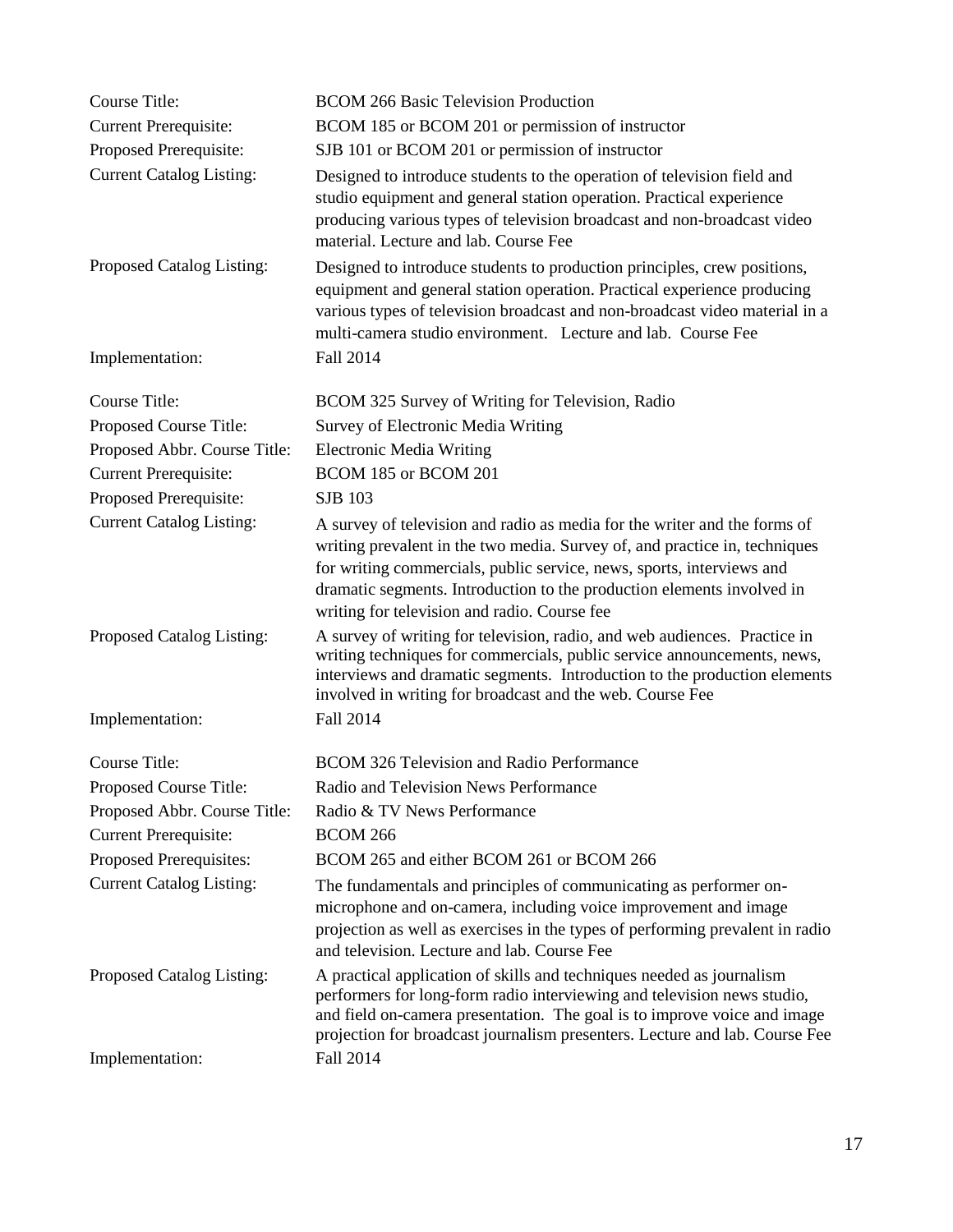| <b>Course Title:</b>            | <b>BCOM 365 Intermediate Broadcast News</b>                                                                                                                                                                                                                                                                  |
|---------------------------------|--------------------------------------------------------------------------------------------------------------------------------------------------------------------------------------------------------------------------------------------------------------------------------------------------------------|
| Proposed Course Title:          | <b>Broadcast News Reporting and Producing</b>                                                                                                                                                                                                                                                                |
| Proposed Abbr. Course Title:    | News Reporting & Producing                                                                                                                                                                                                                                                                                   |
| <b>Current Prerequisite:</b>    | <b>BCOM 335</b>                                                                                                                                                                                                                                                                                              |
| Proposed Prerequisites:         | BCOM 335 and BCOM 368                                                                                                                                                                                                                                                                                        |
| <b>Current Catalog Listing:</b> | An intermediate approach to the principles and practice of collecting,<br>writing, editing and announcing the news by means of radio and television.<br>Lecture and lab. Course Fee                                                                                                                          |
| Proposed Catalog Listing:       | A practical application of broadcast news information gathering, writing,<br>editing and presentation for the web, radio and television. Students are<br>exposed to the news decision aspects of broadcast news producing for the<br>student radio, TV and on-line news outlets. Lecture and lab. Course Fee |
| Implementation:                 | Fall 2014                                                                                                                                                                                                                                                                                                    |
| Course Title:                   | <b>BCOM 385 Broadcast Commercial Sales</b>                                                                                                                                                                                                                                                                   |
| <b>Current Prerequisite:</b>    | Junior status                                                                                                                                                                                                                                                                                                |
| Proposed Prerequisite:          | Sophomore status                                                                                                                                                                                                                                                                                             |
| <b>Current Catalog Listing:</b> | A study of the marketing principles, problems and techniques of producing<br>revenue for broadcast radio and television through the sale of commercial<br>time. Students are involved in role-playing as well as the preparation and<br>oral presentation of a final marketing project.                      |
| Proposed Catalog Listing:       | A study of the marketing principles, problems and techniques of producing<br>revenue for broadcast radio, television and the Internet through the sale of<br>commercial time. Students are involved in role-playing as well as the<br>preparation and oral presentation of a final marketing project.        |
| Implementation:                 | Fall 2014                                                                                                                                                                                                                                                                                                    |

# Scott Stroot moved approval of the following **proposal to make multiple revisions to a course from the Department of Theatre and Dance:**

| Course Title:                   | FILM 482 Film Production Workshop                                                                                                                                                                                                                                                                  |
|---------------------------------|----------------------------------------------------------------------------------------------------------------------------------------------------------------------------------------------------------------------------------------------------------------------------------------------------|
| Proposed Course Title:          | <b>Advanced Film Production Workshop</b>                                                                                                                                                                                                                                                           |
| Proposed Abbr. Course Title:    | <b>Adv Film Production Workshop</b>                                                                                                                                                                                                                                                                |
| <b>Current Prerequisite:</b>    | <b>FILM 201</b>                                                                                                                                                                                                                                                                                    |
| Proposed Prerequisites:         | FILM 376, 377, 378 and 379                                                                                                                                                                                                                                                                         |
| <b>Current Catalog Listing:</b> | Intensive, hands-on workshop in the production of short-form cinema.<br>Specific focus of study to be determined in consultation with instructor.<br>Emphasis on techniques and strategies relevant to producing independent<br>film and video. May be repeated three times for additional credit. |
| Proposed Catalog Listing:       | Senior-level production practicum. Specific focus of study to be<br>determined in consultation with instructor. Emphasis on film and video<br>techniques and strategies learned across the entire program of study of the<br>Film major. May be repeated once for additional credit.               |
| Implementation:                 | Fall 2014                                                                                                                                                                                                                                                                                          |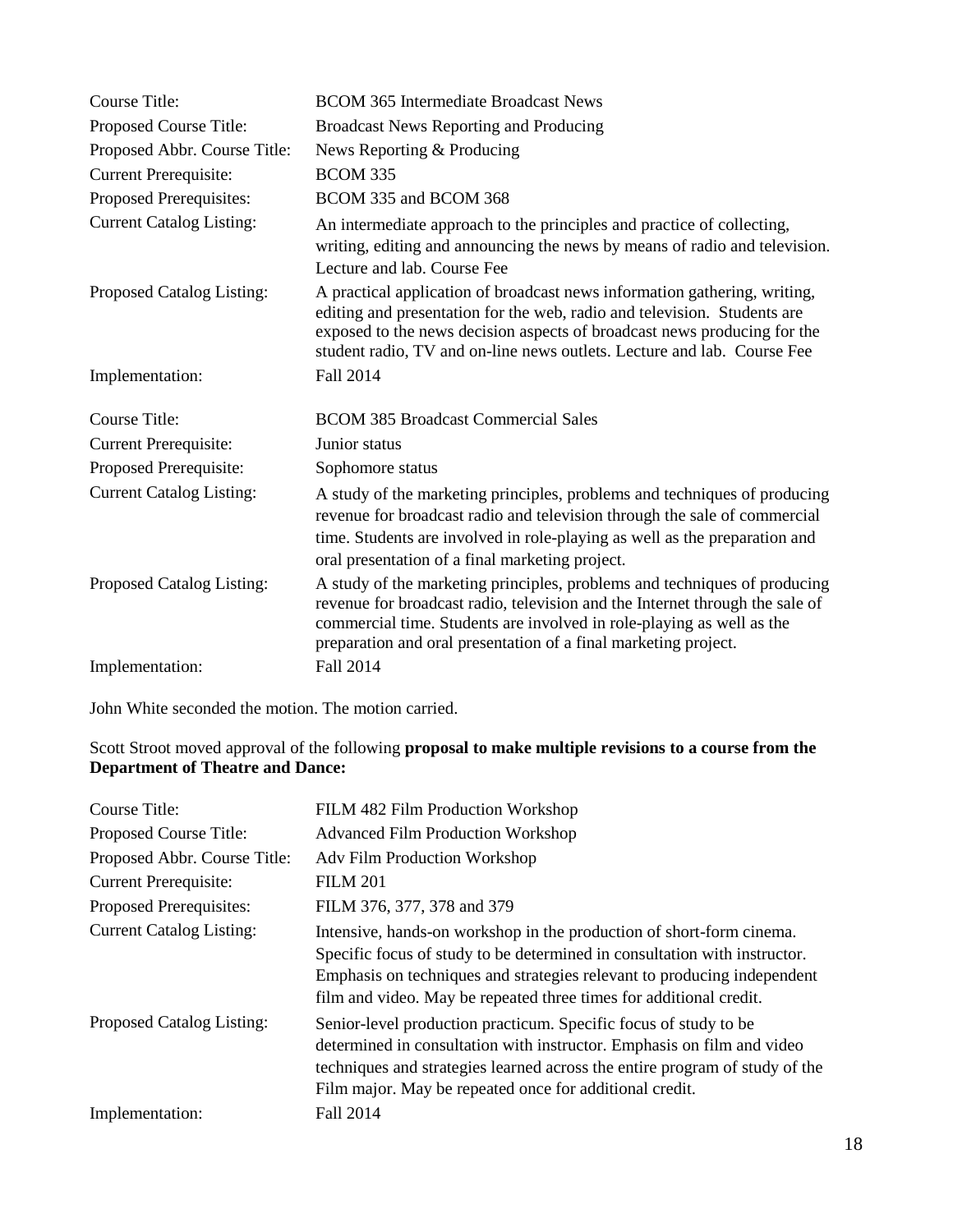### Scott Stroot moved approval of the following **proposals to make multiple revisions to a course from the School of Journalism and Broadcasting:**

| Course Title:                           | JOUR 323 News Editing                                                                                                                                                                                                                                                                                                        |
|-----------------------------------------|------------------------------------------------------------------------------------------------------------------------------------------------------------------------------------------------------------------------------------------------------------------------------------------------------------------------------|
| Proposed Course Title:                  | <b>Multiplatform News Presentation</b>                                                                                                                                                                                                                                                                                       |
| Proposed Abbr. Course Title:            | <b>Multiplatform News</b>                                                                                                                                                                                                                                                                                                    |
| Prerequisite/Corequisite:               | N/A                                                                                                                                                                                                                                                                                                                          |
| <b>Current Catalog Listing:</b>         | A course of basic instruction in copy editing and headline writing, as well<br>as an introduction to picture handling, cutline writing, and the use and<br>abuse of the language.                                                                                                                                            |
| Proposed Catalog Listing:               | Basic instruction in copy editing and headline writing for print and online<br>publication. Course will include topics in visual editing, news selection and<br>ethical considerations. *Course fee.                                                                                                                         |
| Implementation:<br>*Friendly amendment. | Fall 2014                                                                                                                                                                                                                                                                                                                    |
| Course Title:                           | <b>JOUR 427 School Journalism</b>                                                                                                                                                                                                                                                                                            |
| Proposed Course Title:                  | Journalism and Media in the Schools                                                                                                                                                                                                                                                                                          |
| Proposed Abbr. Course Title:            | Media in the Schools                                                                                                                                                                                                                                                                                                         |
| <b>Current Prerequisite:</b>            | Senior or graduate standing.                                                                                                                                                                                                                                                                                                 |
| Proposed Prerequisite:                  | Junior standing or permission of instructor.                                                                                                                                                                                                                                                                                 |
| <b>Current Catalog Listing:</b>         | A course designed to meet the state requirements for secondary<br>certification in journalism. Explores resources available to journalism<br>teachers and the responsibility of publications advisors.                                                                                                                       |
| Proposed Catalog Listing:               | An introduction to the challenges, responsibilities and available resources<br>for middle school and high school journalism and media teachers and<br>student publication advisors.                                                                                                                                          |
| Implementation:                         | Fall 2014                                                                                                                                                                                                                                                                                                                    |
| Course Title:                           | <b>JOUR 428 Newspaper Management</b>                                                                                                                                                                                                                                                                                         |
| Proposed Course Title:                  | News Media Management                                                                                                                                                                                                                                                                                                        |
| Proposed Abbr. Course Title:            | News Media Management                                                                                                                                                                                                                                                                                                        |
| <b>Current Prerequisite:</b>            | 18 hours of journalism or permission of instructor.                                                                                                                                                                                                                                                                          |
| Proposed Prerequisite:                  | Junior standing or permission of instructor.                                                                                                                                                                                                                                                                                 |
| <b>Current Catalog Listing:</b>         | Critiquing of the decision-making process and of solutions reached by<br>newspaper management. Topics will include circulation, promotion,<br>advertising, production, managing newsroom personnel, and the law<br>regarding newspaper publication and distribution.                                                         |
| Proposed Catalog Listing:               | Examines the organization of, and decision-making process within, print<br>and online news media operations. Topics include identifying audience,<br>circulation and content delivery, promotion, generating revenue,<br>production, managing newsroom personnel and the law regarding news<br>publication and distribution. |
| Implementation:                         | Fall 2014                                                                                                                                                                                                                                                                                                                    |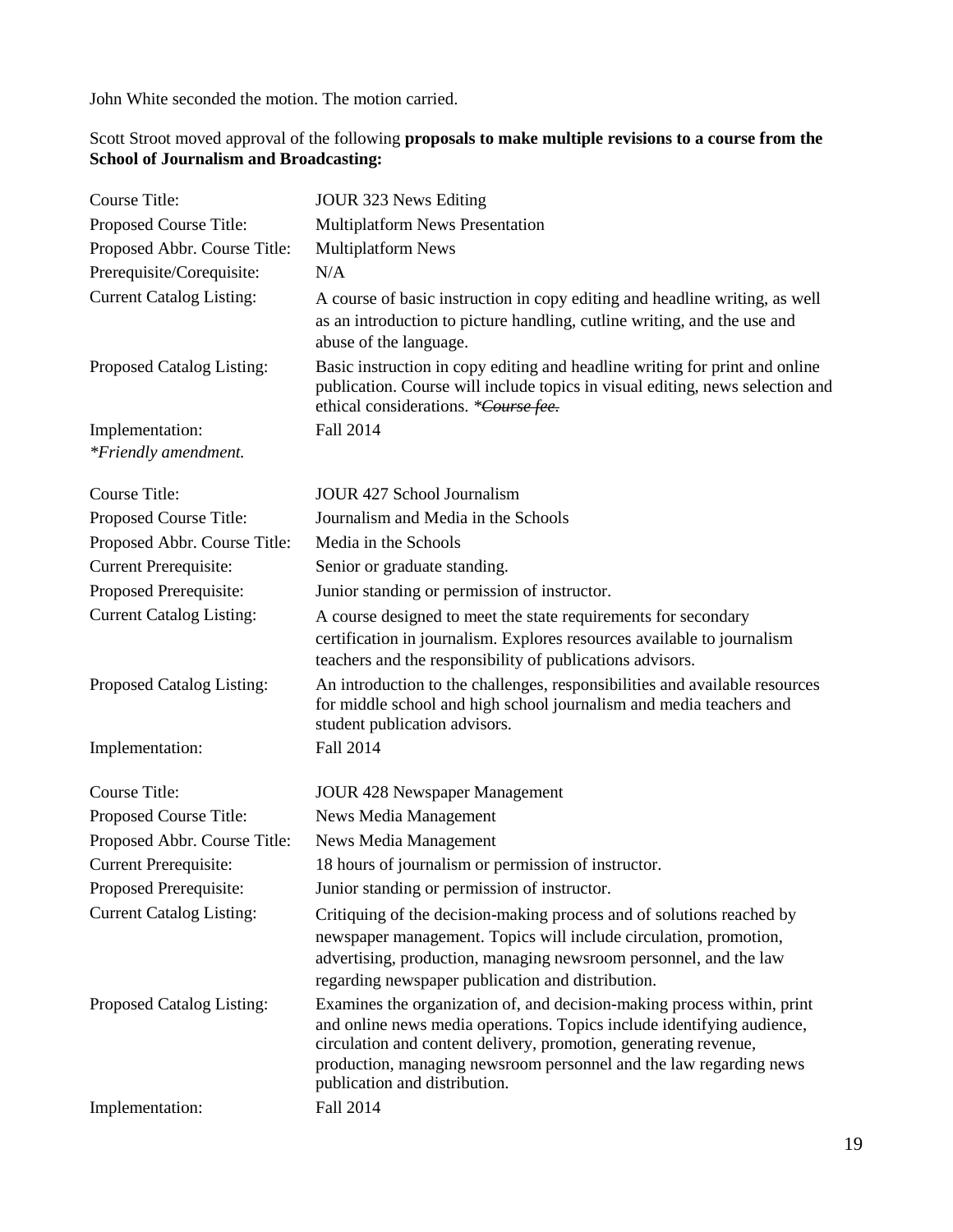Scott Stroot moved approval of the following **proposals to make multiple revisions to a course from the Department of Sociology:**

| <b>Course Title:</b>            | <b>SOCL 240 Contemporary Social Problems</b>                                                                                                                                                                                                                                                                                                |
|---------------------------------|---------------------------------------------------------------------------------------------------------------------------------------------------------------------------------------------------------------------------------------------------------------------------------------------------------------------------------------------|
| Proposed Course Title:          | <b>Global Social Problems</b>                                                                                                                                                                                                                                                                                                               |
| Proposed Abbr. Course Title:    | <b>Global Social Problems</b>                                                                                                                                                                                                                                                                                                               |
| Prerequisites/Corequisites:     | N/A                                                                                                                                                                                                                                                                                                                                         |
| <b>Current Catalog Listing:</b> | Survey of social disorganization and public descensus in contemporary<br>societies. Emphasis is placed on social change, conflicts in cultural values<br>and the impact of technology. Field trips required in some sections.                                                                                                               |
| Proposed Catalog Listing:       | Examines causes of and responses to critical social problems in different<br>world regions, with a focus on the dimensions and impacts of<br>globalizations. Diverse social theories are applied to interpret problems<br>such as environmental degradation, AIDS, family violence, racism,<br>migration, international poverty, and crime. |
| Implementation:                 | Fall 2014                                                                                                                                                                                                                                                                                                                                   |
| <b>Course Title:</b>            | SOCL 350 Social Inequality                                                                                                                                                                                                                                                                                                                  |
| Proposed Course Title:          | <b>Systems of Social Inequality</b>                                                                                                                                                                                                                                                                                                         |
| Proposed Abbr. Course Title:    | Systems of Social Inequality                                                                                                                                                                                                                                                                                                                |
| Prerequisites/Corequisites:     | N/A                                                                                                                                                                                                                                                                                                                                         |
| <b>Current Catalog Listing:</b> | Analysis of how societies differentially distribute social rewards. Includes<br>inequality, mobility, and lifestyles in caste, class, and other systems.                                                                                                                                                                                    |
| Proposed Catalog Listing:       | Analysis of the social origins, development, and persistence of inequality<br>as a human system present in all societies. Course covers systems of<br>stratification in the US (class, race, gender, ethnicity, etc.) used to<br>differentially distribute social rewards. Some sections require a service-<br>learning project.            |
| Implementation:                 | Fall 2014                                                                                                                                                                                                                                                                                                                                   |
| <b>Course Title:</b>            | SOCL 376 International Sociology                                                                                                                                                                                                                                                                                                            |
| Proposed Course Title:          | Sociology of Globalization                                                                                                                                                                                                                                                                                                                  |
| Proposed Abbr. Course Title:    | Sociology of Globalization                                                                                                                                                                                                                                                                                                                  |
| Prerequisites/Corequisites:     | N/A                                                                                                                                                                                                                                                                                                                                         |
| <b>Current Catalog Listing:</b> | Survey of causes, effects, and implications of globalization on societies and<br>individual lives. There will be optional field trips.                                                                                                                                                                                                      |
| Proposed Catalog Listing:       | Sociological analysis of causes, effects, and implications of the process by<br>which people become more interconnected in different ways and across<br>large distances. Within this framework, economic, cultural, environmental,<br>political, and social issues will be examined.                                                        |
| Implementation:                 | Fall 2014                                                                                                                                                                                                                                                                                                                                   |

John White seconded the motion. The motion carried.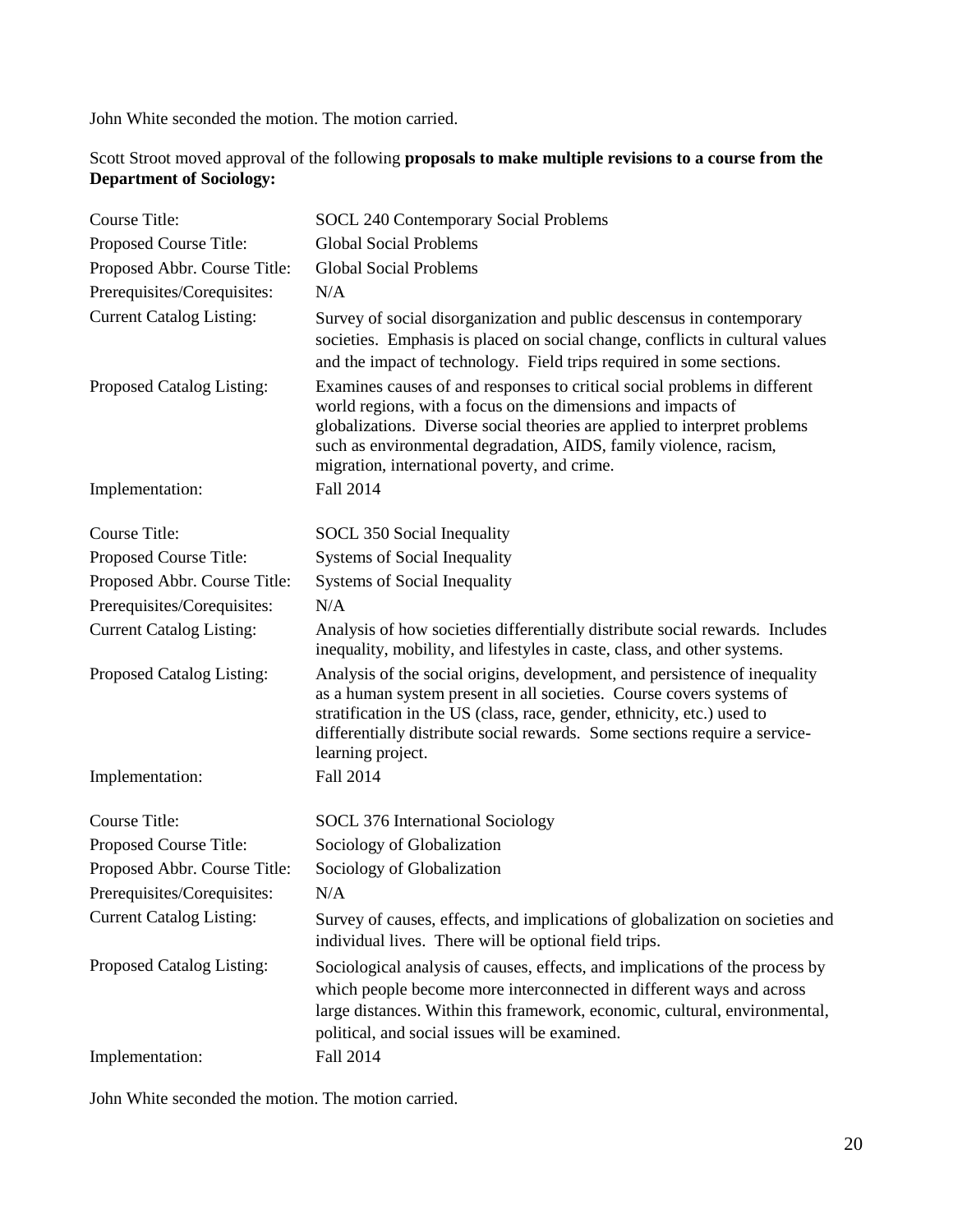Scott Stroot moved approval of the following **proposal to revise a program from the Department of History:**

| Program Title:                 | Minor in Legal Studies                                                                                                                 |
|--------------------------------|----------------------------------------------------------------------------------------------------------------------------------------|
| Reference Number:              | 409                                                                                                                                    |
| <b>Required Hours:</b>         | 24.0 hrs.                                                                                                                              |
| Identification:                | The Legal Studies minor is being revised to add three new courses as<br>$\bullet$<br>electives to reflect student interest and demand. |
| <b>Effective Catalog Year:</b> | Fall 2014                                                                                                                              |

John Baker seconded the motion. The motion carried.

Scott Stroot moved approval of the following **proposal to revise a program from the School of Journalism and Broadcasting:**

| Program Title:                 | Minor in Digital Advertising                                                                                                                                                                       |
|--------------------------------|----------------------------------------------------------------------------------------------------------------------------------------------------------------------------------------------------|
| Reference Number:              | 351                                                                                                                                                                                                |
| <b>Required Hours:</b>         | 24.0 hrs.                                                                                                                                                                                          |
| Identification:                | Add SJ&B core curriculum courses SJB101, 102, 103<br>Delete JOUR 201, 202, 232 from required courses<br>$\bullet$<br>Reflect change in prefix from JOUR to AD for advertising classes<br>$\bullet$ |
| <b>Effective Catalog Year:</b> | Fall 2014                                                                                                                                                                                          |

John White seconded the motion. The motion carried.

Scott Stroot moved approval of the following **proposal to revise a program from the School of Journalism and Broadcasting:**

| Program Title:                 | Minor in News/Editorial Journalism Writing                                                                                                                                                                                                                                                                                                                                                                                                                                                                                                                                        |
|--------------------------------|-----------------------------------------------------------------------------------------------------------------------------------------------------------------------------------------------------------------------------------------------------------------------------------------------------------------------------------------------------------------------------------------------------------------------------------------------------------------------------------------------------------------------------------------------------------------------------------|
| Reference Number:              | 419                                                                                                                                                                                                                                                                                                                                                                                                                                                                                                                                                                               |
| <b>Required Hours:</b>         | $21.0$ hrs.                                                                                                                                                                                                                                                                                                                                                                                                                                                                                                                                                                       |
| Identification:                | Change the program name from "News/Editorial Journalism"<br>$\bullet$<br>Writing" to "Journalism Writing"<br>Drop JOUR 201 Media & Society from required course list<br>$\bullet$<br>Add SJB 101 Understanding Media Content, Ethics and<br>$\bullet$<br><i>Technology</i> to the required course list<br>• Drop JOUR 422 Current Issues in Mass Communication and<br>JOUR 481 <i>Problems in Mass Communication</i> from restricted<br>elective list<br>• Add JOUR 427 Journalism and Media in the Schools and JOUR<br>428 News Media Management to the restricted elective list |
| <b>Effective Catalog Year:</b> | Fall 2014                                                                                                                                                                                                                                                                                                                                                                                                                                                                                                                                                                         |

John White seconded the motion. The motion carried.

Scott Stroot moved approval of the following **proposal to revise a program from the School of Journalism and Broadcasting:**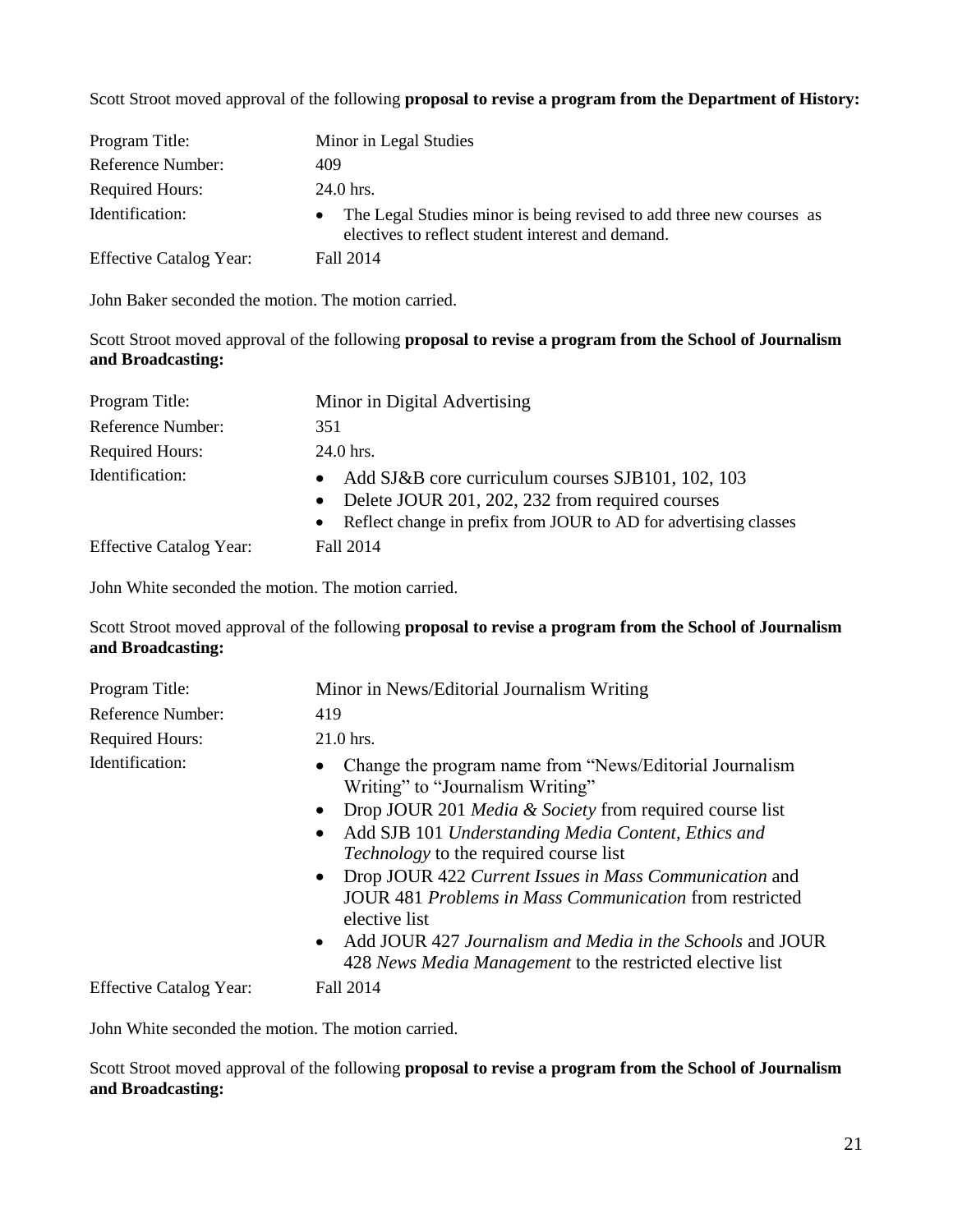Reference Number: 727 Required Hours: 36.0 hrs.

# Program Title: Major in Advertising *\**(*A.B.*)

- Identification: Change admission requirements
	- Delete required courses outside the major
	- Delete JOUR 201, 202, 232 from required courses in the major
	- Add SJ&B core curriculum courses SJB101,102,103
	- Add two additional capstone experience elective options
	- Add one elective outside the major to be taken in the sophomore year
	- Delete JOUR 131, BCOM 264, 266 from elective list within major
	- Change total number of hours to 36-37
	- Reflect change in Prefix codes

Effective Catalog Year: Fall 2014

*\*Friendly amendment.*

*See revised proposal for revisions.*

John White seconded the motion. The motion carried.

Scott Stroot moved approval of the following **proposal to revise a program from the School of Journalism and Broadcasting:**

| Program Title:                                         | Major in Broadcasting $*(A.B.)$                                                                                                                                                                                                                                                                                                                                                                                                                                                                                                                                                                                                                                                                                                    |
|--------------------------------------------------------|------------------------------------------------------------------------------------------------------------------------------------------------------------------------------------------------------------------------------------------------------------------------------------------------------------------------------------------------------------------------------------------------------------------------------------------------------------------------------------------------------------------------------------------------------------------------------------------------------------------------------------------------------------------------------------------------------------------------------------|
| Reference Number:                                      | 726                                                                                                                                                                                                                                                                                                                                                                                                                                                                                                                                                                                                                                                                                                                                |
| <b>Required Hours:</b>                                 | 39.0 hrs.                                                                                                                                                                                                                                                                                                                                                                                                                                                                                                                                                                                                                                                                                                                          |
| Identification:                                        | Change admission requirements<br>Change total number of credit hours required from 39 to 42/43<br>Delete required courses outside the major<br>Add SJ&B core curriculum courses SJB 101, 102 and 103<br>$\bullet$<br>Add two additional capstone experience elective options<br>Delete BCOM185, Intro. to Broadcasting, from required courses<br>$\bullet$<br>Add required course electives outside the broadcast discipline<br>Move BCOM 325 to elective pool in the Broadcast News track<br>Delete BCOM 379, BCOM 380 and BCOM 466 from the<br><b>Production track</b><br>Add BCOM 463 and BCOM 480 to the Production Track<br>Replace BCOM 366 with BCOM 265, BCOM 325 and BCOM<br>476 in the Radio/TV Operations elective pool |
| <b>Effective Catalog Year:</b><br>*Friendly amendment. | Fall 2014                                                                                                                                                                                                                                                                                                                                                                                                                                                                                                                                                                                                                                                                                                                          |

John White seconded the motion. The motion carried.

Scott Stroot moved approval of the following **proposal to revise a program from the School of Journalism and Broadcasting:**

Program Title: Major in Film *\*(A.B.)*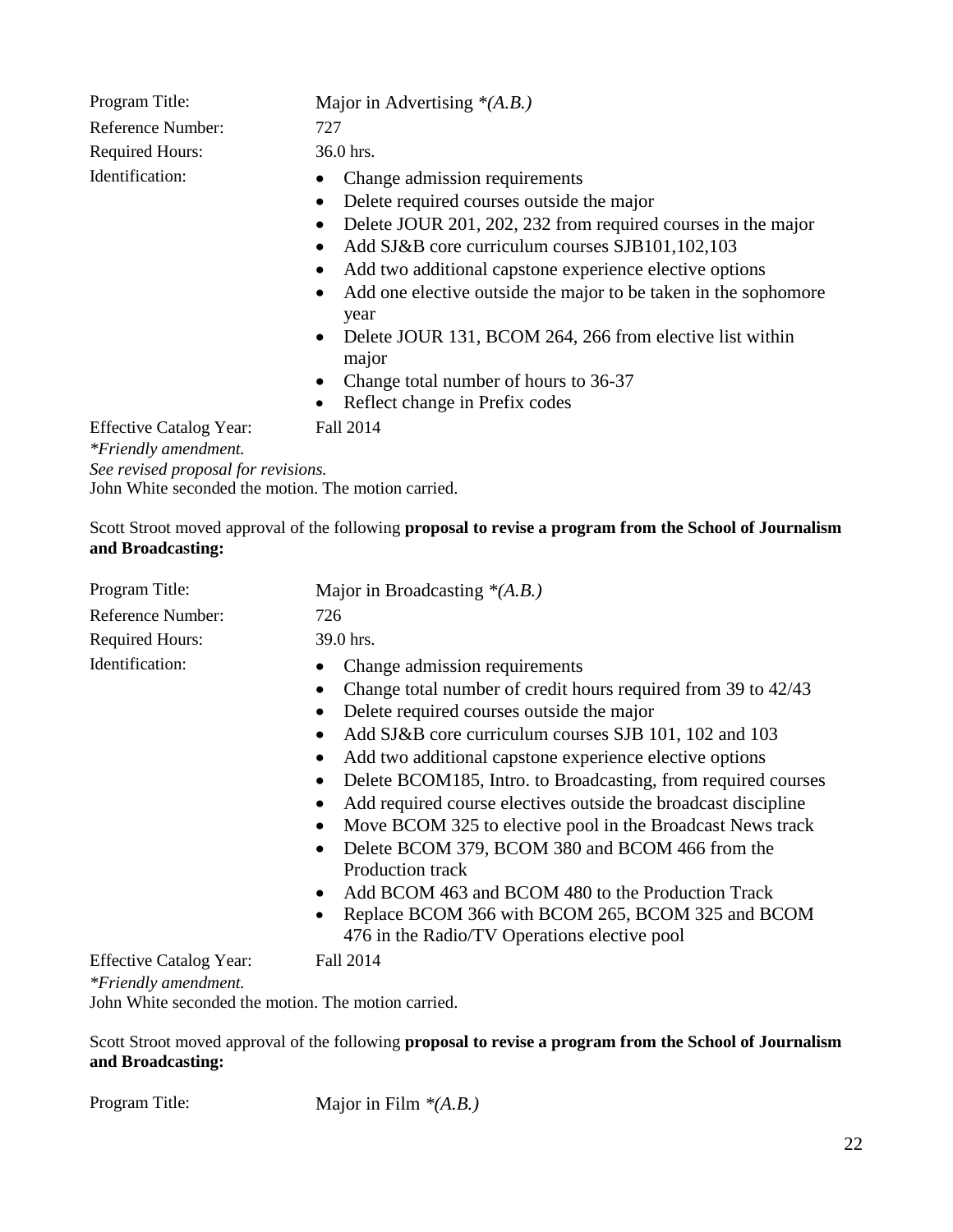| Reference Number:                               | 667                                                                                                                                                                                                                                                                                                                                                                                                                                                                                                                                                                                                                                                                                                 |
|-------------------------------------------------|-----------------------------------------------------------------------------------------------------------------------------------------------------------------------------------------------------------------------------------------------------------------------------------------------------------------------------------------------------------------------------------------------------------------------------------------------------------------------------------------------------------------------------------------------------------------------------------------------------------------------------------------------------------------------------------------------------|
| <b>Required Hours:</b>                          | 36.0 hrs.                                                                                                                                                                                                                                                                                                                                                                                                                                                                                                                                                                                                                                                                                           |
| Identification:                                 | Requirements: Delete five courses currently required in the major<br>(BCOM 350, 367, 376, ENG 368, PERF 101 and FILM 482)<br>Requirements: Add five new courses (FILM 101, 155, 250, 282,<br>369).                                                                                                                                                                                                                                                                                                                                                                                                                                                                                                  |
|                                                 | Electives: Change the name of the two categories of elective<br>courses from "World Cinema" and "Genres & Theory" to "Film<br>Studies" and "Film Production;" change the requirements from a<br>minimum of two courses in the "World Cinema" category and a<br>minimum of one course in the "Genres & Theory" category to a<br>minimum of two courses in both the "Film Studies" and "Film<br>Production" categories.<br>• Create a new list of electives for each category. Film Studies:<br>FILM 399, 469, ENG 309, 365, 366, 465, 466, BCOM 481, PS<br>303, ANTH 448, GERM 437, FREN 437, SPAN 490. Film<br>Production: FILM 376, 377, 378, 379, 450, 482, BCOM 378,<br>480, PERF 101, THEA 303. |
| <b>Effective Catalog Year:</b><br>$\sim$ $\sim$ | Fall 2014                                                                                                                                                                                                                                                                                                                                                                                                                                                                                                                                                                                                                                                                                           |

*\*Friendly amendment.*

Molly Kerby seconded the motion. The motion carried.

Scott Stroot moved approval of the following **proposal to revise a program from the School of Journalism and Broadcasting:**

| Program Title:         | Major in News/Editorial Journalism $*(A.B.)$                                                                                                                                                                                                                                                                                                                                                                                                                                                                                                                                                                                                                                                                                                                                                                                                                                                                                               |
|------------------------|--------------------------------------------------------------------------------------------------------------------------------------------------------------------------------------------------------------------------------------------------------------------------------------------------------------------------------------------------------------------------------------------------------------------------------------------------------------------------------------------------------------------------------------------------------------------------------------------------------------------------------------------------------------------------------------------------------------------------------------------------------------------------------------------------------------------------------------------------------------------------------------------------------------------------------------------|
| Reference Number:      | 716                                                                                                                                                                                                                                                                                                                                                                                                                                                                                                                                                                                                                                                                                                                                                                                                                                                                                                                                        |
| <b>Required Hours:</b> | 42.0 hrs.                                                                                                                                                                                                                                                                                                                                                                                                                                                                                                                                                                                                                                                                                                                                                                                                                                                                                                                                  |
| Identification:        | Change the name of the program to Major in Journalism<br>Drop JOUR 201 Media & Society from required course list<br>Drop JOUR 232 Electronic Technologies from the required<br>course list<br>Drop JOUR 341 Principles of Advertising from the restricted<br>$\bullet$<br>electives course list<br>Drop JOUR 355 Fundamentals of Public Relations from the<br>$\bullet$<br>restricted electives course list<br>Add SJB 101 Understanding Media Content, Ethics and<br>$\bullet$<br>Technology to the required course list<br>Add SJB 102 Media Content, Collaboration and Community to<br>$\bullet$<br>required course list<br>Add SJB 103 Digital Storytelling for the 21st Century to the<br>$\bullet$<br>required course list<br>Add JOUR 427 Journalism and Media in the Schools to the<br>$\bullet$<br>restricted electives course list<br>Add JOUR 428 News Media Management to the restricted<br>$\bullet$<br>electives course list |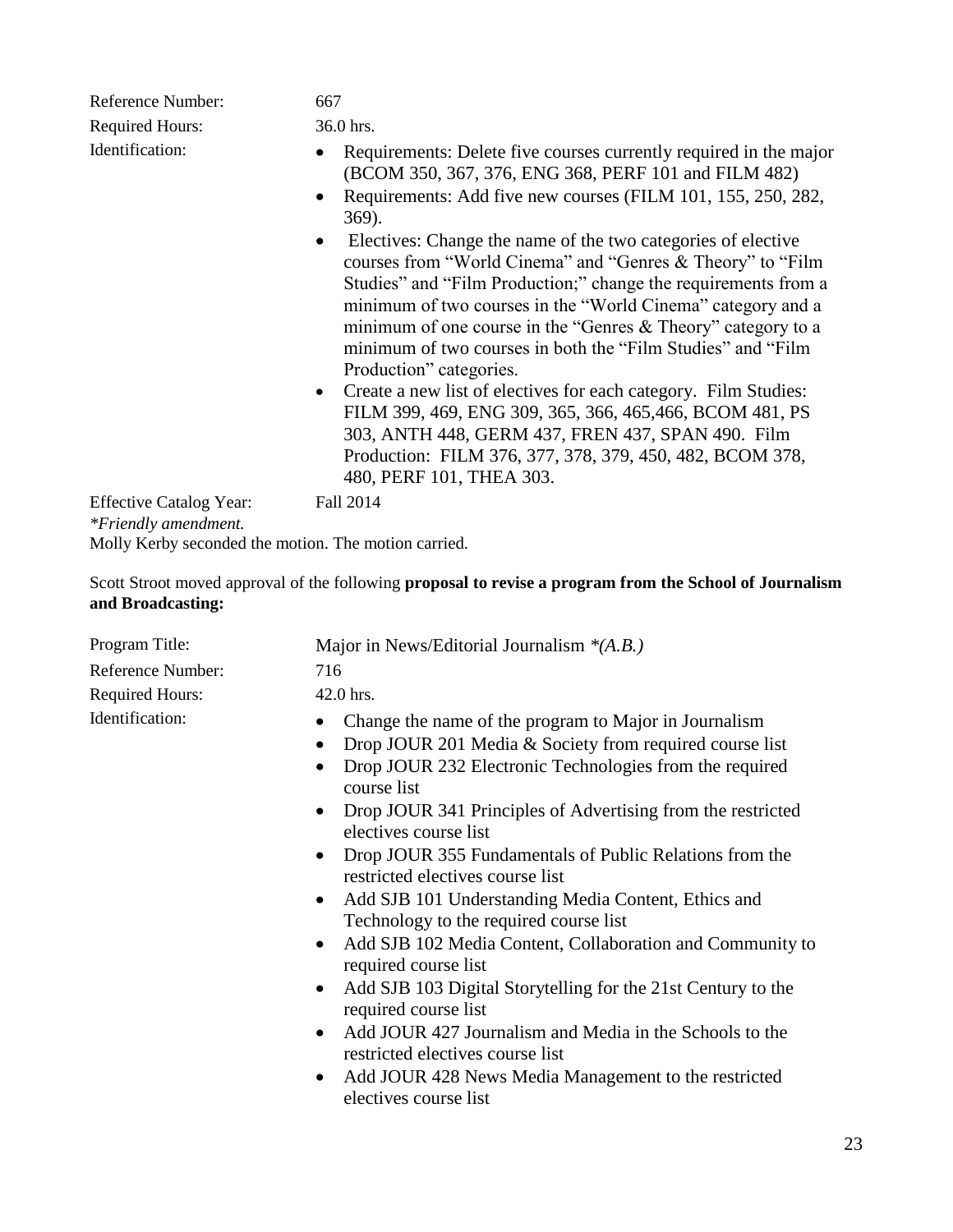- Add SJB 401 Team Investigative Reporting I and SJB 402 Team Investigative Reporting II to the restricted electives course list
- Add JOUR 467 News/Editorial Practicum to the restricted electives course list
- $\bullet$  Increase total hours in the major from 42 to 45-46 hours
- Delete required courses outside the major

Effective Catalog Year: Fall 2014 *\*Friendly amendment.* Molly Kerby seconded the motion. The motion carried.

Scott Stroot moved approval of the following **proposal to revise a program from the School of Journalism and Broadcasting:**

| Program Title:                                         | Major in Photojournalism $*(A.B.)$                                                                                                                                                                                                                                                                                                                                                                                                                                                                                                                                                                                                                                                                  |  |
|--------------------------------------------------------|-----------------------------------------------------------------------------------------------------------------------------------------------------------------------------------------------------------------------------------------------------------------------------------------------------------------------------------------------------------------------------------------------------------------------------------------------------------------------------------------------------------------------------------------------------------------------------------------------------------------------------------------------------------------------------------------------------|--|
| Reference Number:                                      | 750                                                                                                                                                                                                                                                                                                                                                                                                                                                                                                                                                                                                                                                                                                 |  |
| <b>Required Hours:</b>                                 | $42.0$ hrs.                                                                                                                                                                                                                                                                                                                                                                                                                                                                                                                                                                                                                                                                                         |  |
| Identification:                                        | Change total credit hours in the major from 42 to 45-46<br>Add SJ&B Core Curriculum – SJB 101, 102, and 103<br>$\bullet$<br>Add two new courses, PJ 233 Intermediate Photojournalism and PJ 330<br>Multimedia Technologies<br>Reflect change in program prefix from JOUR to PJ<br>PJ 336 Picture Editing and PJ 432 Practicum are no longer required<br>courses for<br>the major but will be added to the Restricted Electives list<br>Add AD 348, SJB 495; SJB 401/402; and FILM 376 to Restricted<br>Electives<br>٠<br>Substitute one unrestricted elective for one restricted elective<br>Delete the required courses outside the major: PS 110, 304, ENT 312<br>and either GEOG 110 or GEOG 360 |  |
| <b>Effective Catalog Year:</b><br>*Friendly amendment. | Fall 2014                                                                                                                                                                                                                                                                                                                                                                                                                                                                                                                                                                                                                                                                                           |  |

*See revised proposal for revisions.* John White seconded the motion. The motion carried.

Scott Stroot moved approval of the following **proposal to revise a program from the School of Journalism and Broadcasting:**

| Program Title:         | Major in Public Relations $*(A.B.)$                              |
|------------------------|------------------------------------------------------------------|
| Reference Number:      | 763                                                              |
| <b>Required Hours:</b> | 39.0 hrs.                                                        |
| Identification:        | • Change admission requirements                                  |
|                        | Increase total hour requirement from 39 to 45 or 46<br>$\bullet$ |
|                        | Add SJ&B core curriculum courses SJB 101, 102, 103<br>$\bullet$  |

- Delete JOUR 201, 232 and 323 from required course list
- Move JOUR 323 to elective list
- Add PR 356 to required course list
- Revise course titles to reflect a PR prefix for JOUR 354, 355,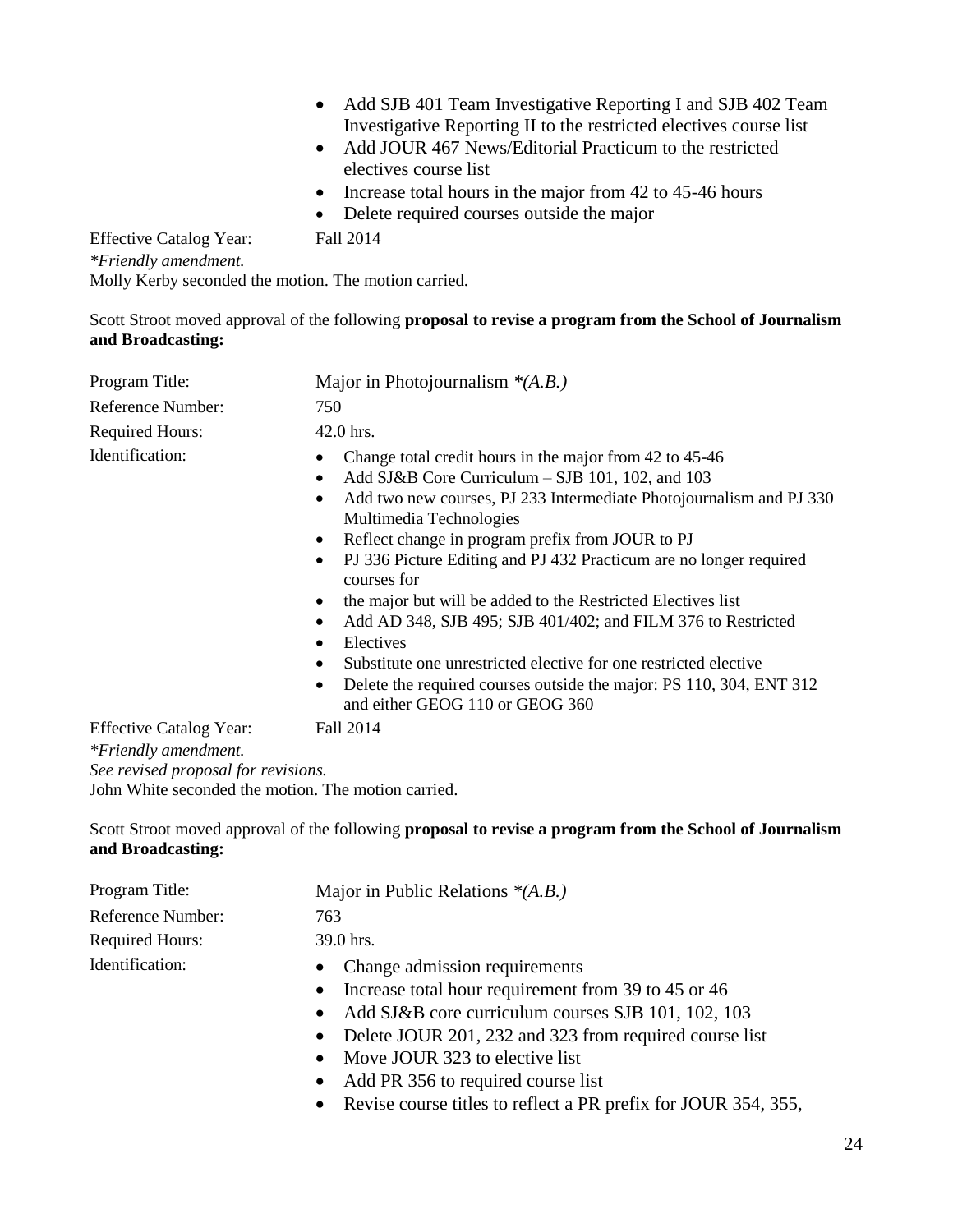358, 454, 456 and 458

- Add required SJ&B course elective outside the public relations discipline in the sophomore year
- Delete previously required courses outside the major
- Add one additional senior-level experience elective option (SJB 401/402)

Effective Catalog Year: Fall 2014 *\*Friendly amendment.* John White seconded the motion. The motion carried.

Scott Stroot moved approval of the following **proposal to revise a program from the Department of Philosophy and Religion:**

| Program Title:                 | Minor in Religion                                                                                                                                                                                                                                                                                                                                                            |  |
|--------------------------------|------------------------------------------------------------------------------------------------------------------------------------------------------------------------------------------------------------------------------------------------------------------------------------------------------------------------------------------------------------------------------|--|
| Reference Number:              | 447                                                                                                                                                                                                                                                                                                                                                                          |  |
| <b>Required Hours:</b>         | 21.0 hrs.                                                                                                                                                                                                                                                                                                                                                                    |  |
| Identification:                | Total number of hours for the minor is changing from 21 to 24.<br>Category I is being changed from "Religious Texts" to "Explorations in<br>the Study of Religion."<br>RELS 300, 301, and 311 are being taken out of Category I.<br>$\bullet$<br>Removal of RELS 307 and 308 from Category II.<br>"RELS: Any course" has been added to the list of courses in Category<br>Ш. |  |
| <b>Effective Catalog Year:</b> | Fall 2014                                                                                                                                                                                                                                                                                                                                                                    |  |

John Baker seconded the motion. The motion carried.

Scott Stroot moved approval of the following **proposal to revise a program from the Department of Philosophy and Religion:**

| Program Title:                 | Major in Religion                                                                                                                                                                                                                                                                                                                                                                                                                                                     |  |
|--------------------------------|-----------------------------------------------------------------------------------------------------------------------------------------------------------------------------------------------------------------------------------------------------------------------------------------------------------------------------------------------------------------------------------------------------------------------------------------------------------------------|--|
| Reference Number:              | 769                                                                                                                                                                                                                                                                                                                                                                                                                                                                   |  |
| <b>Required Hours:</b>         | 30.0 hrs.                                                                                                                                                                                                                                                                                                                                                                                                                                                             |  |
| Identification:                | Total number of hours for the major is changing from 30 to 31.<br>Category I is being changed from "Religious Texts" to "Explorations in<br>the Study of Religion."<br>RELS 300, 301, and 311 are being taken out of Category I.<br>Removal of RELS 307 and 308 from Category II.<br>The credit hours for the Senior Seminar in Category III will reflect the<br>change from 3 to 1.<br>• "RELS: Any course" has been added to the list of courses in Category<br>IV. |  |
| <b>Effective Catalog Year:</b> | Fall 2014                                                                                                                                                                                                                                                                                                                                                                                                                                                             |  |

John White seconded the motion. The motion carried.

Scott Stroot moved approval of the following **proposal to revise a program from the Department of Sociology:**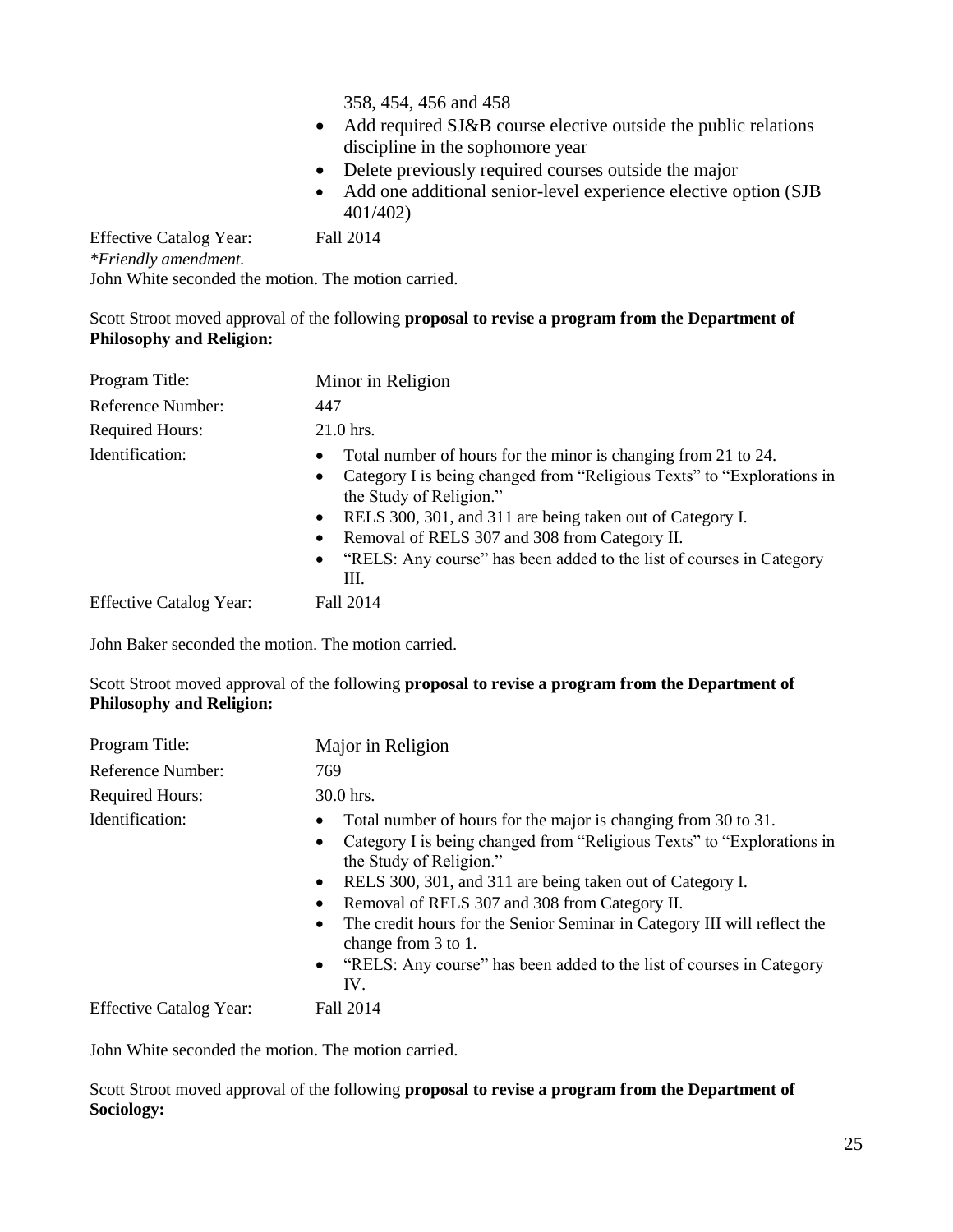Reference Number: 461 Required Hours: 21.0 hrs.

Program Title: Minor in Sociology

- Identification: Eliminate some CRIM courses as elective options for those pursuing the sociology minor. Including:
	- o CRIM 231: Introduction to Criminal Justice;
	- o CRIM 232: Introduction to Law Enforcement;
	- o CRIM 233: Alternatives to Confinement;
	- o CRIM 437: The Death Penalty in America;
	- o CRIM 439: Internship in Criminology.
	- Suspend the following courses from the sociology minor;
		- o SOCL 353: Sociology of Modern Japan;
		- o SOCL 420: Political Sociology;
	- Rename the following courses:
		- o SOCL 240: Contemporary Social Problems to Global Social Problems;
		- o SOCL 350: Social Inequality to Systems of Social Inequality;
		- o SOCL 363: Population and Society to Population, Society, and Development;
		- o SOCL 376: International Sociology to Sociology of Globalization.
	- Change course description:
		- o SOCL 240: Global Social Problems;
		- o SOCL 350: Systems of Social Inequality;
		- o SOCL 376: Sociology of Globalization.
	- Add new courses:
		- o SOCL 270: Introduction to Community, Environment, and Development;
		- o SOCL 455: Theory and Practice of Community Development;
		- o SOCL 480: Sociology of Agri-Foods Systems;

Effective Catalog Year: Fall 2014

*\*See revised proposal for revisions.*

John Baker seconded the motion. The motion carried.

Scott Stroot moved approval of the following **proposal to revise a program from the Department of Sociology:**

| Program Title:         |     | Major in Sociology                                        |
|------------------------|-----|-----------------------------------------------------------|
| Reference Number:      | 775 |                                                           |
| <b>Required Hours:</b> |     | $31.0$ hrs.                                               |
| Identification:        |     | Eliminate some CRIM courses as elective options for those |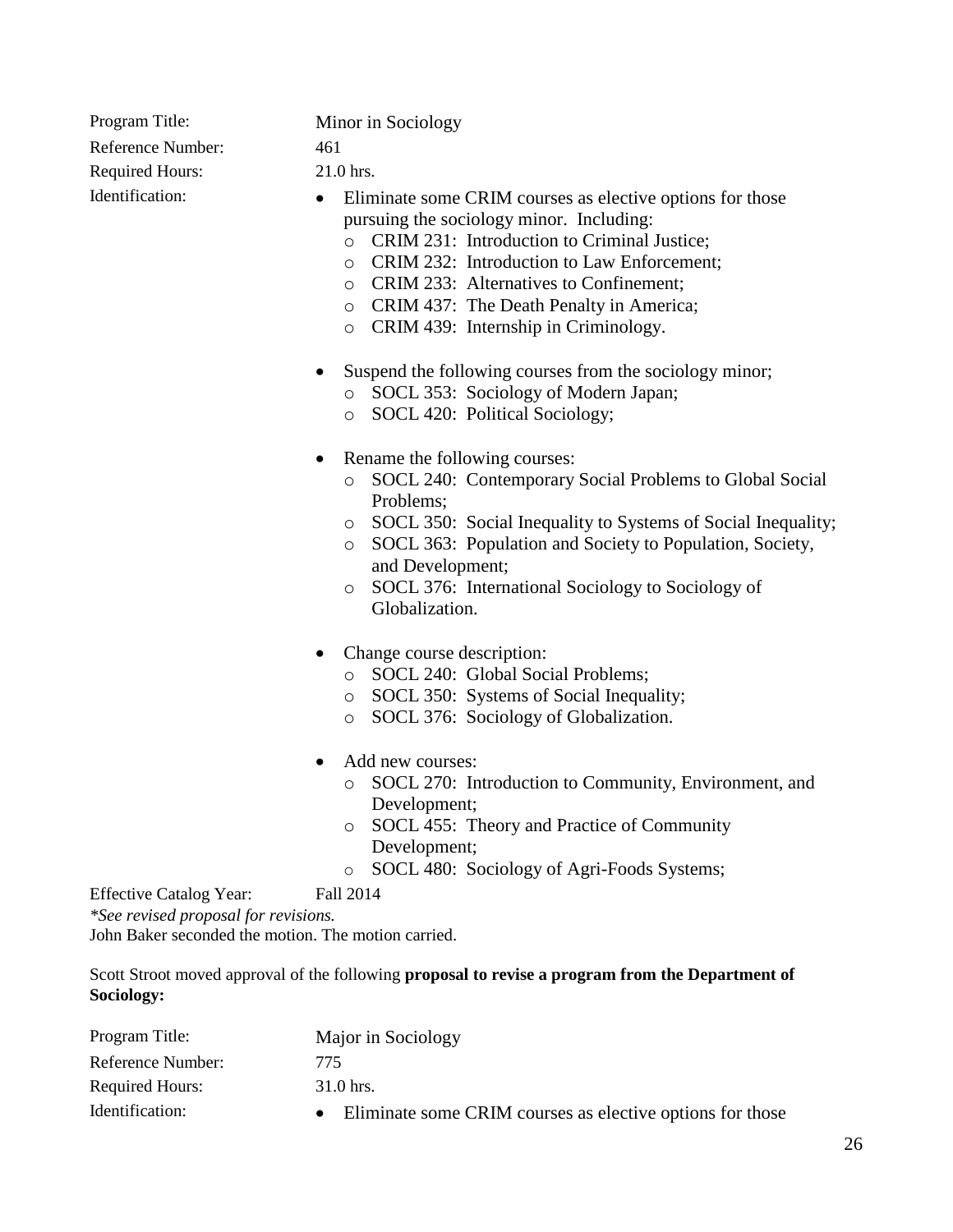pursuing the sociology major. Including:

- o CRIM 231: Introduction to Criminal Justice;
- o CRIM 232: Introduction to Law Enforcement;
- o CRIM 233: Alternatives to Confinement;
- o CRIM 437: The Death Penalty in America;
- o CRIM 439: Internship in Criminology.
- Suspend the following courses from the sociology major;
- o SOCL 353: Sociology of Modern Japan;
- o SOCL 420: Political Sociology;
- Rename the following courses:
- o SOCL 240: Contemporary Social Problems to Global Social Problems;
- o SOCL 350: Social Inequality to Systems of Social Inequality;
- o SOCL 363: Population and Society to Population, Society, and Development;
- o SOCL 376: International Sociology to Sociology of Globalization.
- Change course description:
- o SOCL 240: Global Social Problems;
- o SOCL 350: Systems of Social Inequality;
- o SOCL 376: Sociology of Globalization.
- Add new courses:
- o SOCL 270: Introduction to Community, Environment, and Development;
- o SOCL 455: Theory and Practice of Community Development;
- o SOCL 480: Sociology of Agri-Foods Systems;
- Acknowledge that students can continue to pursue the sociology major without declaring a concentration.
- Create 4 concentrations that students can complete in pursuit of the sociology major:
- o Social Inequality and Justice;
- o Research Methodologies;
- o Community, Environment, and Development;
- o Family, Gender, and Sexuality.

Effective Catalog Year: Fall 2014

*\*See revised proposal for revisions.*

Molly Kerby seconded the motion. The motion carried.

#### **COLLEGE OF HEALTH AND HUMAN SERVICES**

#### **ACTION AGENDA**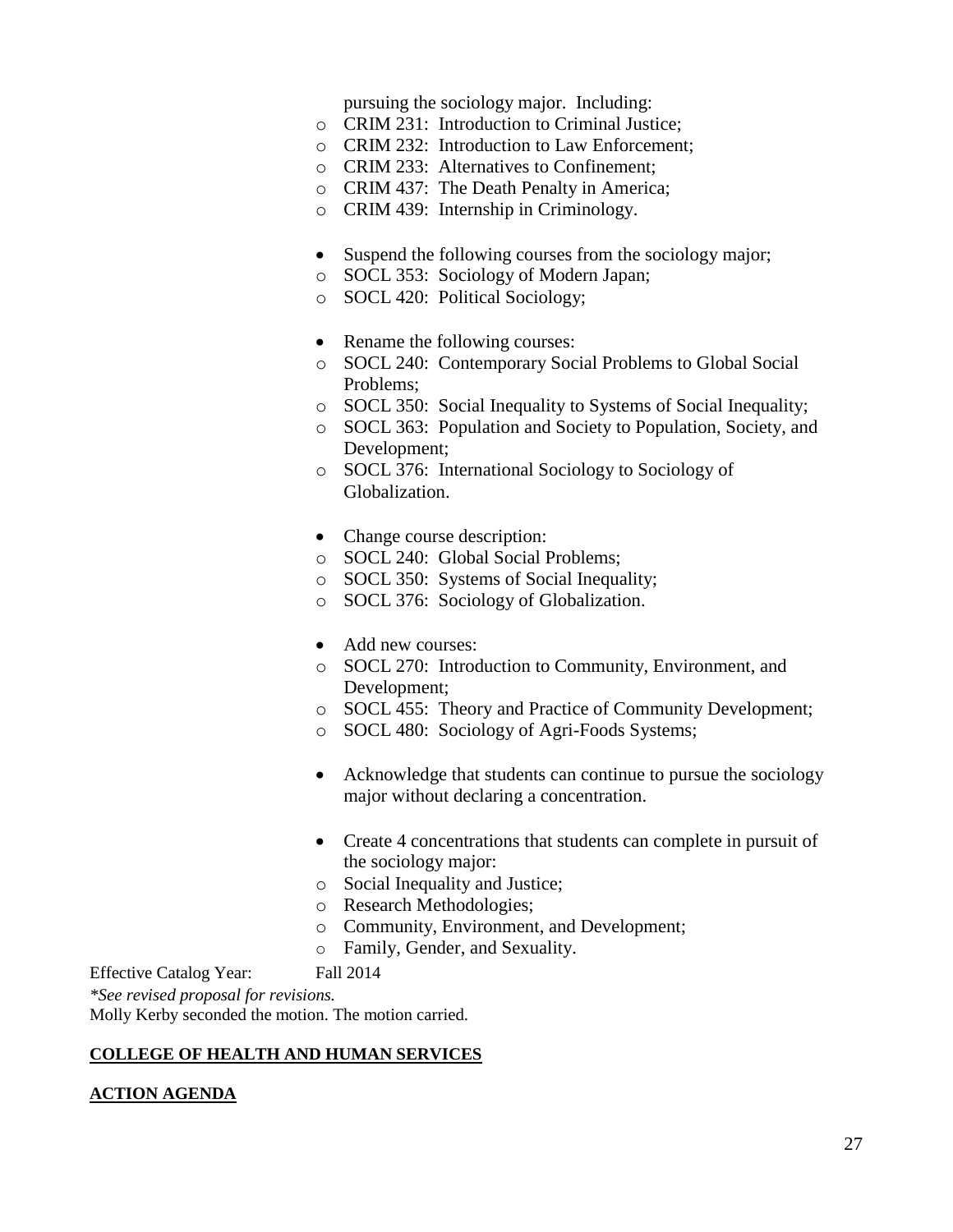Scott Stroot moved approval of the following **proposal to revise a program from the School of Nursing:**

| Program Title:                 | Bachelor of Science in Nursing                                                                                                                                             |
|--------------------------------|----------------------------------------------------------------------------------------------------------------------------------------------------------------------------|
| Reference Number:              | 586P/586                                                                                                                                                                   |
| <b>Required Hours:</b>         | $61.0$ hrs.                                                                                                                                                                |
| Identification:                | Provide a policy allowing Guaranteed Early Admission (GEA) into the<br>WKU BSN program available to first-time, full time college freshman who<br>meet admission criteria. |
| <b>Effective Catalog Year:</b> | Fall 2014                                                                                                                                                                  |

John White seconded the motion. The motion carried.

# **OGDEN COLLEGE OF SCIENCE AND ENGINEERING**

# **CONSENT AGENDA**

The consent agenda was approved.

## **Department of Architectural and Manufacturing Sciences:**

#### **Proposal to delete a course**

| Course Title:   | AMS 320 Architectural Documentation |
|-----------------|-------------------------------------|
| Implementation: | Fall 2014                           |

#### **Proposals to revise course prerequisites**

| Course Title:                 | AMS 273 Architectural Detailing                                                          |
|-------------------------------|------------------------------------------------------------------------------------------|
| <b>Current Prerequisite:</b>  | <b>AMS 320</b>                                                                           |
| Proposed Prerequisite:        | AMS 263 with a Grade of 'C' or better                                                    |
| Implementation:               | Fall 2014                                                                                |
| Course Title:                 | AMS 325 Survey of Building Systems                                                       |
| <b>Current Prerequisites:</b> | AMS 163, 261 and Math 118 or equivalent                                                  |
| Proposed Prerequisites:       | AMS 163, 261 and Math 117 or equivalent                                                  |
| Implementation:               | Fall 2014                                                                                |
| Course Title:                 | AMS 363 Architectural Documentation II                                                   |
| <b>Current Prerequisites:</b> | AMS 263 with a grade of 'C' or better, 273 (formerly AMS 373)                            |
| Proposed Prerequisites:       | AMS 263 with a grade of 'C' or better, AMS 273 with a grade of 'C' or<br>better, AMS 305 |
| Implementation:               | Fall 2014                                                                                |
| Course Title:                 | AMS 372 Commercial Architectural Floor Planning                                          |
| <b>Current Prerequisite:</b>  | <b>AMS 320</b>                                                                           |
| Proposed Prerequisite:        | AMS 263                                                                                  |
| Implementation:               | Fall 2014                                                                                |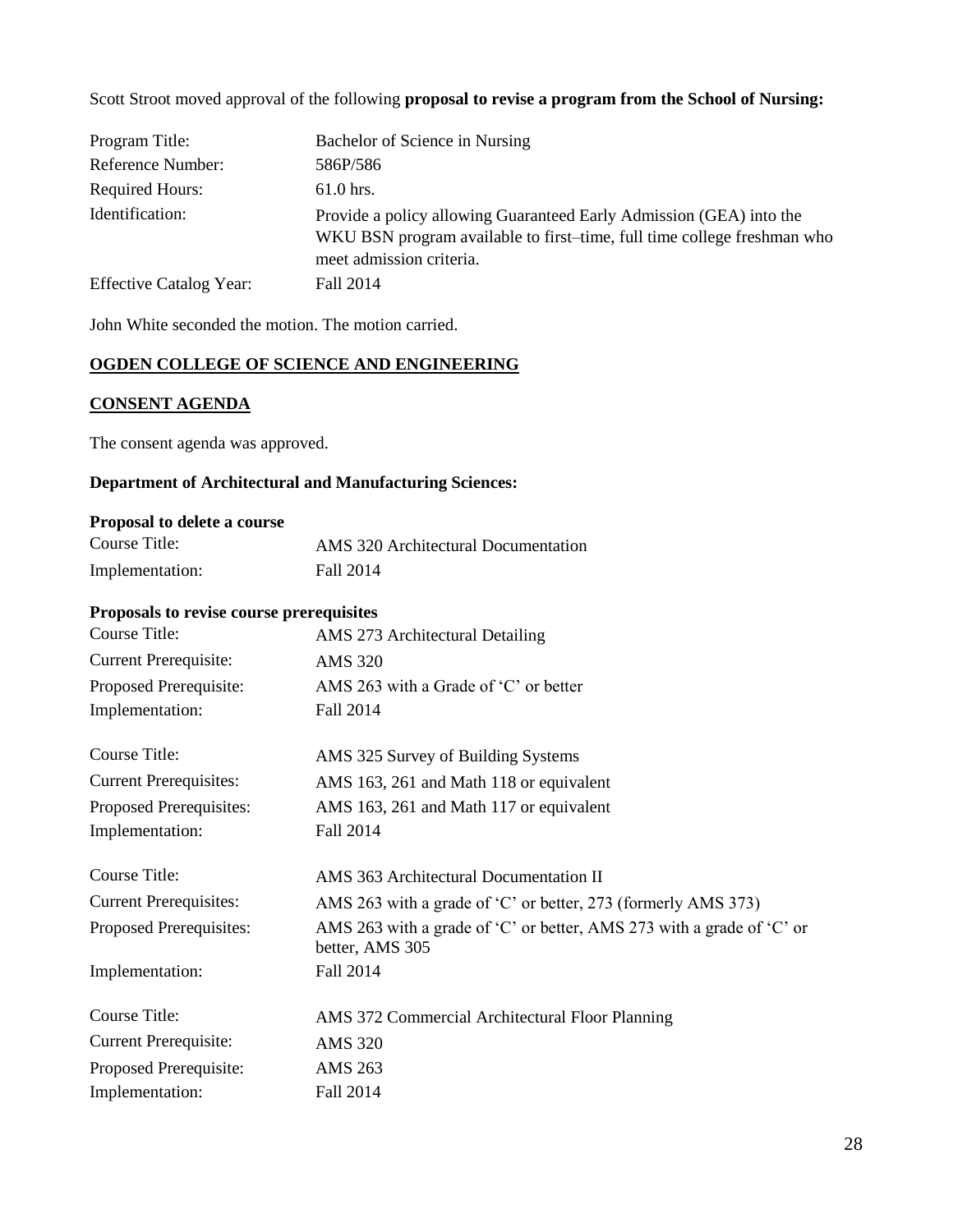| AMS 375 Special Architectural Problems                      |
|-------------------------------------------------------------|
| <b>AMS 320</b>                                              |
| None                                                        |
| Fall 2014                                                   |
| AMS 378 Architectural/ Professional Presentation            |
| AMS 320; AMS 360                                            |
| <b>AMS 369</b>                                              |
| Fall 2014                                                   |
| AMS 470 Land Development                                    |
| CE 216, AMS 325, AMS 373                                    |
| <b>AMS 273</b>                                              |
| Fall 2014                                                   |
| AMS 488 Comprehensive Design                                |
| Senior Standing and consent of Instructor                   |
| AMS 363, AMS 369, Senior Standing and consent of Instructor |
| Fall 2014                                                   |
|                                                             |

#### **Department of Mathematics:**

# **Proposal to delete a course**

| Course Title:   | MATH 432 Introduction to Measure Theory |
|-----------------|-----------------------------------------|
| Implementation: | Fall 2014                               |

# **Proposal to revise course prerequisites**

| Course Title:                 | MATH 307 Introduction to Linear Algebra                             |
|-------------------------------|---------------------------------------------------------------------|
| <b>Current Prerequisites:</b> | MATH 136 and either EE 180 or PHIL 215 with a grade of C or better. |
| Proposed Prerequisite:        | MATH 136 with an A or MATH 142 with an A or MATH 137 with a C or    |
|                               | better.                                                             |
| Implementation:               | Fall 2014                                                           |

## **ACTION AGENDA**

John Khouryieh moved approval of the following **proposal to create a new academic program from the Department of Engineering:**

| Program Title:  | Civil Engineering                                                                                                                                                                                                                                                                                                                                                             |
|-----------------|-------------------------------------------------------------------------------------------------------------------------------------------------------------------------------------------------------------------------------------------------------------------------------------------------------------------------------------------------------------------------------|
| CIP Code:       | Civil 14.0801                                                                                                                                                                                                                                                                                                                                                                 |
| Identification: | The civil engineering program proposed here is identical in its curriculum<br>to the corresponding existing engineering program now operating at WKU,<br>currently offered jointly with the University of Kentucky.<br>Civil engineers design a better world in which to live. They design, build,<br>and maintain our nation's infrastructure. Some of the things that civil |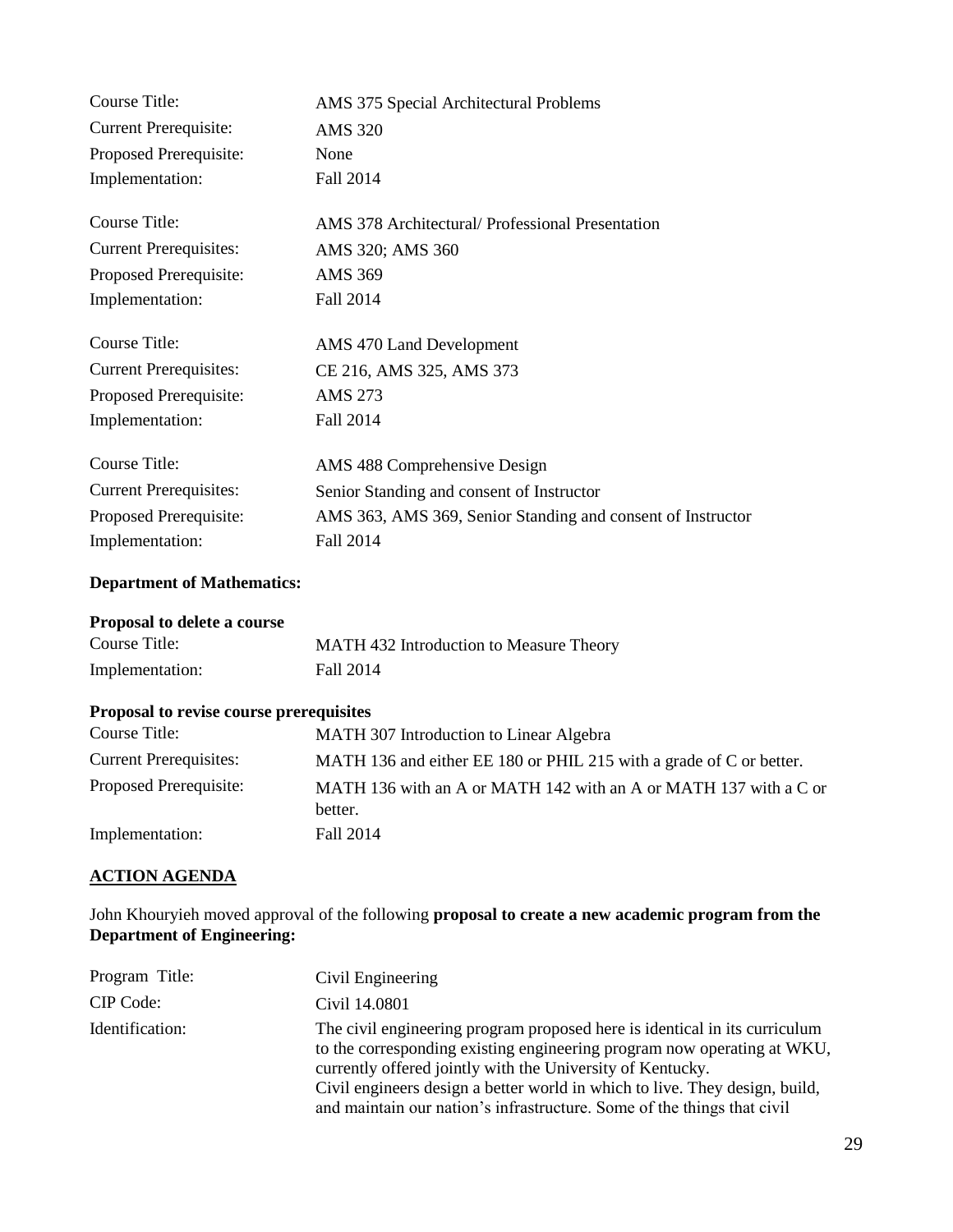|                                | engineers design include: roads and bridges; buildings and foundations;<br>water supply and waste-water facilities; storm water management systems;<br>and environmental protection facilities.<br>The civil engineering program at WKU provides a broad educational<br>background with a foundation in basic engineering and business principles.<br>Topics include construction, geotechnical engineering, construction<br>materials, structures, surveying, and hydrology. These basic topics are<br>complemented by advanced topics in engineering design, management,<br>finance, and computer applications. Real-world civil engineering<br>experiences are incorporated throughout the baccalaureate degree program.<br>The WKU civil engineering program prepares students for professional<br>engineering and management positions in all phases of civil engineering<br>projects. |
|--------------------------------|---------------------------------------------------------------------------------------------------------------------------------------------------------------------------------------------------------------------------------------------------------------------------------------------------------------------------------------------------------------------------------------------------------------------------------------------------------------------------------------------------------------------------------------------------------------------------------------------------------------------------------------------------------------------------------------------------------------------------------------------------------------------------------------------------------------------------------------------------------------------------------------------|
|                                | The teaching philosophy of this program focuses on project-based learning.<br>This is achieved by placing competent, practicing engineers in the<br>classroom as professors, engaging students in the practice of civil<br>engineering through hands-on class projects, and involving students in<br>faculty consulting and applied research activities. Real engineering projects<br>often serve as class projects. Project sites and professional engineering and<br>construction management firms' offices often serve as classrooms.<br>This program does not contain any specializations.<br>Fall 2014                                                                                                                                                                                                                                                                                 |
| <b>Effective Catalog Year:</b> |                                                                                                                                                                                                                                                                                                                                                                                                                                                                                                                                                                                                                                                                                                                                                                                                                                                                                             |

Molly Kerby seconded the motion. The motion carried.

### John Khouryieh moved approval of the following **proposals to create a new academic program from the Department of Engineering:**

| Program Title:  | <b>Electrical Engineering</b>                                                                                                                                                                                                                                                                                                                                                                                                                                                                                                                                                                                                                                                                                                                                                                                                                                                                                                                                                                                                                                                                                                                                                                                                                                                                                                                                                                                                                                                                                             |
|-----------------|---------------------------------------------------------------------------------------------------------------------------------------------------------------------------------------------------------------------------------------------------------------------------------------------------------------------------------------------------------------------------------------------------------------------------------------------------------------------------------------------------------------------------------------------------------------------------------------------------------------------------------------------------------------------------------------------------------------------------------------------------------------------------------------------------------------------------------------------------------------------------------------------------------------------------------------------------------------------------------------------------------------------------------------------------------------------------------------------------------------------------------------------------------------------------------------------------------------------------------------------------------------------------------------------------------------------------------------------------------------------------------------------------------------------------------------------------------------------------------------------------------------------------|
| CIP Code:       | Electrical 14.1001                                                                                                                                                                                                                                                                                                                                                                                                                                                                                                                                                                                                                                                                                                                                                                                                                                                                                                                                                                                                                                                                                                                                                                                                                                                                                                                                                                                                                                                                                                        |
| Identification: | The electrical engineering program proposed here is identical in its<br>curriculum to the corresponding existing engineering program now<br>operating at WKU, currently offered jointly with the University of<br>Louisville.<br>Electrical engineering is an exciting field that touches virtually every<br>aspect of life in the twenty-first century. For example, electrical engineers<br>design and improve communication such as computer and information<br>systems and smart phones. Also, electrical engineers improve the<br>efficiency of tasks with advancements in robotics and electrical systems.<br>Electrical engineers are employed in a variety of industries including the<br>power industry and the manufacturing sector where tasks can range from<br>controlling a process to designing a component or system. Our electrical<br>engineering curriculum exposes students to a variety of topics to prepare<br>them for careers as electrical engineers.<br>To ensure the necessary breadth of knowledge, the WKU electrical<br>engineering curriculum includes basic engineering courses as well as<br>courses in circuits and networks, electronics, electromagnetics, digital<br>signal processing, microprocessors, control systems, industrial automation,<br>and electrical power systems. Additionally, the curriculum has four design<br>courses, and other elective courses that prepare students for further<br>specialization in the areas of digital systems, robotics, communications, |
|                 |                                                                                                                                                                                                                                                                                                                                                                                                                                                                                                                                                                                                                                                                                                                                                                                                                                                                                                                                                                                                                                                                                                                                                                                                                                                                                                                                                                                                                                                                                                                           |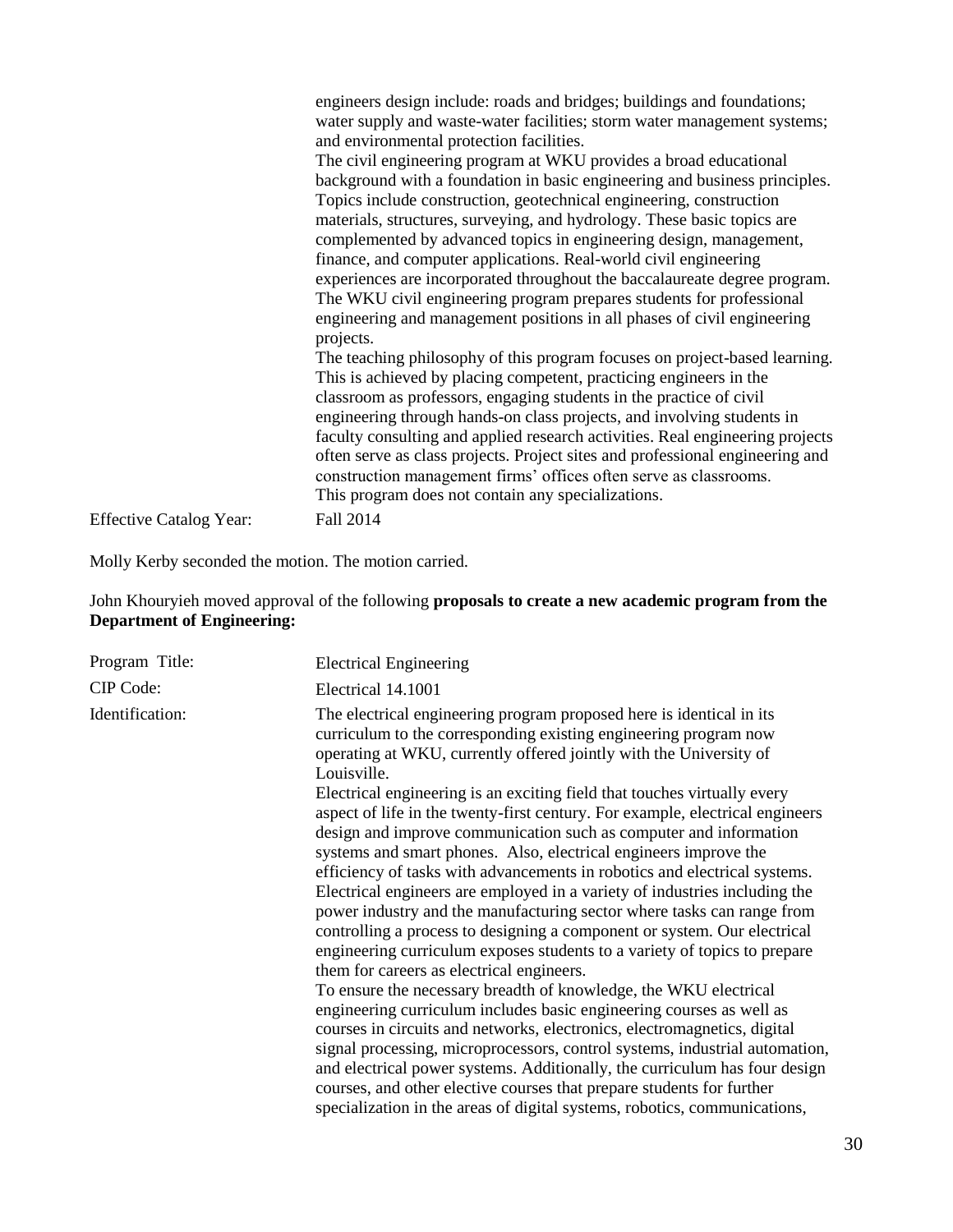| <b>Effective Catalog Year:</b> | control systems, or power systems.<br>This program does not contain any specializations.<br>Fall 2014                                                                                                                                                                                                                                                                                                                                                                                                                                                                                                                                                                                                                                                                                                                                                                                                                                                                                                                                                                                                                                            |
|--------------------------------|--------------------------------------------------------------------------------------------------------------------------------------------------------------------------------------------------------------------------------------------------------------------------------------------------------------------------------------------------------------------------------------------------------------------------------------------------------------------------------------------------------------------------------------------------------------------------------------------------------------------------------------------------------------------------------------------------------------------------------------------------------------------------------------------------------------------------------------------------------------------------------------------------------------------------------------------------------------------------------------------------------------------------------------------------------------------------------------------------------------------------------------------------|
| Program Title:                 | Mechanical Engineering                                                                                                                                                                                                                                                                                                                                                                                                                                                                                                                                                                                                                                                                                                                                                                                                                                                                                                                                                                                                                                                                                                                           |
| CIP Code:                      | Mechanical 14.1901                                                                                                                                                                                                                                                                                                                                                                                                                                                                                                                                                                                                                                                                                                                                                                                                                                                                                                                                                                                                                                                                                                                               |
| Identification:                | The mechanical engineering program proposed here is identical in its<br>curriculum to the corresponding existing engineering program now<br>operating at WKU, currently offered jointly with the University of<br>Kentucky.<br>Mechanical engineers are involved in designing and building almost<br>everything that is needed in our modern world -from microscopic electro-<br>mechanical devices implanted into our bodies to the planes, trains and<br>automobiles that transport us and the things we need, to enormous power<br>generating and distribution systems that produce and control millions of<br>horsepower. Mechanical engineers use scientific principles from the<br>physical world to create a tremendous variety of mechanical and thermal<br>systems. Practicing mechanical engineers use these principles to design,<br>analyze, manufacture, and maintain systems that include:<br>automobiles and aircraft<br>$\bullet$<br>heating and cooling systems<br>٠<br>electric power plants<br>٠<br>specialized materials<br>٠<br>manufacturing plants<br>٠<br>industrial equipment and machinery<br>$\bullet$                |
|                                | Mechanical engineers need a solid understanding of engineering science,<br>which includes mechanics, engineering materials, thermodynamics and<br>fluid mechanics. The mechanical engineering program at WKU focuses on<br>these sciences as well as design principles and practice. Students also gain<br>professional skills necessary for a successful career in mechanical<br>engineering.<br>The WKU mechanical engineering program produces graduates who are<br>well prepared for the start of productive, successful careers as practicing<br>engineers. Our graduates have a strong competitive advantage with their<br>unique background of engineering fundamentals combined with practical<br>knowledge and experience. The mechanical engineering program provides<br>a project-based, learner-driven environment relevant to the needs of our<br>region. In support of this learning environment, the professional<br>engineering activities of the faculty create opportunities for the students to<br>practice the art and science of contemporary Mechanical Engineering.<br>This program does not contain any specializations. |
| <b>Effective Catalog Year:</b> | Fall 2014                                                                                                                                                                                                                                                                                                                                                                                                                                                                                                                                                                                                                                                                                                                                                                                                                                                                                                                                                                                                                                                                                                                                        |

Molly Kerby seconded the motion. The motion carried.

Molly Kerby moved the approval of the following **proposal to revise a program from the Department of Mathematics:**

Program Title: Major in Mathematics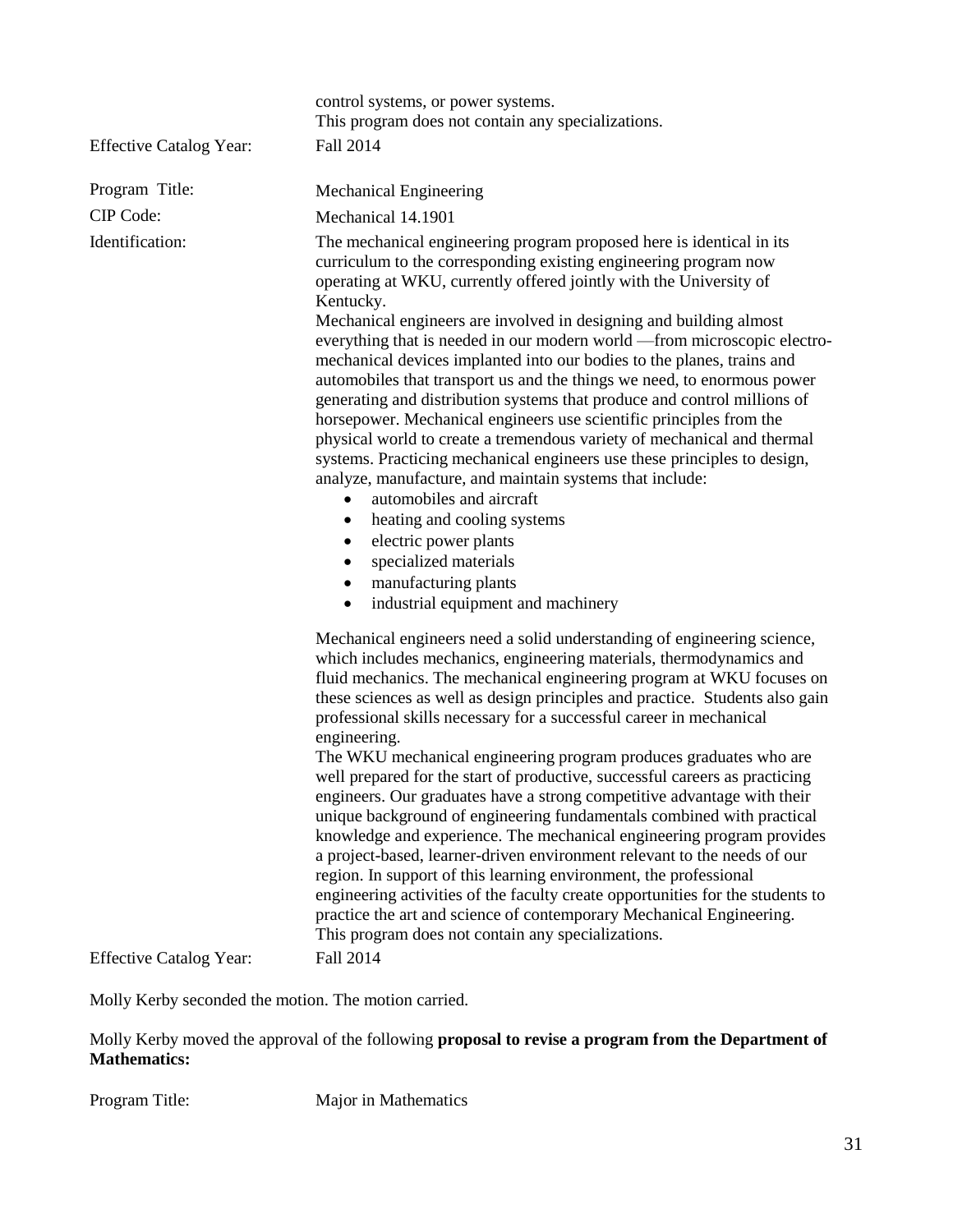| <b>Reference Numbers:</b>      | 728 and 528                                                                                                                                                                                                                                                                                                                                                                                                                                                                                                                            |
|--------------------------------|----------------------------------------------------------------------------------------------------------------------------------------------------------------------------------------------------------------------------------------------------------------------------------------------------------------------------------------------------------------------------------------------------------------------------------------------------------------------------------------------------------------------------------------|
| <b>Required Hours:</b>         | 39 or 36 hours (728), 51 hours (528)                                                                                                                                                                                                                                                                                                                                                                                                                                                                                                   |
| Identification:                | Removal of the PHIL 215 or EE 180 requirement from the 728 major.<br>Reduction of the computer science requirement from 8 hours to 4 hours<br>in the 728 major.<br>• Removal of the 12-hour supporting course requirement from the 728<br>major.<br>Removal of the deleted course MATH 432.<br>$\bullet$<br>Inclusion of MATH 371 as an elective in the 528 major and the non-<br>$\bullet$<br>teacher certifiable 728 major.<br>Inclusion of MATH 371 as an option in the computational requirement<br>$\bullet$<br>of the 528 major. |
| <b>Effective Catalog Year:</b> | Fall 2014                                                                                                                                                                                                                                                                                                                                                                                                                                                                                                                              |

## **UNIVERSITY COLLEGE**

#### **CONSENT AGENDA**

The consent agenda was approved.

#### **School of Professional Studies:**

#### **Proposal to revise course catalog listing**

| Course Title:             |                                                                                                                                                                                                                                                                                                                                                                                                                                                                                                                  |
|---------------------------|------------------------------------------------------------------------------------------------------------------------------------------------------------------------------------------------------------------------------------------------------------------------------------------------------------------------------------------------------------------------------------------------------------------------------------------------------------------------------------------------------------------|
| Current catalog listing:  | LEAD 400 Practicum in Leadership<br>Prerequisite: Completion of all other courses approved for the Certificate in<br>Leadership Studies or concurrent with the last course needed for fulfillment<br>of the certificate. Students must submit a written proposal for approval by<br>the Leadership Studies Committee. Application of leadership skills in<br>directing an activity in business, campus, public sector, non-profit, or other<br>related situation. Repeatable up to a maximum total of six hours. |
| Proposed catalog listing: | (Grading: Pass / Fail)<br>Prerequisite: Instructor's permission. Application of leadership skills in<br>directing an activity in business, campus, public sector, non-profit, or other<br>related situation. Repeatable up to a maximum total of six hours.<br>(Grading: Pass / Fail)                                                                                                                                                                                                                            |
| Implementation:           | Fall 2014                                                                                                                                                                                                                                                                                                                                                                                                                                                                                                        |

## **ACTION AGENDA**

John Baker moved approval of the following **proposal to revise a course title from the Department of Diversity and Community Studies:**

| Course Title:                | <b>ICSR 301 Seminar in Social Responsibility</b> |
|------------------------------|--------------------------------------------------|
| Proposed Course Title:       | Seminar in Social Justice                        |
| Proposed Abbr. Course Title: | Seminar in Social Justice                        |
| Credit Hours:                | $1-3$ hrs.                                       |
| Implementation:              | Fall 2014                                        |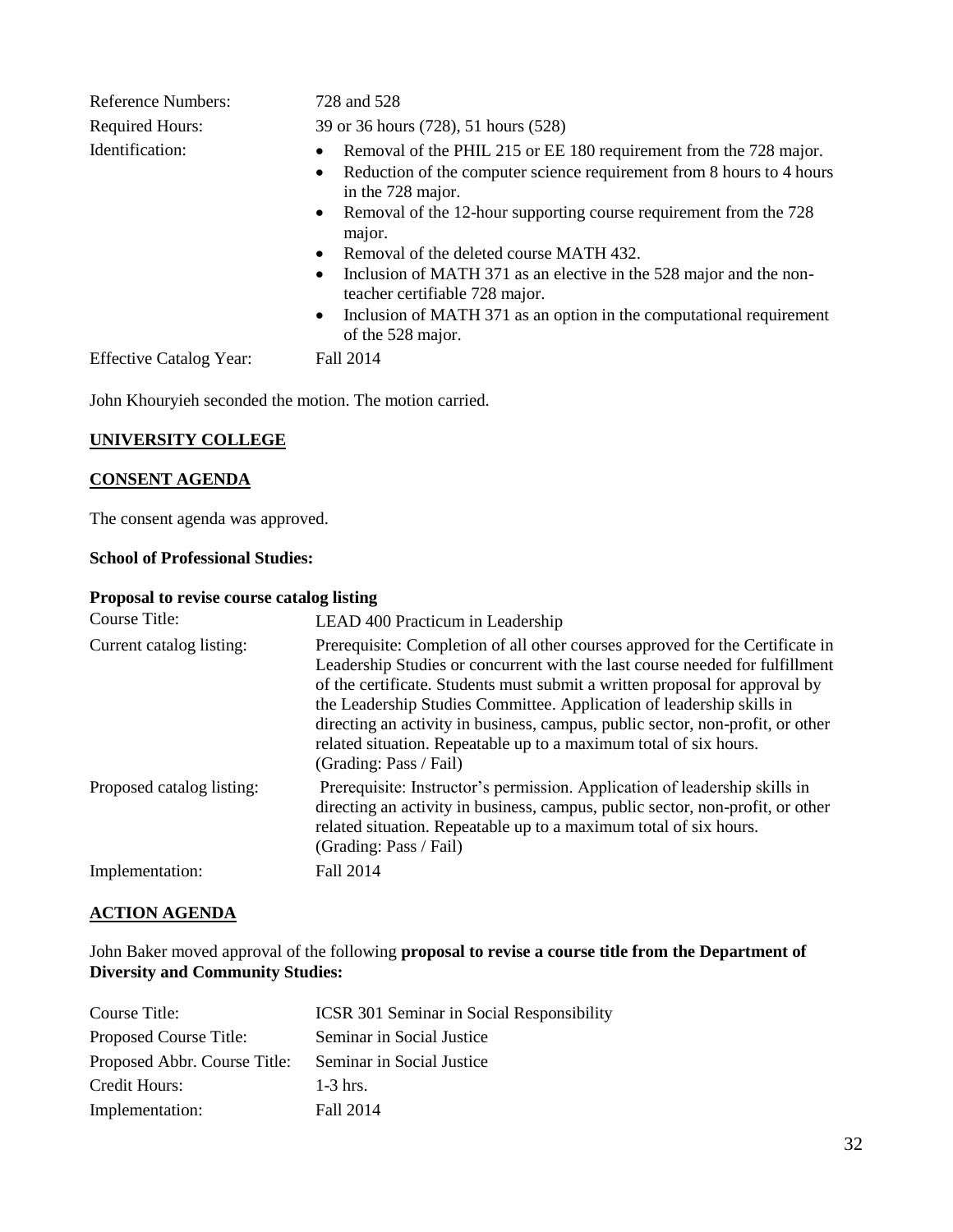Scott Stroot moved approval of the following **proposal to create a new course from the School of Professional Studies:**

| Course Title:       | <b>IDST 200 Interdisciplinary Study Away Experience</b>                                                                                                                            |
|---------------------|------------------------------------------------------------------------------------------------------------------------------------------------------------------------------------|
| Abbr. Course Title: | <b>IDST Study Away</b>                                                                                                                                                             |
| Credit Hours:       | $1.0$ hrs.                                                                                                                                                                         |
| Corerquisite:       | NSEA-999 or NSEB-999 (exchange holding course)                                                                                                                                     |
| Catalog Listing:    | This course examines the Study Away experience through face-to-face and<br>online interactions during a semester-long Study Away program. It may be<br>repeated up to three times. |
| Implementation:     | Fall 2014                                                                                                                                                                          |

Molly Kerby seconded the motion. The motion carried.

Molly Kerby moved approval of the following **proposal to revise a program from the School of Professional Studies:**

| Program Title:                 | <b>Business</b>                                                                                                                                                                                                                                                                                                                                                                                                                                             |
|--------------------------------|-------------------------------------------------------------------------------------------------------------------------------------------------------------------------------------------------------------------------------------------------------------------------------------------------------------------------------------------------------------------------------------------------------------------------------------------------------------|
| Reference Number:              | 288                                                                                                                                                                                                                                                                                                                                                                                                                                                         |
| <b>Required Hours:</b>         | $60.0$ hrs.                                                                                                                                                                                                                                                                                                                                                                                                                                                 |
| Identification:                | Change the Business Manufacturing Management Concentration of the<br>Associate Degree in Business (288) program to Leadership.<br>• Replace BUS 270C, MGMT 200C, MFG 240C, MFG 245C, and 6<br>hours of approved advisor electives with BUS 245C, BUS 214C, BUS<br>257C, BUS 248C, and 6 hours of LEAD 300 level classes. Add LEAD<br>200 into the concentration.<br>Change the General Education requirements for the program from 18<br>hours to 15 hours. |
| <b>Effective Catalog Year:</b> | Fall 2014                                                                                                                                                                                                                                                                                                                                                                                                                                                   |

Scott Stroot seconded the motion. The motion carried.

Scott Stroot moved approval of the following **proposal to revise a program from the School of Professional Studies – Leadership Studies:**

| Program Title:                 | Minor in Leadership Studies                                              |
|--------------------------------|--------------------------------------------------------------------------|
| Reference Number:              | 410                                                                      |
| <b>Required Hours:</b>         | $21.0$ hrs.                                                              |
| Identification:                | • Change the title of the program to minor in Organizational Leadership. |
| <b>Effective Catalog Year:</b> | Fall 2014                                                                |

John Baker seconded the motion. The motion carried.

John Khouryieh moved approval of the following **proposal to revise a program from the School of Professional Studies – Leadership Studies:**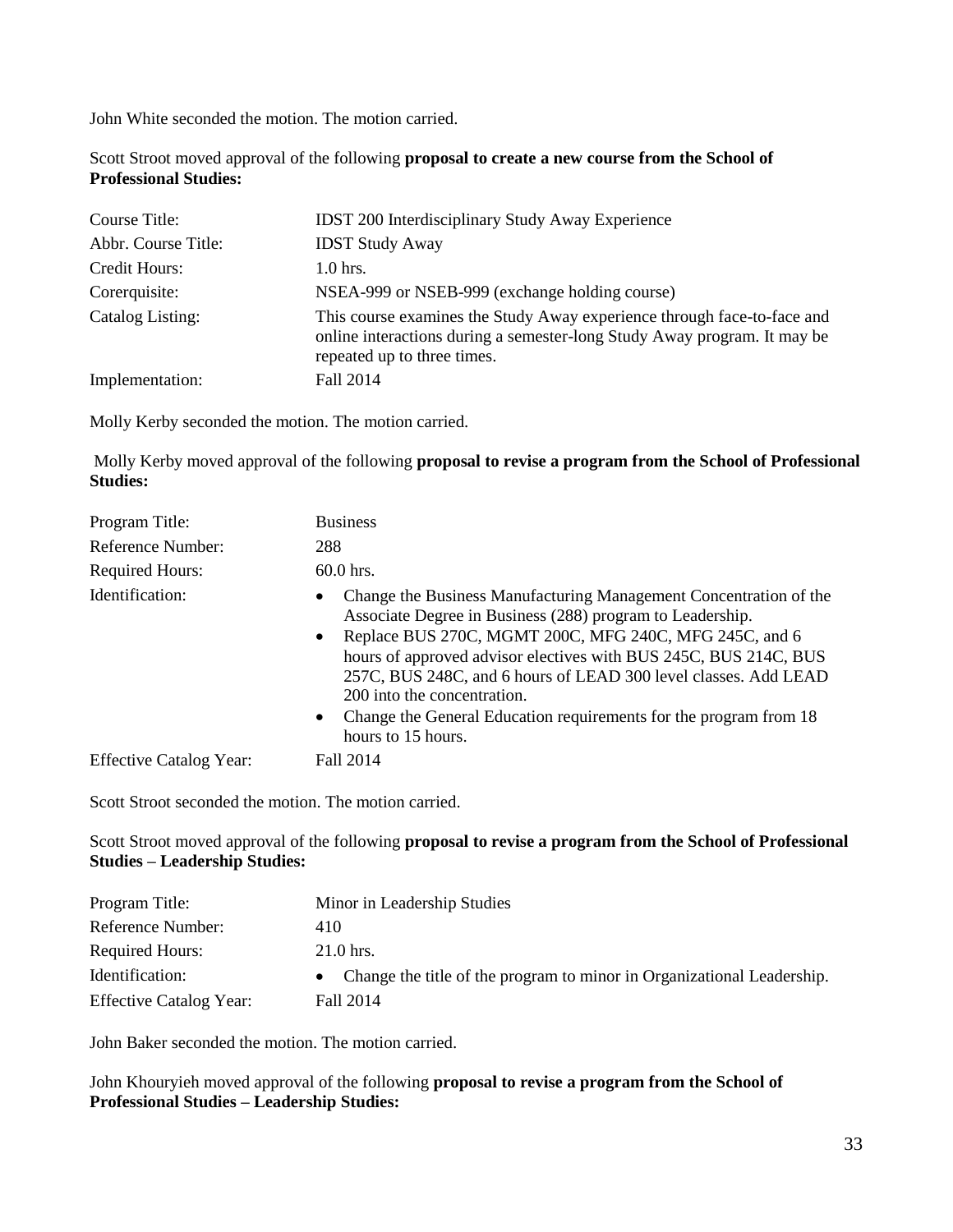| Program Title:<br>Reference Number:<br><b>Required Hours:</b> | Leadership Certificate<br>173<br>15.0 hrs.                                                                                                                                                                                                                                                                                                                                                      |
|---------------------------------------------------------------|-------------------------------------------------------------------------------------------------------------------------------------------------------------------------------------------------------------------------------------------------------------------------------------------------------------------------------------------------------------------------------------------------|
| Identification:                                               | changes the number of credit hours from 15 to 14<br>$\bullet$<br>eliminate the three unduplicated hour requirement<br>$\bullet$<br>revise the electives to reflect only LEAD courses<br>$\bullet$<br>reduce the required number of practicum hours from three to two<br>$\bullet$<br>change the title of the program to Organizational Leadership Certificate<br>revise the catalog description |
| <b>Effective Catalog Year:</b>                                | Fall 2014                                                                                                                                                                                                                                                                                                                                                                                       |

Grace Lartey seconded the motion. The motion carried.

#### Molly Kerby moved approval of the following **proposal to revise a program from the School of Professional Studies – Leadership Studies:**

| Program Title:                                         | Organizational Leadership                                                                                                                                                                        |
|--------------------------------------------------------|--------------------------------------------------------------------------------------------------------------------------------------------------------------------------------------------------|
| Reference Number:                                      | 545                                                                                                                                                                                              |
| <b>Required Hours:</b>                                 | 48.0 hrs.                                                                                                                                                                                        |
| Identification:                                        | changes in program core courses and number of credits in the core<br>$\bullet$<br>changes in program electives and number of elective credits<br>$\bullet$<br>*changes in admission requirements |
| <b>Effective Catalog Year:</b><br>*Friendly amendment. | Fall 2014                                                                                                                                                                                        |

Grace Lartey seconded the motion. The motion carried.

#### Scott Stroot moved approval of the following **proposal to make multiple revisions to a course from the Department of Diversity and Community Studies:**

| Course Title:                                         | GERO 485 Seminar in Gerontology                                                                                                                                                                                                                                           |
|-------------------------------------------------------|---------------------------------------------------------------------------------------------------------------------------------------------------------------------------------------------------------------------------------------------------------------------------|
| <b>Current Catalog Listing:</b>                       | Students integrate what they have learned in gerontology with a focus on<br>how those concepts, ideas, theories and practical experiences relate to their<br>career or higher education goals. Students create a portfolio and resume<br>that reflects their experiences. |
| Proposed Catalog Listing:                             | Students integrate what they have learned in gerontology with a focus on<br>how those concepts, ideas, theories and practical experiences relate to their<br>personal, professional or higher education goals.                                                            |
| <b>Current Credit Hours:</b>                          | $1.0$ hrs.                                                                                                                                                                                                                                                                |
| <b>Proposed Credit Hours:</b>                         | $3.0$ hrs.                                                                                                                                                                                                                                                                |
| Implementation:                                       | Fall 2014                                                                                                                                                                                                                                                                 |
| Grace Lartey seconded the motion. The motion carried. |                                                                                                                                                                                                                                                                           |

#### Aaron Wichman moved approval of the following **proposal to create a new certificate program from the Department of Diversity and Community Studies:**

| Program Title:    | <b>Aging Specialist</b> |
|-------------------|-------------------------|
| Reference Number: | <b>TRD</b>              |
| CIP Code:         | 30.001 Gerontology      |